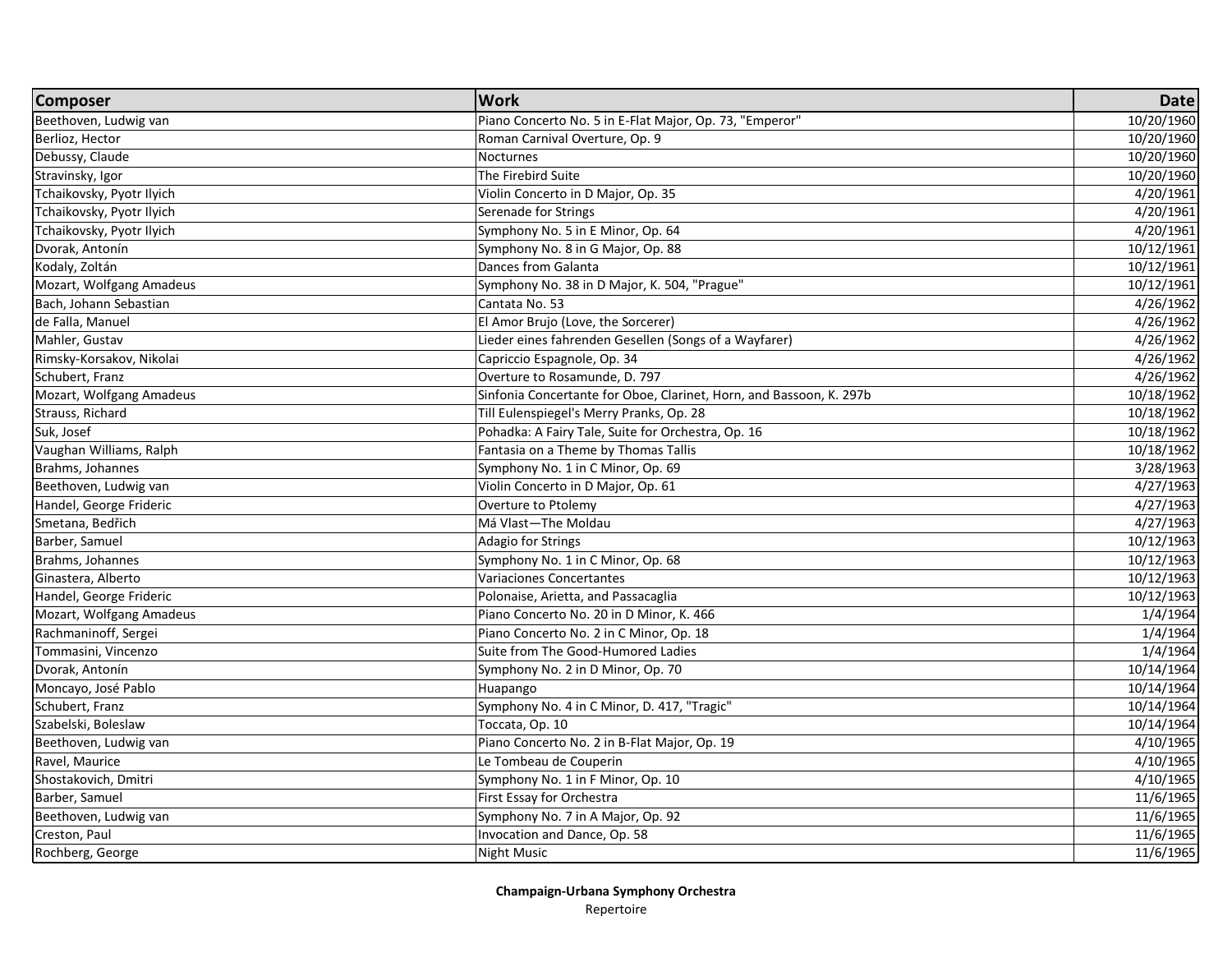| <b>Composer</b>                        | <b>Work</b>                                                         | <b>Date</b> |
|----------------------------------------|---------------------------------------------------------------------|-------------|
| Elgar, Edward                          | Introduction and Allegro for String Orchestra                       | 2/24/1966   |
| Vaughan Williams, Ralph                | A London Symphony                                                   | 2/24/1966   |
| Wagner, Richard                        | Introduction to Act III from Die Meistersinger von Nürnberg         | 2/24/1966   |
| Wagner, Richard                        | Prelude to Lohengrin                                                | 2/24/1966   |
| Wagner, Richard                        | Procession of the Mastersingers from Die Meistersinger von Nürnberg | 2/24/1966   |
| Wagner, Richard                        | Dawn and Siegfriend's Rhine Journey                                 | 2/24/1966   |
| Chausson, Ernest                       | Poème de L'Amour et de La Mer, Op. 19                               | 4/2/1966    |
| Debussy, Claude                        | Mandoline                                                           | 4/2/1966    |
| Debussy, Claude                        | Trois Ballades de François Villon                                   | 4/2/1966    |
| Poulenc, Francis                       | Suite from Les Biches                                               | 4/2/1966    |
| Ravel, Maurice                         | Symphonic Fragments from Daphnis et Chloe                           | 4/2/1966    |
| Barber, Samuel                         | Medea's Meditation and Dance of Vengeance, Op. 23a                  | 10/28/1966  |
| Beethoven, Ludwig van                  | Symphony No. 3 in E-Flat Major, Op. 55, "Eroica"                    | 10/28/1966  |
| Etler, Alvin                           | Triptych                                                            | 10/28/1966  |
| Satie, Eric                            | Jack in the Box                                                     | 10/28/1966  |
| de Falla, Manuel                       | Three Dances from The Three-Cornered Hat                            | 2/20/1967   |
| Debussy, Claude                        | Two Dances for Harp and String Orchestra                            | 2/20/1967   |
| Mozart, Wolfgang Amadeus               | Concerto for Flute and Harp in C Major, K. 299                      | 2/20/1967   |
| Ravel, Maurice                         | Introduction and Allegro for Harp and Small Orchestra               | 2/20/1967   |
| Surinach, Carlos                       | Overture to Feria Magica                                            | 2/20/1967   |
| Fredrickson, Thomas                    | "Illinois" Variations                                               | 10/20/1967  |
| Schubert, Franz                        | Symphony No. 8 in B Minor, D. 759, "Unfinished"                     | 10/20/1967  |
| Copland, Aaron                         | Fanfare for the Common Man                                          | 10/27/1967  |
| Copland, Aaron                         | Lincoln Portrait                                                    | 10/27/1967  |
| Binkerd, Gordon                        | <b>Three Chistmas Carols</b>                                        | 12/14/1967  |
| Fuleihan, Anis                         | Three Cypress Serenades                                             | 12/14/1967  |
| Hindemith, Paul                        | Symphony from Mathis der Maler                                      | 12/14/1967  |
| Mussorgsky, Modest/arr. Ravel, Maurice | Pictures at an Exhibition                                           | 12/14/1967  |
| Gershwin, George                       | An American in Paris                                                | 12/27/1967  |
| Beethoven, Ludwig van                  | Overture to Coriolanus, Op. 62                                      | 4/26/1968   |
| Mahler, Gustav                         | Symphony No. 4 in G Major                                           | 4/26/1968   |
| Mozart, Wolfgang Amadeus               | Piano Concerto in D Minor, K. 466                                   | 4/26/1968   |
| Galindo, Blas                          | Sones de Mariachi                                                   | 10/17/1968  |
| Kelly, Robert                          | Violin Concerto                                                     | 10/17/1968  |
| Mozart, Wolfgang Amadeus               | Violin Concerto No. 3 in G Major, K. 216                            | 10/17/1968  |
| Revuletas, Silvestra                   | Janitzio                                                            | 10/17/1968  |
| Verdi, Giuseppe                        | I Vespri Siciliani                                                  | 10/17/1968  |
| Bach, Johann Sebastian                 | Concerto for Four Pianos and String Orchestra                       | 12/13/1968  |
| Bach, Johann Sebastian                 | Orchestral Suite No. 3 in D Major, BWV 1068                         | 12/13/1968  |
| de Falla, Manuel                       | Nights in the Gardens of Spain                                      | 12/13/1968  |
| Ibert, Jacques                         | <b>Escales (Ports of Call)</b>                                      | 12/13/1968  |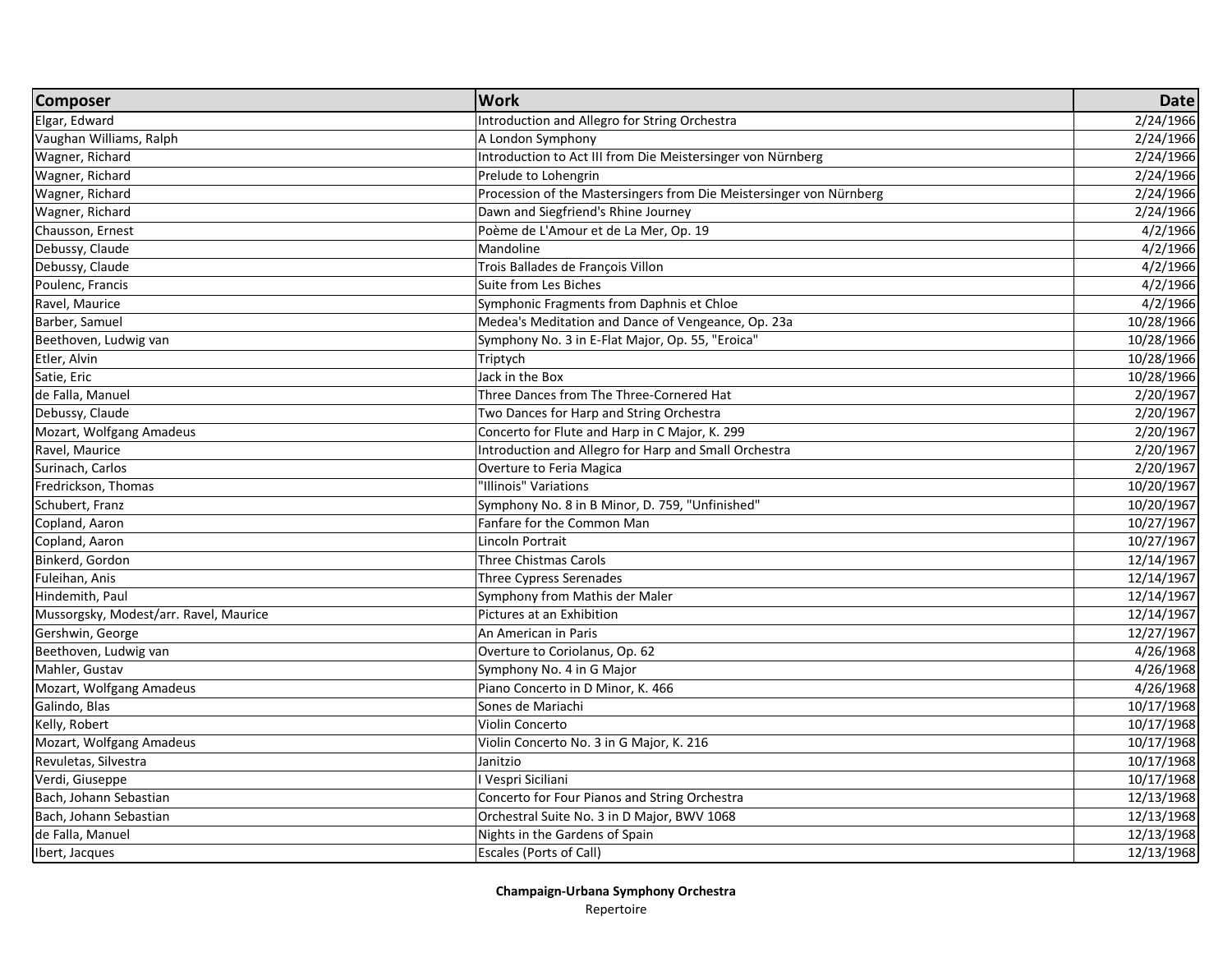| <b>Composer</b>           | <b>Work</b>                                                                   | <b>Date</b>          |
|---------------------------|-------------------------------------------------------------------------------|----------------------|
| Mendelssohn, Felix        | A Midsummer Night's Dream                                                     | 12/13/1968           |
| Rossini, Gioachino        | Overture to The Thieving Magpie                                               | 12/13/1968           |
| Schumann, Robert          | Symphony No. 3 in E-Flat Major, Op. 97, "Rhenish"                             | 12/13/1968           |
| Dvorak, Antonín           | Symphony No. 8 in G Major, Op. 88                                             | 10/26/1969           |
| Elwell, Herbert           | Pastorale for Voice and Orchestra                                             | 10/26/1969           |
| Mozart, Wolfgang Amadeus  | Divertimento No. 2 in D Major, K. 131                                         | 10/26/1969           |
| Beethoven, Ludwig van     | Symphony No. 6 in F Major, Op. 68, "Pastoral"                                 | 5/10/1970            |
| Brahms, Johannes          | Piano Concerto No. 1 in D Minor, Op. 15                                       | 5/10/1970            |
| Beethoven, Ludwig van     | Ah! perfido, Op. 65                                                           | 11/8/1970            |
| Cohen, Sol                | The Land of Fantasy                                                           | 11/8/1970            |
| Gounod, Charles           | <b>Ballet Music from Faust</b>                                                | 11/8/1970            |
| Puccini, Giacomo          | Vissi d'arte                                                                  | 11/8/1970            |
| Respighi, Ottorino        | Botticelli Triptych                                                           | 11/8/1970            |
| Tansman, Alexandre        | Variations on a Theme by Frescobaldi for String Orchestra                     | 11/8/1970            |
| Verdi, Giuseppe           | Ritorna Vincitor                                                              | 11/8/1970            |
| Arensky, Anton            | Variations on a Theme by Tchaikovsky, Op. 35a                                 | 1/17/1971            |
| Debussy, Claude           | Prelude to The Afternoon of a Faun                                            | 1/17/1971            |
| Glazunov, Alexander       | Saxophone Concerto in E-Flat Major                                            | 1/17/1971            |
| Glinka, Mikhail           | Overture to Russlan and Ludmilla                                              | 1/17/1971            |
| Ibert, Jacques            | Concertino de Camara for Alto Saxophone and Orchestra                         | 1/17/1971            |
| Ravel, Maurice            | Suite from Daphnis and Chloe                                                  | 1/17/1971            |
| Barber, Samuel            | Adagio for Strings                                                            | 4/23/1971            |
| Bomtempo, João Domingos   | Symphony No. 1 in E-Flat Major, Op. 11                                        | 4/23/1971            |
| Mozart, Wolfgang Amadeus  | "Ich baue ganz auf deine Stärke" from The Abduction from the Seraglio, K. 384 | 4/23/1971            |
| Mozart, Wolfgang Amadeus  | "Frisch zum Kampfe" from The Abduction from the Seraglio, K. 384              | 4/23/1971            |
| Puccini, Giacomo          | "Che gelida manina" from La bohème                                            | 4/23/1971            |
| Strauss, Richard          | Four Songs for Tenor and Orchestra                                            | 4/23/1971            |
| Strauss, Richard          | Till Eulenspiegel's Merry Pranks, Op. 28                                      | 4/23/1971            |
| Bernstein, Leonard        | Overture to West Side Story                                                   | 5/9/1971             |
| <b>Bizet, Georges</b>     | Carmen Suite                                                                  | 5/9/1971             |
| Carmichael, Hoagy         | <b>Star Dust</b>                                                              | 5/9/1971             |
| Ellington, Duke           | Sophisticated Lady                                                            | 5/9/1971             |
| Grieg, Edvard             | Piano Concerto in A Minor, Op. 16                                             | $\frac{1}{5}/9/1971$ |
| Lerner and Loewe          | Selections from My Fair Lady                                                  | 5/9/1971             |
| Tchaikovsky, Pyotr Ilyich | Andante cantabile from Symphony No. 5 in E Minor, Op. 64                      | 5/9/1971             |
| Tucci, Fernando           | La Bamba de Bera Cruz                                                         | 5/9/1971             |
| Barber, Samuel            | Adagio for Strings                                                            | 9/12/1971            |
| Bernstein, Leonard        | Overture to West Side Story                                                   | 9/12/1971            |
| Ellington, Duke           | Sophisticated Lady                                                            | 9/12/1971            |
| Enescu, Georges           | Romanian Rhapsody No. 1, Op. 11                                               | 9/12/1971            |
| Gould, Morton             | Latin American Symphonette                                                    | 9/12/1971            |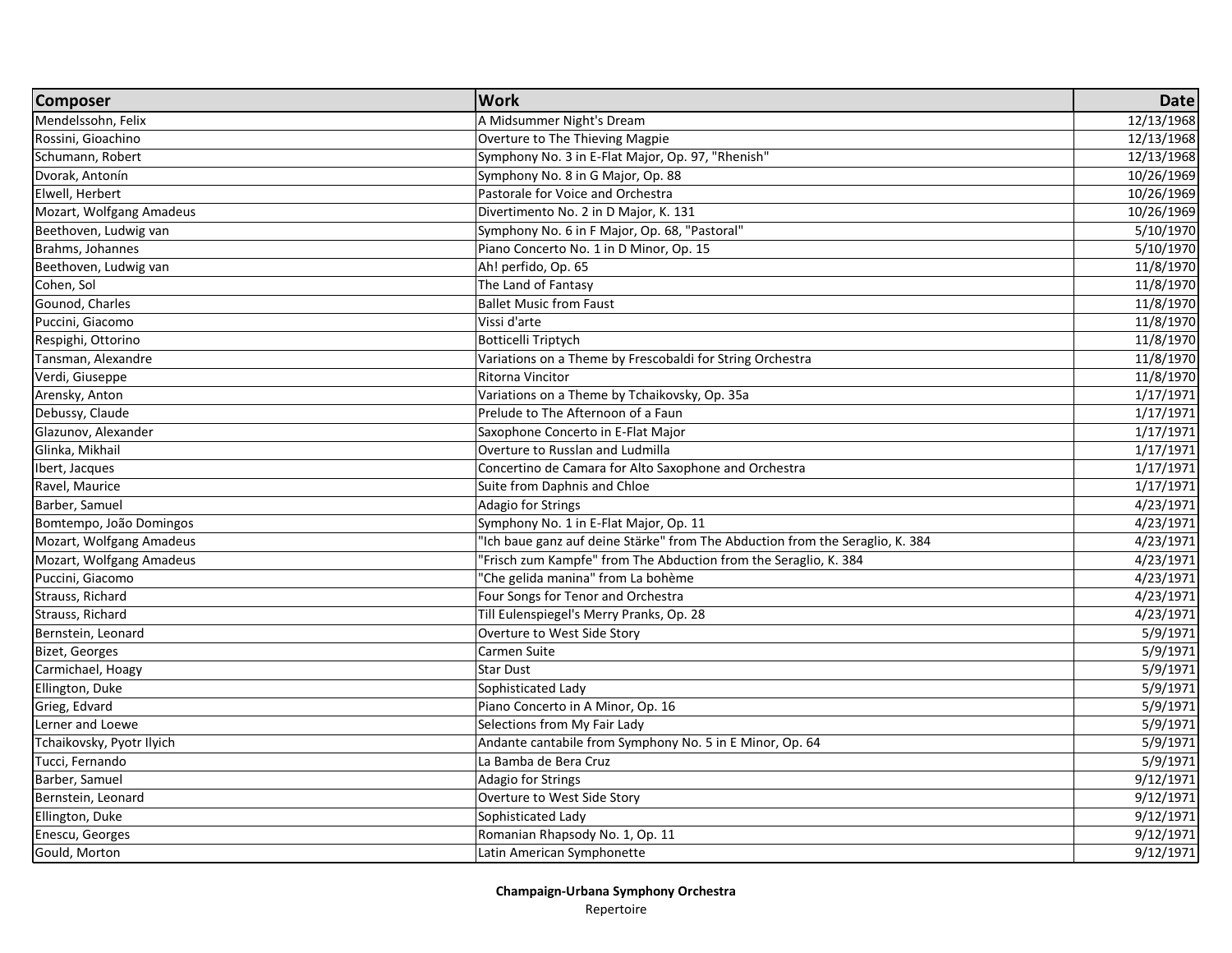| Holst, Gustav<br>St. Paul's Suite<br>9/12/1971<br>9/12/1971<br>Lerner and Loewe<br>Selections from My Fair Lady<br>9/12/1971<br>Mozart, Wolfgang Amadeus<br>Piano Concerto No. 9 in E-Flat Major, K. 271<br>9/12/1971<br>Tchaikovsky, Pyotr Ilyich<br>Andante cantabile from Symphony No. 5 in E Minor, Op. 64<br>Tucci, Fernando<br>9/12/1971<br>La Bamba de Bera Cruz<br>10/17/1971<br>Copland, Aaron<br>Appalachian Spring<br>Dvorak, Antonín<br>Symphony No. 9 in E Minor, Op. 95, "From the New World"<br>10/17/1971<br>Gershwin, George<br>Rhapsody in Blue<br>10/17/1971<br>And God Created Great Whales<br>Hovhaness, Alan<br>1/16/1972<br>Mozart, Wolfgang Amadeus<br>Oboe Concerto in C Major, K. 314<br>1/16/1972<br>Tchaikovsky, Pyotr Ilyich<br>Symphony No. 4 in F Minor, Op. 36<br>1/16/1972<br>Franck, César<br>Symphony in D Minor<br>4/23/1972<br>Hindenmith, Paul<br>Viola Concerto on Old Folk Songs, "Der Schwanendreher"<br>4/23/1972<br>Suk, Josef<br>Meditation on an old Bohemian Chorale "Saint Venceslas," Op. 35<br>4/23/1972<br>Verdi, Giuseppe<br>Requiem<br>5/14/1972<br>Cinco Canciones Negras for Mezzo Soprano and Orchestra<br>9/24/1972<br>Barcarolle" from The Tales of Hoffman<br>Offenbach, Jacques<br>9/24/1972<br>Rossini, Gioachino<br>Overture to The Barber of Seville<br>9/24/1972<br>Smetana, Bedřich<br>Three Dances from The Bartered Bride<br>9/24/1972<br>Overture to Die Fledermaus, Op. 362<br>9/24/1972<br>"Adieu Forets" from Joan of Arc<br>9/24/1972<br>Tchaikovsky, Pyotr Ilyich<br>Polonaise and Waltz from Eugene Onegin<br>Tchaikovsky, Pyotr Ilyich<br>9/24/1972<br>Verdi, Giuseppe<br>Prelude to Act I of La Traviata<br>9/24/1972<br>Ginastera, Alberto<br>10/15/1972<br>Piano Concerto<br>Sibelius, Jean<br>10/15/1972<br>Symphony No. 1 in E Minor, Op. 36<br>Tchaikovsky, Pyotr Ilyich<br>Capriccio Italien, Op. 45<br>10/15/1972<br>Brahms, Johannes<br>Symphony No. 2 in D Major, Op. 73<br>2/18/1973<br>The Birds<br>Respighi, Ottorino<br>2/18/1973<br>The Raven, Poems by Edgar Allen Poe<br>2/18/1973 | <b>Composer</b>           | <b>Work</b>                             | <b>Date</b> |
|-------------------------------------------------------------------------------------------------------------------------------------------------------------------------------------------------------------------------------------------------------------------------------------------------------------------------------------------------------------------------------------------------------------------------------------------------------------------------------------------------------------------------------------------------------------------------------------------------------------------------------------------------------------------------------------------------------------------------------------------------------------------------------------------------------------------------------------------------------------------------------------------------------------------------------------------------------------------------------------------------------------------------------------------------------------------------------------------------------------------------------------------------------------------------------------------------------------------------------------------------------------------------------------------------------------------------------------------------------------------------------------------------------------------------------------------------------------------------------------------------------------------------------------------------------------------------------------------------------------------------------------------------------------------------------------------------------------------------------------------------------------------------------------------------------------------------------------------------------------------------------------------------------------------------------------------------------------------------------------------------------------------------------------------------------------------------------|---------------------------|-----------------------------------------|-------------|
|                                                                                                                                                                                                                                                                                                                                                                                                                                                                                                                                                                                                                                                                                                                                                                                                                                                                                                                                                                                                                                                                                                                                                                                                                                                                                                                                                                                                                                                                                                                                                                                                                                                                                                                                                                                                                                                                                                                                                                                                                                                                               |                           |                                         |             |
|                                                                                                                                                                                                                                                                                                                                                                                                                                                                                                                                                                                                                                                                                                                                                                                                                                                                                                                                                                                                                                                                                                                                                                                                                                                                                                                                                                                                                                                                                                                                                                                                                                                                                                                                                                                                                                                                                                                                                                                                                                                                               |                           |                                         |             |
|                                                                                                                                                                                                                                                                                                                                                                                                                                                                                                                                                                                                                                                                                                                                                                                                                                                                                                                                                                                                                                                                                                                                                                                                                                                                                                                                                                                                                                                                                                                                                                                                                                                                                                                                                                                                                                                                                                                                                                                                                                                                               |                           |                                         |             |
|                                                                                                                                                                                                                                                                                                                                                                                                                                                                                                                                                                                                                                                                                                                                                                                                                                                                                                                                                                                                                                                                                                                                                                                                                                                                                                                                                                                                                                                                                                                                                                                                                                                                                                                                                                                                                                                                                                                                                                                                                                                                               |                           |                                         |             |
|                                                                                                                                                                                                                                                                                                                                                                                                                                                                                                                                                                                                                                                                                                                                                                                                                                                                                                                                                                                                                                                                                                                                                                                                                                                                                                                                                                                                                                                                                                                                                                                                                                                                                                                                                                                                                                                                                                                                                                                                                                                                               |                           |                                         |             |
|                                                                                                                                                                                                                                                                                                                                                                                                                                                                                                                                                                                                                                                                                                                                                                                                                                                                                                                                                                                                                                                                                                                                                                                                                                                                                                                                                                                                                                                                                                                                                                                                                                                                                                                                                                                                                                                                                                                                                                                                                                                                               |                           |                                         |             |
|                                                                                                                                                                                                                                                                                                                                                                                                                                                                                                                                                                                                                                                                                                                                                                                                                                                                                                                                                                                                                                                                                                                                                                                                                                                                                                                                                                                                                                                                                                                                                                                                                                                                                                                                                                                                                                                                                                                                                                                                                                                                               |                           |                                         |             |
|                                                                                                                                                                                                                                                                                                                                                                                                                                                                                                                                                                                                                                                                                                                                                                                                                                                                                                                                                                                                                                                                                                                                                                                                                                                                                                                                                                                                                                                                                                                                                                                                                                                                                                                                                                                                                                                                                                                                                                                                                                                                               |                           |                                         |             |
|                                                                                                                                                                                                                                                                                                                                                                                                                                                                                                                                                                                                                                                                                                                                                                                                                                                                                                                                                                                                                                                                                                                                                                                                                                                                                                                                                                                                                                                                                                                                                                                                                                                                                                                                                                                                                                                                                                                                                                                                                                                                               |                           |                                         |             |
|                                                                                                                                                                                                                                                                                                                                                                                                                                                                                                                                                                                                                                                                                                                                                                                                                                                                                                                                                                                                                                                                                                                                                                                                                                                                                                                                                                                                                                                                                                                                                                                                                                                                                                                                                                                                                                                                                                                                                                                                                                                                               |                           |                                         |             |
|                                                                                                                                                                                                                                                                                                                                                                                                                                                                                                                                                                                                                                                                                                                                                                                                                                                                                                                                                                                                                                                                                                                                                                                                                                                                                                                                                                                                                                                                                                                                                                                                                                                                                                                                                                                                                                                                                                                                                                                                                                                                               |                           |                                         |             |
|                                                                                                                                                                                                                                                                                                                                                                                                                                                                                                                                                                                                                                                                                                                                                                                                                                                                                                                                                                                                                                                                                                                                                                                                                                                                                                                                                                                                                                                                                                                                                                                                                                                                                                                                                                                                                                                                                                                                                                                                                                                                               |                           |                                         |             |
|                                                                                                                                                                                                                                                                                                                                                                                                                                                                                                                                                                                                                                                                                                                                                                                                                                                                                                                                                                                                                                                                                                                                                                                                                                                                                                                                                                                                                                                                                                                                                                                                                                                                                                                                                                                                                                                                                                                                                                                                                                                                               |                           |                                         |             |
|                                                                                                                                                                                                                                                                                                                                                                                                                                                                                                                                                                                                                                                                                                                                                                                                                                                                                                                                                                                                                                                                                                                                                                                                                                                                                                                                                                                                                                                                                                                                                                                                                                                                                                                                                                                                                                                                                                                                                                                                                                                                               |                           |                                         |             |
|                                                                                                                                                                                                                                                                                                                                                                                                                                                                                                                                                                                                                                                                                                                                                                                                                                                                                                                                                                                                                                                                                                                                                                                                                                                                                                                                                                                                                                                                                                                                                                                                                                                                                                                                                                                                                                                                                                                                                                                                                                                                               |                           |                                         |             |
|                                                                                                                                                                                                                                                                                                                                                                                                                                                                                                                                                                                                                                                                                                                                                                                                                                                                                                                                                                                                                                                                                                                                                                                                                                                                                                                                                                                                                                                                                                                                                                                                                                                                                                                                                                                                                                                                                                                                                                                                                                                                               | Montsalvatge, Xavier      |                                         |             |
|                                                                                                                                                                                                                                                                                                                                                                                                                                                                                                                                                                                                                                                                                                                                                                                                                                                                                                                                                                                                                                                                                                                                                                                                                                                                                                                                                                                                                                                                                                                                                                                                                                                                                                                                                                                                                                                                                                                                                                                                                                                                               |                           |                                         |             |
|                                                                                                                                                                                                                                                                                                                                                                                                                                                                                                                                                                                                                                                                                                                                                                                                                                                                                                                                                                                                                                                                                                                                                                                                                                                                                                                                                                                                                                                                                                                                                                                                                                                                                                                                                                                                                                                                                                                                                                                                                                                                               |                           |                                         |             |
|                                                                                                                                                                                                                                                                                                                                                                                                                                                                                                                                                                                                                                                                                                                                                                                                                                                                                                                                                                                                                                                                                                                                                                                                                                                                                                                                                                                                                                                                                                                                                                                                                                                                                                                                                                                                                                                                                                                                                                                                                                                                               |                           |                                         |             |
|                                                                                                                                                                                                                                                                                                                                                                                                                                                                                                                                                                                                                                                                                                                                                                                                                                                                                                                                                                                                                                                                                                                                                                                                                                                                                                                                                                                                                                                                                                                                                                                                                                                                                                                                                                                                                                                                                                                                                                                                                                                                               | Strauss Jr., Johann       |                                         |             |
|                                                                                                                                                                                                                                                                                                                                                                                                                                                                                                                                                                                                                                                                                                                                                                                                                                                                                                                                                                                                                                                                                                                                                                                                                                                                                                                                                                                                                                                                                                                                                                                                                                                                                                                                                                                                                                                                                                                                                                                                                                                                               |                           |                                         |             |
|                                                                                                                                                                                                                                                                                                                                                                                                                                                                                                                                                                                                                                                                                                                                                                                                                                                                                                                                                                                                                                                                                                                                                                                                                                                                                                                                                                                                                                                                                                                                                                                                                                                                                                                                                                                                                                                                                                                                                                                                                                                                               |                           |                                         |             |
|                                                                                                                                                                                                                                                                                                                                                                                                                                                                                                                                                                                                                                                                                                                                                                                                                                                                                                                                                                                                                                                                                                                                                                                                                                                                                                                                                                                                                                                                                                                                                                                                                                                                                                                                                                                                                                                                                                                                                                                                                                                                               |                           |                                         |             |
|                                                                                                                                                                                                                                                                                                                                                                                                                                                                                                                                                                                                                                                                                                                                                                                                                                                                                                                                                                                                                                                                                                                                                                                                                                                                                                                                                                                                                                                                                                                                                                                                                                                                                                                                                                                                                                                                                                                                                                                                                                                                               |                           |                                         |             |
|                                                                                                                                                                                                                                                                                                                                                                                                                                                                                                                                                                                                                                                                                                                                                                                                                                                                                                                                                                                                                                                                                                                                                                                                                                                                                                                                                                                                                                                                                                                                                                                                                                                                                                                                                                                                                                                                                                                                                                                                                                                                               |                           |                                         |             |
|                                                                                                                                                                                                                                                                                                                                                                                                                                                                                                                                                                                                                                                                                                                                                                                                                                                                                                                                                                                                                                                                                                                                                                                                                                                                                                                                                                                                                                                                                                                                                                                                                                                                                                                                                                                                                                                                                                                                                                                                                                                                               |                           |                                         |             |
|                                                                                                                                                                                                                                                                                                                                                                                                                                                                                                                                                                                                                                                                                                                                                                                                                                                                                                                                                                                                                                                                                                                                                                                                                                                                                                                                                                                                                                                                                                                                                                                                                                                                                                                                                                                                                                                                                                                                                                                                                                                                               |                           |                                         |             |
|                                                                                                                                                                                                                                                                                                                                                                                                                                                                                                                                                                                                                                                                                                                                                                                                                                                                                                                                                                                                                                                                                                                                                                                                                                                                                                                                                                                                                                                                                                                                                                                                                                                                                                                                                                                                                                                                                                                                                                                                                                                                               |                           |                                         |             |
|                                                                                                                                                                                                                                                                                                                                                                                                                                                                                                                                                                                                                                                                                                                                                                                                                                                                                                                                                                                                                                                                                                                                                                                                                                                                                                                                                                                                                                                                                                                                                                                                                                                                                                                                                                                                                                                                                                                                                                                                                                                                               | Slatkin, Leonard          |                                         |             |
|                                                                                                                                                                                                                                                                                                                                                                                                                                                                                                                                                                                                                                                                                                                                                                                                                                                                                                                                                                                                                                                                                                                                                                                                                                                                                                                                                                                                                                                                                                                                                                                                                                                                                                                                                                                                                                                                                                                                                                                                                                                                               | Prokofiev, Sergei         | Piano Concerto No. 3 in C Major, Op. 26 | 4/8/1973    |
| Russian Easter Festival Overture, Op. 36<br>4/8/1973                                                                                                                                                                                                                                                                                                                                                                                                                                                                                                                                                                                                                                                                                                                                                                                                                                                                                                                                                                                                                                                                                                                                                                                                                                                                                                                                                                                                                                                                                                                                                                                                                                                                                                                                                                                                                                                                                                                                                                                                                          | Rimsky-Korsakov, Nikolai  |                                         |             |
| Symphony No. 9 in E-Flat Major, Op. 70<br>4/8/1973                                                                                                                                                                                                                                                                                                                                                                                                                                                                                                                                                                                                                                                                                                                                                                                                                                                                                                                                                                                                                                                                                                                                                                                                                                                                                                                                                                                                                                                                                                                                                                                                                                                                                                                                                                                                                                                                                                                                                                                                                            | Shostakovich, Dmitri      |                                         |             |
| Poem for Flute and Orchestra<br>11/11/1973                                                                                                                                                                                                                                                                                                                                                                                                                                                                                                                                                                                                                                                                                                                                                                                                                                                                                                                                                                                                                                                                                                                                                                                                                                                                                                                                                                                                                                                                                                                                                                                                                                                                                                                                                                                                                                                                                                                                                                                                                                    | Griffes, Charles          |                                         |             |
| Hindenmith, Paul<br>Symphonic Metamorphoses on Themes by Carl Maria von Weber<br>11/11/1973                                                                                                                                                                                                                                                                                                                                                                                                                                                                                                                                                                                                                                                                                                                                                                                                                                                                                                                                                                                                                                                                                                                                                                                                                                                                                                                                                                                                                                                                                                                                                                                                                                                                                                                                                                                                                                                                                                                                                                                   |                           |                                         |             |
| Piano Concerto No. 2 in G Minor, Op. 16<br>11/11/1973                                                                                                                                                                                                                                                                                                                                                                                                                                                                                                                                                                                                                                                                                                                                                                                                                                                                                                                                                                                                                                                                                                                                                                                                                                                                                                                                                                                                                                                                                                                                                                                                                                                                                                                                                                                                                                                                                                                                                                                                                         | Prokofiev, Sergei         |                                         |             |
| Orrego-Salas, Juan<br>Obertura Festiva, Op. 21<br>11/11/1973                                                                                                                                                                                                                                                                                                                                                                                                                                                                                                                                                                                                                                                                                                                                                                                                                                                                                                                                                                                                                                                                                                                                                                                                                                                                                                                                                                                                                                                                                                                                                                                                                                                                                                                                                                                                                                                                                                                                                                                                                  |                           |                                         |             |
| "Les Illuminations" for Tenor and String Orchestra<br>3/3/1974                                                                                                                                                                                                                                                                                                                                                                                                                                                                                                                                                                                                                                                                                                                                                                                                                                                                                                                                                                                                                                                                                                                                                                                                                                                                                                                                                                                                                                                                                                                                                                                                                                                                                                                                                                                                                                                                                                                                                                                                                | Britten, Benjamin         |                                         |             |
| Fredrickson, Thomas<br>Sinfonia II<br>3/3/1974                                                                                                                                                                                                                                                                                                                                                                                                                                                                                                                                                                                                                                                                                                                                                                                                                                                                                                                                                                                                                                                                                                                                                                                                                                                                                                                                                                                                                                                                                                                                                                                                                                                                                                                                                                                                                                                                                                                                                                                                                                |                           |                                         |             |
| Mozart, Wolfgang Amadeus<br>"Dies Bildnis ist bezaubernd schön" from The Magic Flute, K. 620<br>3/3/1974                                                                                                                                                                                                                                                                                                                                                                                                                                                                                                                                                                                                                                                                                                                                                                                                                                                                                                                                                                                                                                                                                                                                                                                                                                                                                                                                                                                                                                                                                                                                                                                                                                                                                                                                                                                                                                                                                                                                                                      |                           |                                         |             |
| Cilea, Francesco<br>"Lamento di Federico" from L'arlesiana<br>3/3/1974                                                                                                                                                                                                                                                                                                                                                                                                                                                                                                                                                                                                                                                                                                                                                                                                                                                                                                                                                                                                                                                                                                                                                                                                                                                                                                                                                                                                                                                                                                                                                                                                                                                                                                                                                                                                                                                                                                                                                                                                        |                           |                                         |             |
| 3/3/1974<br>Polonaise and Waltz from Eugene Onegin                                                                                                                                                                                                                                                                                                                                                                                                                                                                                                                                                                                                                                                                                                                                                                                                                                                                                                                                                                                                                                                                                                                                                                                                                                                                                                                                                                                                                                                                                                                                                                                                                                                                                                                                                                                                                                                                                                                                                                                                                            | Tchaikovsky, Pyotr Ilyich |                                         |             |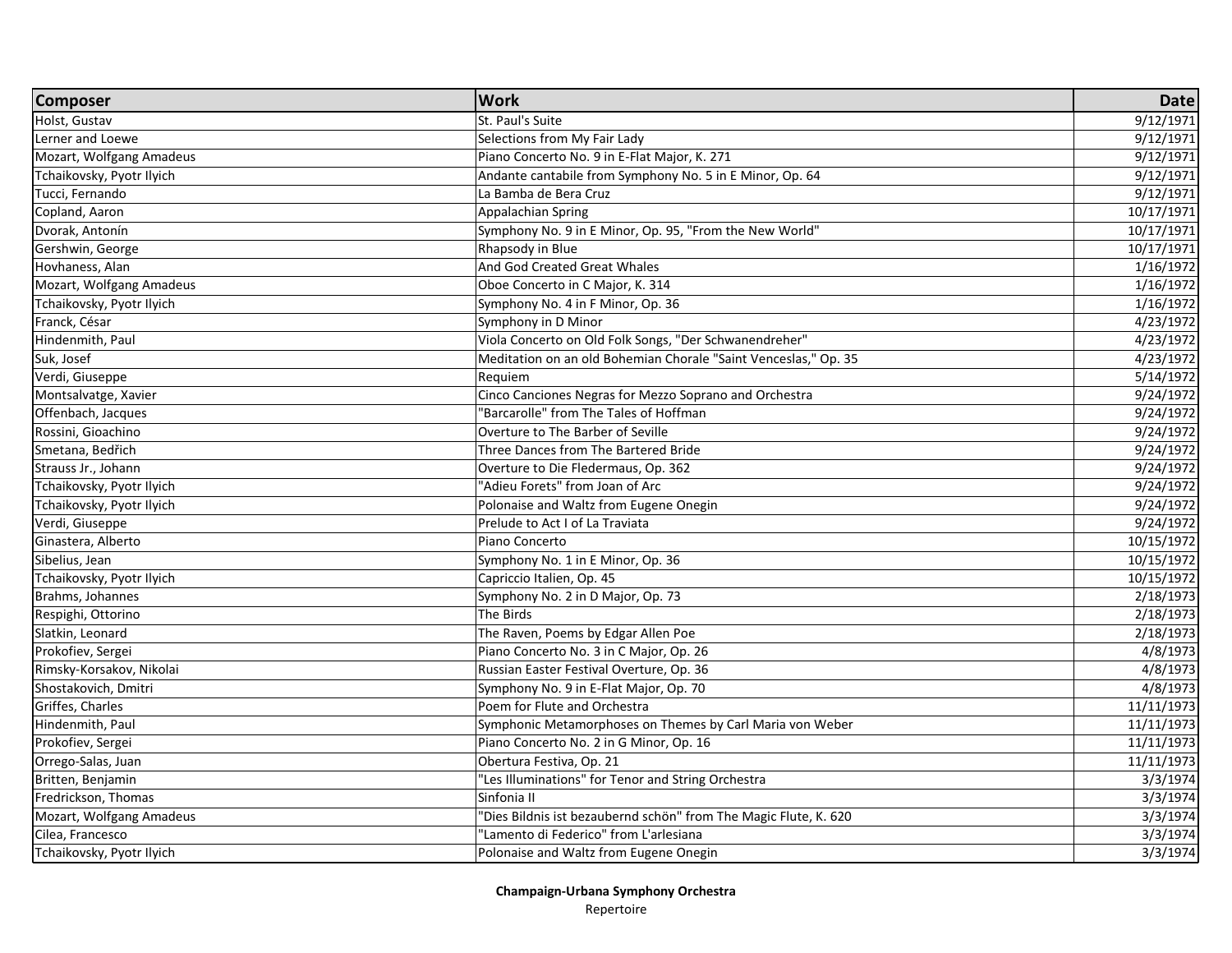| 3/3/1974<br>Introduction to Act III from Die Meistersinger von Nürnberg<br>4/28/1974<br>Beethoven, Ludwig van<br>Leonore Overture No. 3, Op. 72a<br>Beethoven, Ludwig van<br>4/28/1974<br>Symphony No. 4 in B-Flat Major, Op. 60<br>4/28/1974<br>Piano Concerto No. 1 in E Minor, Op. 11<br>Till Eulenspiegel's Merry Pranks, Op. 28<br>4/28/1974<br>Overture to Candide<br>9/15/1974<br>Bernstein, Leonard<br>Leigh, Mitch and Darion, Joe<br>Selections from Man of La Mancha<br>9/15/1974<br>9/15/1974<br>Piano Concerto in A Minor, Op. 54<br>Strauss Jr., Johann<br>Emperor Waltz, Op. 437<br>9/15/1974<br>Suppe, Franz von<br>Overture to Morning, Noon, and Night in Vienna<br>9/15/1974<br>Buonamente, Giovanni Battista<br>Sonata for Seven Part Brass Choir<br>11/3/1974<br>Haydn, Franz Joseph<br>11/3/1974<br>Symphony No. 86 in D Major<br>11/3/1974<br>Ligeti, György<br>Atmospheres<br>11/3/1974<br>Mahler, Gustav<br>Symphony No. 1 in D Major, "Titan"<br>Beethoven, Ludwig van<br>Symphony No. 3 in E-Flat Major, Op. 55, "Eroica"<br>3/2/1975<br>Kelly, Robert<br>Cello Concerto, Op. 51<br>3/2/1975<br>Bacchus et Ariane, Op. 43<br>3/2/1975<br>Overture to The School for Scandal, Op. 5<br>Barber, Samuel<br>4/20/1975<br>Symphony No. 4 in A Major, Op. 90, "Italian"<br>Mendelssohn, Felix<br>4/20/1975<br>Revueltas, Silvestre<br>4/20/1975<br>Sensemaya<br>Symphony No. 2 in D Major, Op. 43<br>4/20/1975<br>Overture from Colas Breugnon<br>Kabalevsky, Dmitri<br>10/12/1975<br>Rimsky-Korsakov, Nikolai<br>Scheherazade, Op. 35<br>10/12/1975<br>Tchaikovsky, Pyotr Ilyich<br>Piano Concerto No. 1 in B-Flat Minor, Op. 23<br>10/12/1975<br>11/23/1975<br>Fidelio, Op. 72<br>Foote, Arthur<br>A Night Piece for Flute and Strings<br>2/1/1976<br>Ives, Charles<br>General William Booth Enters into Heaven<br>2/1/1976<br>Ives, Charles<br>Lincoln, the Great Commoner<br>2/1/1976<br>Ives, Charles<br>The Circus Band<br>2/1/1976<br>Ives, Charles<br>The New River<br>2/1/1976<br>Ives, Charles<br>2/1/1976<br>Variations on America<br>Kelly, Robert<br>Symphony No. 3, Op. 39, "Emancipation Symphony"<br>2/1/1976<br>Schwartz, Elliott<br>2/1/1976<br>The Harmony of Maine for Synthesizer and Orchestra<br>Schoenberg, Arnold<br>Theme and Variations, Op. 43b<br>3/28/1976<br>Concerto for Seven Wind Instruments, Timpani, Percussion, and String Orchestra<br>Martin, Frank<br>10/3/1976<br>Symphony No. 6 in B Minor, Op. 74, "Pathétique"<br>10/3/1976<br>Tchaikovsky, Pyotr Ilyich<br>Wagner, Richard<br>Overture to Rienzi<br>10/3/1976<br>11/21/1976<br>Violin Concerto No. 2<br>Handel, George Frideric<br>Concerto Grosso, Op. 6 No. 6 for String Orchestra<br>11/21/1976<br>Mendelssohn, Felix<br>Symphony No. 3 in A Minor, Op. 56, "Scottish"<br>11/21/1976<br>Honegger, Arthur<br>Joan of Arc at the Stake<br>1/30/1977 | <b>Composer</b>       | <b>Work</b> | <b>Date</b> |
|-------------------------------------------------------------------------------------------------------------------------------------------------------------------------------------------------------------------------------------------------------------------------------------------------------------------------------------------------------------------------------------------------------------------------------------------------------------------------------------------------------------------------------------------------------------------------------------------------------------------------------------------------------------------------------------------------------------------------------------------------------------------------------------------------------------------------------------------------------------------------------------------------------------------------------------------------------------------------------------------------------------------------------------------------------------------------------------------------------------------------------------------------------------------------------------------------------------------------------------------------------------------------------------------------------------------------------------------------------------------------------------------------------------------------------------------------------------------------------------------------------------------------------------------------------------------------------------------------------------------------------------------------------------------------------------------------------------------------------------------------------------------------------------------------------------------------------------------------------------------------------------------------------------------------------------------------------------------------------------------------------------------------------------------------------------------------------------------------------------------------------------------------------------------------------------------------------------------------------------------------------------------------------------------------------------------------------------------------------------------------------------------------------------------------------------------------------------------------------------------------------------------------------------------------------------------------------------------------------------------------------------------------------------------------------------------------------------------------------------------------------------------------------------------------------------------------------------------------------------------------|-----------------------|-------------|-------------|
|                                                                                                                                                                                                                                                                                                                                                                                                                                                                                                                                                                                                                                                                                                                                                                                                                                                                                                                                                                                                                                                                                                                                                                                                                                                                                                                                                                                                                                                                                                                                                                                                                                                                                                                                                                                                                                                                                                                                                                                                                                                                                                                                                                                                                                                                                                                                                                                                                                                                                                                                                                                                                                                                                                                                                                                                                                                                         | Wagner, Richard       |             |             |
|                                                                                                                                                                                                                                                                                                                                                                                                                                                                                                                                                                                                                                                                                                                                                                                                                                                                                                                                                                                                                                                                                                                                                                                                                                                                                                                                                                                                                                                                                                                                                                                                                                                                                                                                                                                                                                                                                                                                                                                                                                                                                                                                                                                                                                                                                                                                                                                                                                                                                                                                                                                                                                                                                                                                                                                                                                                                         |                       |             |             |
|                                                                                                                                                                                                                                                                                                                                                                                                                                                                                                                                                                                                                                                                                                                                                                                                                                                                                                                                                                                                                                                                                                                                                                                                                                                                                                                                                                                                                                                                                                                                                                                                                                                                                                                                                                                                                                                                                                                                                                                                                                                                                                                                                                                                                                                                                                                                                                                                                                                                                                                                                                                                                                                                                                                                                                                                                                                                         |                       |             |             |
|                                                                                                                                                                                                                                                                                                                                                                                                                                                                                                                                                                                                                                                                                                                                                                                                                                                                                                                                                                                                                                                                                                                                                                                                                                                                                                                                                                                                                                                                                                                                                                                                                                                                                                                                                                                                                                                                                                                                                                                                                                                                                                                                                                                                                                                                                                                                                                                                                                                                                                                                                                                                                                                                                                                                                                                                                                                                         | Chopin, Frédéric      |             |             |
|                                                                                                                                                                                                                                                                                                                                                                                                                                                                                                                                                                                                                                                                                                                                                                                                                                                                                                                                                                                                                                                                                                                                                                                                                                                                                                                                                                                                                                                                                                                                                                                                                                                                                                                                                                                                                                                                                                                                                                                                                                                                                                                                                                                                                                                                                                                                                                                                                                                                                                                                                                                                                                                                                                                                                                                                                                                                         | Strauss, Richard      |             |             |
|                                                                                                                                                                                                                                                                                                                                                                                                                                                                                                                                                                                                                                                                                                                                                                                                                                                                                                                                                                                                                                                                                                                                                                                                                                                                                                                                                                                                                                                                                                                                                                                                                                                                                                                                                                                                                                                                                                                                                                                                                                                                                                                                                                                                                                                                                                                                                                                                                                                                                                                                                                                                                                                                                                                                                                                                                                                                         |                       |             |             |
|                                                                                                                                                                                                                                                                                                                                                                                                                                                                                                                                                                                                                                                                                                                                                                                                                                                                                                                                                                                                                                                                                                                                                                                                                                                                                                                                                                                                                                                                                                                                                                                                                                                                                                                                                                                                                                                                                                                                                                                                                                                                                                                                                                                                                                                                                                                                                                                                                                                                                                                                                                                                                                                                                                                                                                                                                                                                         |                       |             |             |
|                                                                                                                                                                                                                                                                                                                                                                                                                                                                                                                                                                                                                                                                                                                                                                                                                                                                                                                                                                                                                                                                                                                                                                                                                                                                                                                                                                                                                                                                                                                                                                                                                                                                                                                                                                                                                                                                                                                                                                                                                                                                                                                                                                                                                                                                                                                                                                                                                                                                                                                                                                                                                                                                                                                                                                                                                                                                         | Schumann, Robert      |             |             |
|                                                                                                                                                                                                                                                                                                                                                                                                                                                                                                                                                                                                                                                                                                                                                                                                                                                                                                                                                                                                                                                                                                                                                                                                                                                                                                                                                                                                                                                                                                                                                                                                                                                                                                                                                                                                                                                                                                                                                                                                                                                                                                                                                                                                                                                                                                                                                                                                                                                                                                                                                                                                                                                                                                                                                                                                                                                                         |                       |             |             |
|                                                                                                                                                                                                                                                                                                                                                                                                                                                                                                                                                                                                                                                                                                                                                                                                                                                                                                                                                                                                                                                                                                                                                                                                                                                                                                                                                                                                                                                                                                                                                                                                                                                                                                                                                                                                                                                                                                                                                                                                                                                                                                                                                                                                                                                                                                                                                                                                                                                                                                                                                                                                                                                                                                                                                                                                                                                                         |                       |             |             |
|                                                                                                                                                                                                                                                                                                                                                                                                                                                                                                                                                                                                                                                                                                                                                                                                                                                                                                                                                                                                                                                                                                                                                                                                                                                                                                                                                                                                                                                                                                                                                                                                                                                                                                                                                                                                                                                                                                                                                                                                                                                                                                                                                                                                                                                                                                                                                                                                                                                                                                                                                                                                                                                                                                                                                                                                                                                                         |                       |             |             |
|                                                                                                                                                                                                                                                                                                                                                                                                                                                                                                                                                                                                                                                                                                                                                                                                                                                                                                                                                                                                                                                                                                                                                                                                                                                                                                                                                                                                                                                                                                                                                                                                                                                                                                                                                                                                                                                                                                                                                                                                                                                                                                                                                                                                                                                                                                                                                                                                                                                                                                                                                                                                                                                                                                                                                                                                                                                                         |                       |             |             |
|                                                                                                                                                                                                                                                                                                                                                                                                                                                                                                                                                                                                                                                                                                                                                                                                                                                                                                                                                                                                                                                                                                                                                                                                                                                                                                                                                                                                                                                                                                                                                                                                                                                                                                                                                                                                                                                                                                                                                                                                                                                                                                                                                                                                                                                                                                                                                                                                                                                                                                                                                                                                                                                                                                                                                                                                                                                                         |                       |             |             |
|                                                                                                                                                                                                                                                                                                                                                                                                                                                                                                                                                                                                                                                                                                                                                                                                                                                                                                                                                                                                                                                                                                                                                                                                                                                                                                                                                                                                                                                                                                                                                                                                                                                                                                                                                                                                                                                                                                                                                                                                                                                                                                                                                                                                                                                                                                                                                                                                                                                                                                                                                                                                                                                                                                                                                                                                                                                                         |                       |             |             |
|                                                                                                                                                                                                                                                                                                                                                                                                                                                                                                                                                                                                                                                                                                                                                                                                                                                                                                                                                                                                                                                                                                                                                                                                                                                                                                                                                                                                                                                                                                                                                                                                                                                                                                                                                                                                                                                                                                                                                                                                                                                                                                                                                                                                                                                                                                                                                                                                                                                                                                                                                                                                                                                                                                                                                                                                                                                                         |                       |             |             |
|                                                                                                                                                                                                                                                                                                                                                                                                                                                                                                                                                                                                                                                                                                                                                                                                                                                                                                                                                                                                                                                                                                                                                                                                                                                                                                                                                                                                                                                                                                                                                                                                                                                                                                                                                                                                                                                                                                                                                                                                                                                                                                                                                                                                                                                                                                                                                                                                                                                                                                                                                                                                                                                                                                                                                                                                                                                                         |                       |             |             |
|                                                                                                                                                                                                                                                                                                                                                                                                                                                                                                                                                                                                                                                                                                                                                                                                                                                                                                                                                                                                                                                                                                                                                                                                                                                                                                                                                                                                                                                                                                                                                                                                                                                                                                                                                                                                                                                                                                                                                                                                                                                                                                                                                                                                                                                                                                                                                                                                                                                                                                                                                                                                                                                                                                                                                                                                                                                                         | Roussel, Albert       |             |             |
|                                                                                                                                                                                                                                                                                                                                                                                                                                                                                                                                                                                                                                                                                                                                                                                                                                                                                                                                                                                                                                                                                                                                                                                                                                                                                                                                                                                                                                                                                                                                                                                                                                                                                                                                                                                                                                                                                                                                                                                                                                                                                                                                                                                                                                                                                                                                                                                                                                                                                                                                                                                                                                                                                                                                                                                                                                                                         |                       |             |             |
|                                                                                                                                                                                                                                                                                                                                                                                                                                                                                                                                                                                                                                                                                                                                                                                                                                                                                                                                                                                                                                                                                                                                                                                                                                                                                                                                                                                                                                                                                                                                                                                                                                                                                                                                                                                                                                                                                                                                                                                                                                                                                                                                                                                                                                                                                                                                                                                                                                                                                                                                                                                                                                                                                                                                                                                                                                                                         |                       |             |             |
|                                                                                                                                                                                                                                                                                                                                                                                                                                                                                                                                                                                                                                                                                                                                                                                                                                                                                                                                                                                                                                                                                                                                                                                                                                                                                                                                                                                                                                                                                                                                                                                                                                                                                                                                                                                                                                                                                                                                                                                                                                                                                                                                                                                                                                                                                                                                                                                                                                                                                                                                                                                                                                                                                                                                                                                                                                                                         |                       |             |             |
|                                                                                                                                                                                                                                                                                                                                                                                                                                                                                                                                                                                                                                                                                                                                                                                                                                                                                                                                                                                                                                                                                                                                                                                                                                                                                                                                                                                                                                                                                                                                                                                                                                                                                                                                                                                                                                                                                                                                                                                                                                                                                                                                                                                                                                                                                                                                                                                                                                                                                                                                                                                                                                                                                                                                                                                                                                                                         | Sibelius, Jean        |             |             |
|                                                                                                                                                                                                                                                                                                                                                                                                                                                                                                                                                                                                                                                                                                                                                                                                                                                                                                                                                                                                                                                                                                                                                                                                                                                                                                                                                                                                                                                                                                                                                                                                                                                                                                                                                                                                                                                                                                                                                                                                                                                                                                                                                                                                                                                                                                                                                                                                                                                                                                                                                                                                                                                                                                                                                                                                                                                                         |                       |             |             |
|                                                                                                                                                                                                                                                                                                                                                                                                                                                                                                                                                                                                                                                                                                                                                                                                                                                                                                                                                                                                                                                                                                                                                                                                                                                                                                                                                                                                                                                                                                                                                                                                                                                                                                                                                                                                                                                                                                                                                                                                                                                                                                                                                                                                                                                                                                                                                                                                                                                                                                                                                                                                                                                                                                                                                                                                                                                                         |                       |             |             |
|                                                                                                                                                                                                                                                                                                                                                                                                                                                                                                                                                                                                                                                                                                                                                                                                                                                                                                                                                                                                                                                                                                                                                                                                                                                                                                                                                                                                                                                                                                                                                                                                                                                                                                                                                                                                                                                                                                                                                                                                                                                                                                                                                                                                                                                                                                                                                                                                                                                                                                                                                                                                                                                                                                                                                                                                                                                                         |                       |             |             |
|                                                                                                                                                                                                                                                                                                                                                                                                                                                                                                                                                                                                                                                                                                                                                                                                                                                                                                                                                                                                                                                                                                                                                                                                                                                                                                                                                                                                                                                                                                                                                                                                                                                                                                                                                                                                                                                                                                                                                                                                                                                                                                                                                                                                                                                                                                                                                                                                                                                                                                                                                                                                                                                                                                                                                                                                                                                                         | Beethoven, Ludwig van |             |             |
|                                                                                                                                                                                                                                                                                                                                                                                                                                                                                                                                                                                                                                                                                                                                                                                                                                                                                                                                                                                                                                                                                                                                                                                                                                                                                                                                                                                                                                                                                                                                                                                                                                                                                                                                                                                                                                                                                                                                                                                                                                                                                                                                                                                                                                                                                                                                                                                                                                                                                                                                                                                                                                                                                                                                                                                                                                                                         |                       |             |             |
|                                                                                                                                                                                                                                                                                                                                                                                                                                                                                                                                                                                                                                                                                                                                                                                                                                                                                                                                                                                                                                                                                                                                                                                                                                                                                                                                                                                                                                                                                                                                                                                                                                                                                                                                                                                                                                                                                                                                                                                                                                                                                                                                                                                                                                                                                                                                                                                                                                                                                                                                                                                                                                                                                                                                                                                                                                                                         |                       |             |             |
|                                                                                                                                                                                                                                                                                                                                                                                                                                                                                                                                                                                                                                                                                                                                                                                                                                                                                                                                                                                                                                                                                                                                                                                                                                                                                                                                                                                                                                                                                                                                                                                                                                                                                                                                                                                                                                                                                                                                                                                                                                                                                                                                                                                                                                                                                                                                                                                                                                                                                                                                                                                                                                                                                                                                                                                                                                                                         |                       |             |             |
|                                                                                                                                                                                                                                                                                                                                                                                                                                                                                                                                                                                                                                                                                                                                                                                                                                                                                                                                                                                                                                                                                                                                                                                                                                                                                                                                                                                                                                                                                                                                                                                                                                                                                                                                                                                                                                                                                                                                                                                                                                                                                                                                                                                                                                                                                                                                                                                                                                                                                                                                                                                                                                                                                                                                                                                                                                                                         |                       |             |             |
|                                                                                                                                                                                                                                                                                                                                                                                                                                                                                                                                                                                                                                                                                                                                                                                                                                                                                                                                                                                                                                                                                                                                                                                                                                                                                                                                                                                                                                                                                                                                                                                                                                                                                                                                                                                                                                                                                                                                                                                                                                                                                                                                                                                                                                                                                                                                                                                                                                                                                                                                                                                                                                                                                                                                                                                                                                                                         |                       |             |             |
|                                                                                                                                                                                                                                                                                                                                                                                                                                                                                                                                                                                                                                                                                                                                                                                                                                                                                                                                                                                                                                                                                                                                                                                                                                                                                                                                                                                                                                                                                                                                                                                                                                                                                                                                                                                                                                                                                                                                                                                                                                                                                                                                                                                                                                                                                                                                                                                                                                                                                                                                                                                                                                                                                                                                                                                                                                                                         |                       |             |             |
|                                                                                                                                                                                                                                                                                                                                                                                                                                                                                                                                                                                                                                                                                                                                                                                                                                                                                                                                                                                                                                                                                                                                                                                                                                                                                                                                                                                                                                                                                                                                                                                                                                                                                                                                                                                                                                                                                                                                                                                                                                                                                                                                                                                                                                                                                                                                                                                                                                                                                                                                                                                                                                                                                                                                                                                                                                                                         |                       |             |             |
|                                                                                                                                                                                                                                                                                                                                                                                                                                                                                                                                                                                                                                                                                                                                                                                                                                                                                                                                                                                                                                                                                                                                                                                                                                                                                                                                                                                                                                                                                                                                                                                                                                                                                                                                                                                                                                                                                                                                                                                                                                                                                                                                                                                                                                                                                                                                                                                                                                                                                                                                                                                                                                                                                                                                                                                                                                                                         |                       |             |             |
|                                                                                                                                                                                                                                                                                                                                                                                                                                                                                                                                                                                                                                                                                                                                                                                                                                                                                                                                                                                                                                                                                                                                                                                                                                                                                                                                                                                                                                                                                                                                                                                                                                                                                                                                                                                                                                                                                                                                                                                                                                                                                                                                                                                                                                                                                                                                                                                                                                                                                                                                                                                                                                                                                                                                                                                                                                                                         |                       |             |             |
|                                                                                                                                                                                                                                                                                                                                                                                                                                                                                                                                                                                                                                                                                                                                                                                                                                                                                                                                                                                                                                                                                                                                                                                                                                                                                                                                                                                                                                                                                                                                                                                                                                                                                                                                                                                                                                                                                                                                                                                                                                                                                                                                                                                                                                                                                                                                                                                                                                                                                                                                                                                                                                                                                                                                                                                                                                                                         |                       |             |             |
|                                                                                                                                                                                                                                                                                                                                                                                                                                                                                                                                                                                                                                                                                                                                                                                                                                                                                                                                                                                                                                                                                                                                                                                                                                                                                                                                                                                                                                                                                                                                                                                                                                                                                                                                                                                                                                                                                                                                                                                                                                                                                                                                                                                                                                                                                                                                                                                                                                                                                                                                                                                                                                                                                                                                                                                                                                                                         |                       |             |             |
|                                                                                                                                                                                                                                                                                                                                                                                                                                                                                                                                                                                                                                                                                                                                                                                                                                                                                                                                                                                                                                                                                                                                                                                                                                                                                                                                                                                                                                                                                                                                                                                                                                                                                                                                                                                                                                                                                                                                                                                                                                                                                                                                                                                                                                                                                                                                                                                                                                                                                                                                                                                                                                                                                                                                                                                                                                                                         |                       |             |             |
|                                                                                                                                                                                                                                                                                                                                                                                                                                                                                                                                                                                                                                                                                                                                                                                                                                                                                                                                                                                                                                                                                                                                                                                                                                                                                                                                                                                                                                                                                                                                                                                                                                                                                                                                                                                                                                                                                                                                                                                                                                                                                                                                                                                                                                                                                                                                                                                                                                                                                                                                                                                                                                                                                                                                                                                                                                                                         | Bartok, Béla          |             |             |
|                                                                                                                                                                                                                                                                                                                                                                                                                                                                                                                                                                                                                                                                                                                                                                                                                                                                                                                                                                                                                                                                                                                                                                                                                                                                                                                                                                                                                                                                                                                                                                                                                                                                                                                                                                                                                                                                                                                                                                                                                                                                                                                                                                                                                                                                                                                                                                                                                                                                                                                                                                                                                                                                                                                                                                                                                                                                         |                       |             |             |
|                                                                                                                                                                                                                                                                                                                                                                                                                                                                                                                                                                                                                                                                                                                                                                                                                                                                                                                                                                                                                                                                                                                                                                                                                                                                                                                                                                                                                                                                                                                                                                                                                                                                                                                                                                                                                                                                                                                                                                                                                                                                                                                                                                                                                                                                                                                                                                                                                                                                                                                                                                                                                                                                                                                                                                                                                                                                         |                       |             |             |
|                                                                                                                                                                                                                                                                                                                                                                                                                                                                                                                                                                                                                                                                                                                                                                                                                                                                                                                                                                                                                                                                                                                                                                                                                                                                                                                                                                                                                                                                                                                                                                                                                                                                                                                                                                                                                                                                                                                                                                                                                                                                                                                                                                                                                                                                                                                                                                                                                                                                                                                                                                                                                                                                                                                                                                                                                                                                         |                       |             |             |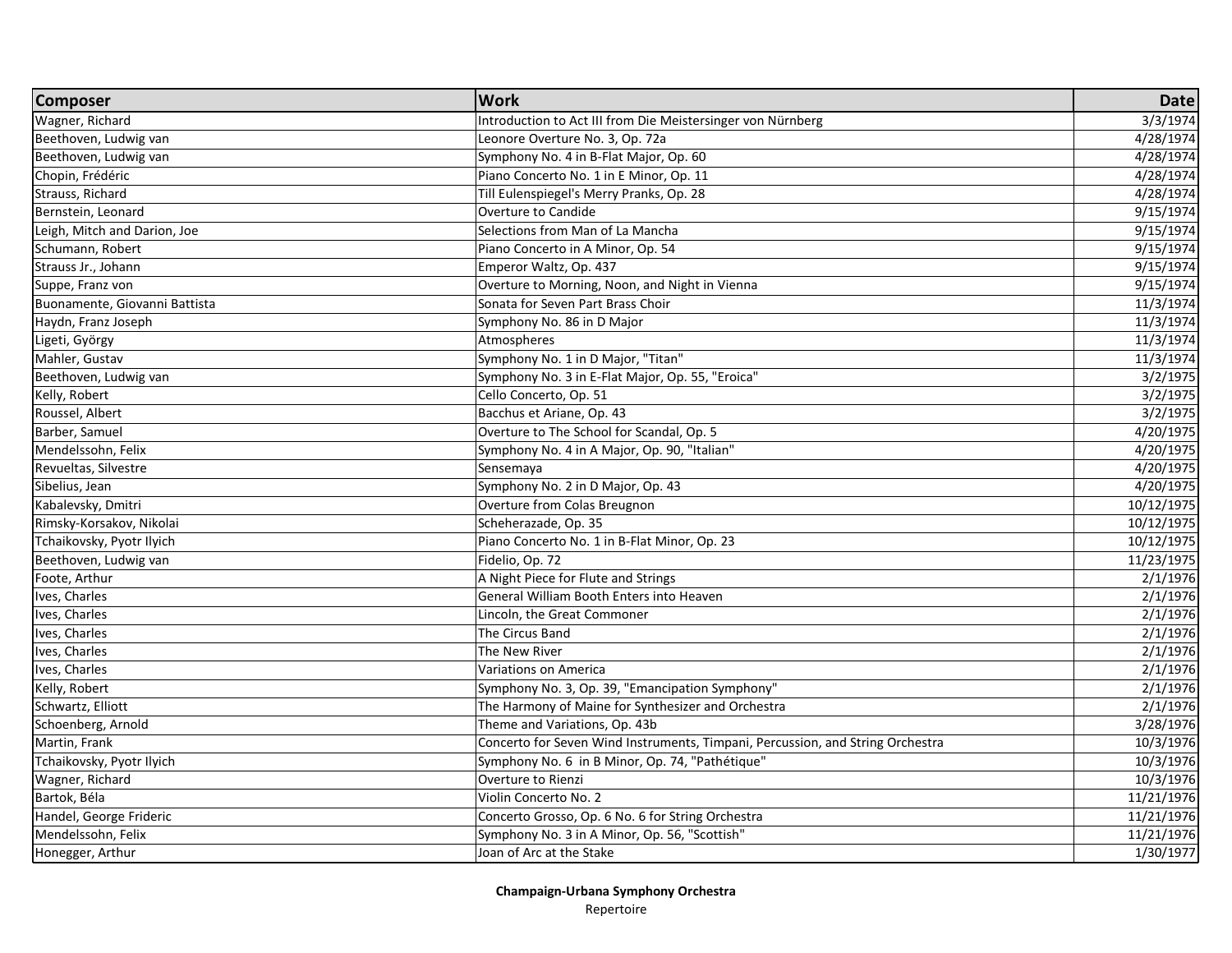| 3/27/1977<br><b>Nocturnes</b><br>3/27/1977<br>Symphony No. 38 in D Major, K. 504, "Prague"<br>3/27/1977<br>Piano Concerto No. 3 in D Minor, Op. 30<br>Enigma Variations, Op. 36<br>10/2/1977<br>10/2/1977<br>Pélleas et Mélisande, Op. 80<br>10/2/1977<br>Canzon Duodecimi Toni from Sacre Symphoniae for Ten-Part Double Brass Choir<br>10/2/1977<br>Concerto for String Quartet, Wind Instruments, and Percussion<br>Concerto for Flute and Orchestra<br>11/13/1977<br>Symphony No. 2 in E Minor, Op. 27<br>11/13/1977<br>Im Sommerwind<br>11/13/1977<br>Symphony No. 104 in D Major, "London"<br>2/5/1978<br>2/5/1978<br>Viola Concerto, Op. 53<br>Symphony No. 5 in D Major<br>2/5/1978<br>3/26/1978<br>Concerto for Two Pianos in E-Flat Major, K. 365 | <b>Composer</b>                     | <b>Work</b>              | <b>Date</b> |
|-------------------------------------------------------------------------------------------------------------------------------------------------------------------------------------------------------------------------------------------------------------------------------------------------------------------------------------------------------------------------------------------------------------------------------------------------------------------------------------------------------------------------------------------------------------------------------------------------------------------------------------------------------------------------------------------------------------------------------------------------------------|-------------------------------------|--------------------------|-------------|
|                                                                                                                                                                                                                                                                                                                                                                                                                                                                                                                                                                                                                                                                                                                                                             | Debussy, Claude                     |                          |             |
|                                                                                                                                                                                                                                                                                                                                                                                                                                                                                                                                                                                                                                                                                                                                                             | Mozart, Wolfgang Amadeus            |                          |             |
|                                                                                                                                                                                                                                                                                                                                                                                                                                                                                                                                                                                                                                                                                                                                                             | Rachmaninoff, Sergei                |                          |             |
|                                                                                                                                                                                                                                                                                                                                                                                                                                                                                                                                                                                                                                                                                                                                                             | Elgar, Edward                       |                          |             |
|                                                                                                                                                                                                                                                                                                                                                                                                                                                                                                                                                                                                                                                                                                                                                             | Faure, Gabriel                      |                          |             |
|                                                                                                                                                                                                                                                                                                                                                                                                                                                                                                                                                                                                                                                                                                                                                             | Gabrieli, Giovanni                  |                          |             |
|                                                                                                                                                                                                                                                                                                                                                                                                                                                                                                                                                                                                                                                                                                                                                             | Piston, Walter                      |                          |             |
|                                                                                                                                                                                                                                                                                                                                                                                                                                                                                                                                                                                                                                                                                                                                                             | Nielsen, Carl                       |                          |             |
|                                                                                                                                                                                                                                                                                                                                                                                                                                                                                                                                                                                                                                                                                                                                                             | Rachmaninoff, Sergei                |                          |             |
|                                                                                                                                                                                                                                                                                                                                                                                                                                                                                                                                                                                                                                                                                                                                                             | Webern, Anton                       |                          |             |
|                                                                                                                                                                                                                                                                                                                                                                                                                                                                                                                                                                                                                                                                                                                                                             | Haydn, Franz Joseph                 |                          |             |
|                                                                                                                                                                                                                                                                                                                                                                                                                                                                                                                                                                                                                                                                                                                                                             | Kelly, Robert                       |                          |             |
|                                                                                                                                                                                                                                                                                                                                                                                                                                                                                                                                                                                                                                                                                                                                                             | Vaughan Williams, Ralph             |                          |             |
|                                                                                                                                                                                                                                                                                                                                                                                                                                                                                                                                                                                                                                                                                                                                                             | Mozart, Wolfgang Amadeus            |                          |             |
|                                                                                                                                                                                                                                                                                                                                                                                                                                                                                                                                                                                                                                                                                                                                                             | Berlioz, Hector                     | Corsair Overture, Op. 21 | 4/2/1978    |
| $\frac{4}{2}$ /1978<br>Symphony No. 9 in E Minor, Op. 95, "From the New World"                                                                                                                                                                                                                                                                                                                                                                                                                                                                                                                                                                                                                                                                              | Dvorak, Antonín                     |                          |             |
| Piano Concerto No. 3 in C Major, Op. 26<br>4/2/1978                                                                                                                                                                                                                                                                                                                                                                                                                                                                                                                                                                                                                                                                                                         | Prokofiev, Sergei                   |                          |             |
| Symphony in D Minor<br>10/4/1978                                                                                                                                                                                                                                                                                                                                                                                                                                                                                                                                                                                                                                                                                                                            | Franck, César                       |                          |             |
| 10/4/1978<br>Overture to The Thieving Magpie                                                                                                                                                                                                                                                                                                                                                                                                                                                                                                                                                                                                                                                                                                                | Rossini, Gioachino                  |                          |             |
| 10/4/1978<br>Piano Concerto No. 5 in F Major, Op. 103, "Egyptian"                                                                                                                                                                                                                                                                                                                                                                                                                                                                                                                                                                                                                                                                                           | Saint-Saens, Camille                |                          |             |
| 11/2/1978<br>Alborada del gracioso                                                                                                                                                                                                                                                                                                                                                                                                                                                                                                                                                                                                                                                                                                                          | Ravel, Maurice                      |                          |             |
| Overture to Rosamunde, D. 797<br>11/2/1978                                                                                                                                                                                                                                                                                                                                                                                                                                                                                                                                                                                                                                                                                                                  | Schubert, Franz                     |                          |             |
| 11/2/1978<br>Symphony No. 6 in C Major, D. 589                                                                                                                                                                                                                                                                                                                                                                                                                                                                                                                                                                                                                                                                                                              | Schubert, Franz                     |                          |             |
| Trumpet Concerto, Op. 42<br>11/2/1978                                                                                                                                                                                                                                                                                                                                                                                                                                                                                                                                                                                                                                                                                                                       | Tamberg, Eino                       |                          |             |
| Symphony No. 4 in E Minor, Op. 98<br>2/4/1979                                                                                                                                                                                                                                                                                                                                                                                                                                                                                                                                                                                                                                                                                                               | Brahms, Johannes                    |                          |             |
| Symphony No. 45 in F-Sharp Minor, "Farewell"<br>2/4/1979                                                                                                                                                                                                                                                                                                                                                                                                                                                                                                                                                                                                                                                                                                    | Haydn, Franz Joseph                 |                          |             |
| New England Triptych<br>2/4/1979                                                                                                                                                                                                                                                                                                                                                                                                                                                                                                                                                                                                                                                                                                                            | Schuman, William                    |                          |             |
| Russian Easter Festival Overture, Op. 36<br>3/29/1979                                                                                                                                                                                                                                                                                                                                                                                                                                                                                                                                                                                                                                                                                                       | Rimsky-Korsakov, Nikolai            |                          |             |
| The Firebird Suite<br>3/29/1979                                                                                                                                                                                                                                                                                                                                                                                                                                                                                                                                                                                                                                                                                                                             | Stravinsky, Igor                    |                          |             |
| 3/29/1979<br>Symphony No. 5 in E Minor, Op. 64                                                                                                                                                                                                                                                                                                                                                                                                                                                                                                                                                                                                                                                                                                              | Tchaikovsky, Pyotr Ilyich           |                          |             |
| 10/14/1979<br>Symphony No. 4 in B-Flat Major, Op. 60                                                                                                                                                                                                                                                                                                                                                                                                                                                                                                                                                                                                                                                                                                        | Beethoven, Ludwig van               |                          |             |
| Overture to Benvenuto Cellini, Op. 23<br>10/14/1979                                                                                                                                                                                                                                                                                                                                                                                                                                                                                                                                                                                                                                                                                                         | Berlioz, Hector                     |                          |             |
| Violin Concerto in D Major, Op. 77<br>10/14/1979                                                                                                                                                                                                                                                                                                                                                                                                                                                                                                                                                                                                                                                                                                            | Brahms, Johannes                    |                          |             |
| Piano Concerto in D Minor, No. 10<br>10/27/1979                                                                                                                                                                                                                                                                                                                                                                                                                                                                                                                                                                                                                                                                                                             | Bach, Johann Sebastian              |                          |             |
| 10/27/1979<br>Pavane                                                                                                                                                                                                                                                                                                                                                                                                                                                                                                                                                                                                                                                                                                                                        | Faure, Gabriel                      |                          |             |
| Solvejg's Song from Peer Gynt<br>10/27/1979                                                                                                                                                                                                                                                                                                                                                                                                                                                                                                                                                                                                                                                                                                                 | Grieg, Edvard                       |                          |             |
| 10/27/1979<br>Days of Wine and Roses                                                                                                                                                                                                                                                                                                                                                                                                                                                                                                                                                                                                                                                                                                                        | Mancini, Henry and Mercer, Johnny   |                          |             |
| What Kind of Fool Am I?<br>10/27/1979                                                                                                                                                                                                                                                                                                                                                                                                                                                                                                                                                                                                                                                                                                                       | Newley, Anthony and Bricuse, Lesley |                          |             |
| Rhapsody on a Theme of Paganini, Op. 43<br>10/27/1979                                                                                                                                                                                                                                                                                                                                                                                                                                                                                                                                                                                                                                                                                                       | Rachmaninoff, Sergei                |                          |             |
| Capriccio Espagnole, Op. 34<br>10/27/1979                                                                                                                                                                                                                                                                                                                                                                                                                                                                                                                                                                                                                                                                                                                   | Rimsky-Korsakov, Nikolai            |                          |             |
| <b>Greeting Prelude</b><br>10/27/1979                                                                                                                                                                                                                                                                                                                                                                                                                                                                                                                                                                                                                                                                                                                       | Stravinsky, Igor                    |                          |             |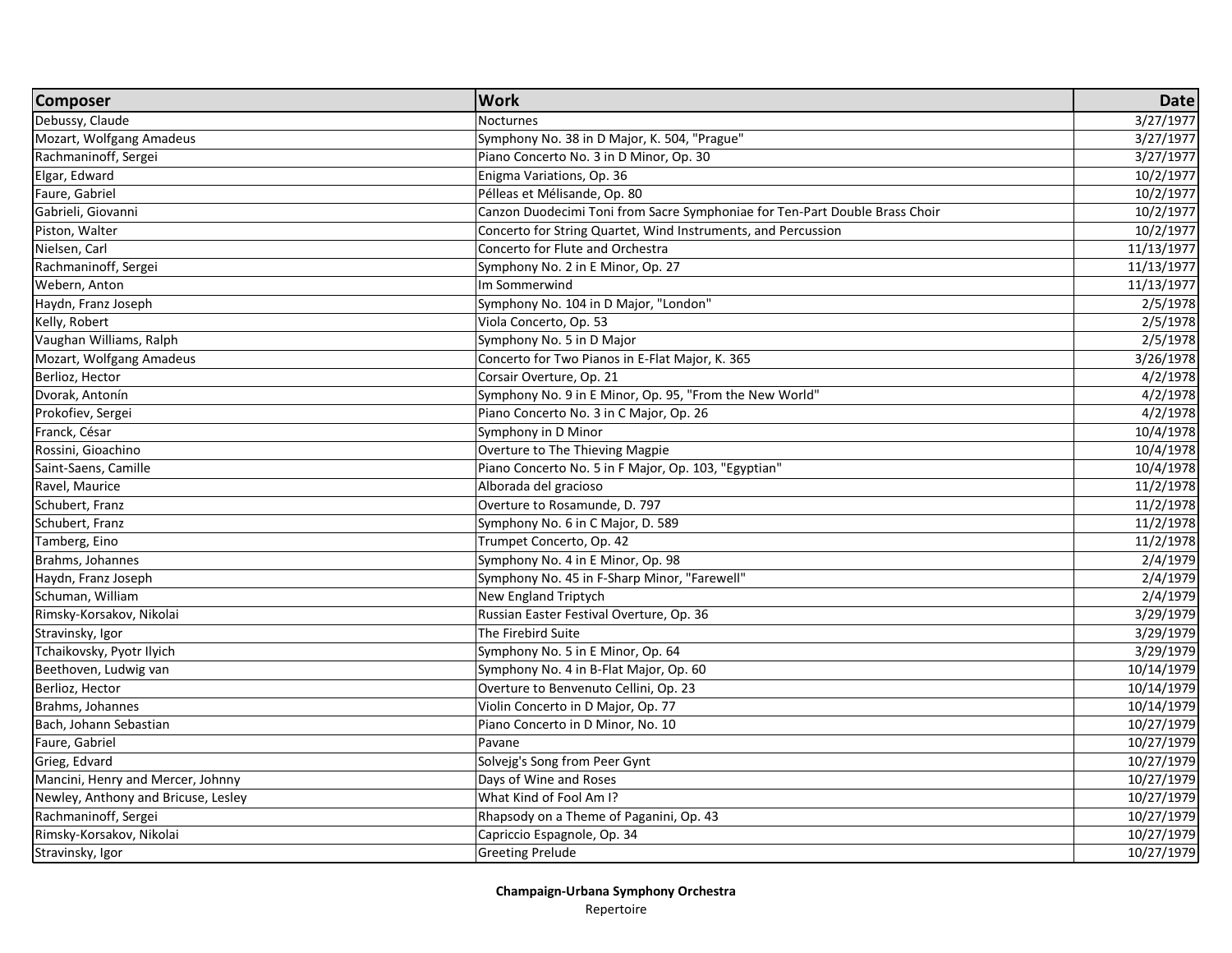| <b>Composer</b>           | <b>Work</b>                                                         | <b>Date</b> |
|---------------------------|---------------------------------------------------------------------|-------------|
| Dvorak, Antonín           | Symphony No. 7 in D Minor, Op. 70                                   | 11/11/1979  |
| Nielsen, Carl             | Clarinet Concerto, Op. 57                                           | 11/11/1979  |
| Weber, Carl Maria von     | Overture to Euryanthe                                               | 11/11/1979  |
| Poulenc, Francis          | Concerto for Two Pianos in D Minor                                  | 2/10/1980   |
| Puccini, Giacomo          | Capriccio sinfonico                                                 | 2/10/1980   |
| Stauss, Richard           | Tod und Verklarung, Op. 24                                          | 2/10/1980   |
| Barber, Samuel            | Third Essay for Orchestra                                           | 4/13/1980   |
| Mendelssohn, Felix        | A Midsummer Night's Dream                                           | 4/13/1980   |
| Mussorgsky, Modest        | Songs and Dances of Death                                           | 4/13/1980   |
| Hummel, Johann Nepomuk    | Trumpet Concerto in E-Flat Major                                    | 9/27/1980   |
| Rodgers, Richard          | <b>Selections from Carousel</b>                                     | 9/27/1980   |
| Rodgers, Richard          | Selections from Oklahoma                                            | 9/27/1980   |
| Sousa, John Philip        | El Capitan March                                                    | 9/27/1980   |
| Strauss Jr., Johann       | Emperor Waltz, Op. 437                                              | 9/27/1980   |
| Suppe, Franz von          | Overture to Poet and Peasant                                        | 9/27/1980   |
| Williams, John            | Selections from Star Wars                                           | 9/27/1980   |
| Copland, Aaron            | El Salon Mexico                                                     | 10/12/1980  |
| Mozart, Wolfgang Amadeus  | Overture to La clemenza di Tito, K. 621                             | 10/12/1980  |
| Mozart, Wolfgang Amadeus  | Sinfonia Concertante for Oboe, Clarinet, Horn, and Bassoon, K. 297b | 10/12/1980  |
| Ravel, Maurice            | Suite from Daphnis and Chloe                                        | 10/12/1980  |
| Beethoven, Ludwig van     | Leonora Overture No. 2, Op. 72                                      | 12/2/1980   |
| Beethoven, Ludwig van     | Symphony No. 9 in D Minor, Op. 125, "Choral"                        | 12/2/1980   |
| Beethoven, Ludwig van     | Piano Concerto No. 5 in E-Flat Major, Op. 73, "Emperor"             | 4/12/1981   |
| Chausson, Ernest          | Symphony in B-Flat Major, Op. 20                                    | 4/12/1981   |
| Kelly, Robert             | Garden of Peace, Op. 56                                             | 4/12/1981   |
| Gershwin, George          | Selections from Porgy and Bess                                      | 9/26/1981   |
| Jager, Robert             | <b>Bass Tuba Concerto</b>                                           | 9/26/1981   |
| Rodgers, Richard          | Cinderella Waltz                                                    | 9/26/1981   |
| Sousa, John Philip        | <b>Washington Post March</b>                                        | 9/26/1981   |
| Tchaikovsky, Pyotr Ilyich | Capriccio Italien, Op. 45                                           | 9/26/1981   |
| The Beatles/Pedrini       | Symphony Sketches of Four Songs                                     | 9/26/1981   |
| Vivaldi, Antonio          | Mandolin Concerto in C Major, RV 425                                | 9/26/1981   |
| Beethoven, Ludwig van     | Symphony No. 7 in A Major, Op. 92                                   | 2/7/1982    |
| Bloch, Ernest             | Schelomo                                                            | 2/7/1982    |
| Glinka, Mikhail           | Overture to Russlan and Ludmilla                                    | 2/7/1982    |
| Brahms, Johannes          | Piano Concerto No. 2 in B-Flat Major, Op. 83                        | 2/28/1982   |
| Kelly, Robert             | Concerto for Violin, Viola, and Orchestra, Op. 57                   | 2/28/1982   |
| Walton, William           | Partita for Orchestra                                               | 2/28/1982   |
| Mendelssohn, Felix        | Violin Concerto in E Minor, Op. 64                                  | 4/18/1982   |
| Mendelssohn, Felix        | Symphony No. 5 in D Minor, Op. 107, "Reformation"                   | 4/18/1982   |
| Mendelssohn, Felix        | The Hebrides (Fingal's Cave) Overture, Op. 26                       | 4/18/1982   |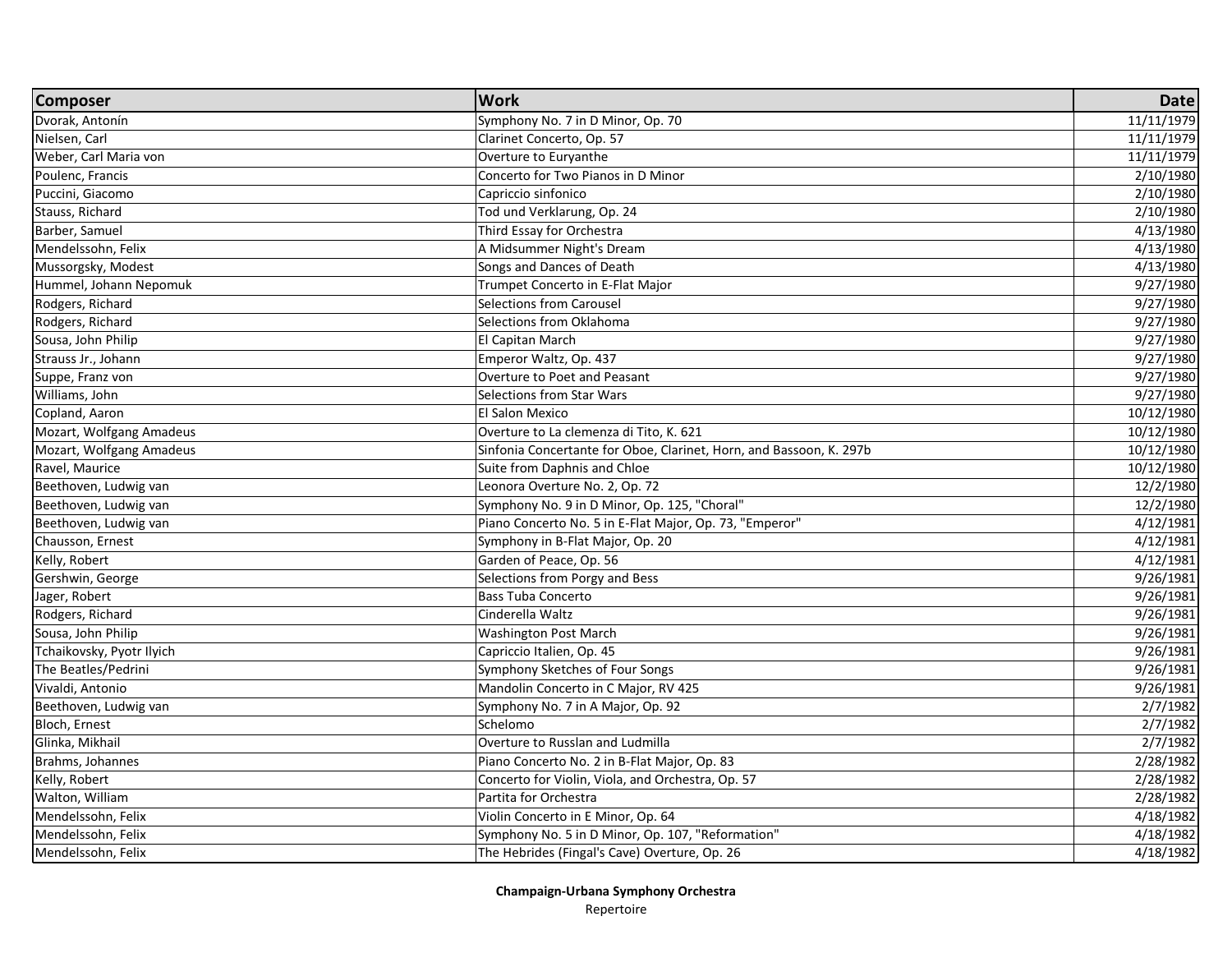| <b>Composer</b>                | <b>Work</b>                                               | <b>Date</b>            |
|--------------------------------|-----------------------------------------------------------|------------------------|
| Grieg, Edvard                  | Piano Concerto in A Minor, Op. 16                         | 9/28/1982              |
| Nielsen, Carl                  | Selections from Masquerade                                | 9/28/1982              |
| Sibelius, Jean                 | Finlandia                                                 | 9/28/1982              |
| Sibelius, Jean                 | Symphony No. 7 in C Major, Op. 105                        | 9/28/1982              |
| Domazlicky, František          | Trombone Concerto, Op. 35                                 | 10/17/1982             |
| Haydn, Franz Joseph            | Symphony No. 96 in D Major, "Miracle"                     | 10/17/1982             |
| Hindenmith, Paul               | Symphonic Metamorphoses on Themes by Carl Maria von Weber | 10/17/1982             |
| Wolf-Ferrari, Ermanno          | Idillio - Concertino in A Major, Op. 15                   | 10/17/1982             |
| Handel, George Frideric        | Messiah                                                   | 12/3/1982              |
| Beethoven, Ludwig van          | King Stephen Overture, Op. 117                            | $\frac{1}{2}$ /13/1983 |
| Beethoven, Ludwig van          | Violin Concerto in D Major, Op. 61                        | 2/13/1983              |
| Beethoven, Ludwig van          | Symphony No. 6 in F Major, Op. 68, "Pastoral"             | 2/13/1983              |
| Barber, Samuel                 | First Essay for Orchestra                                 | 4/10/1983              |
| Brahms, Johannes               | Symphony No. 3 in F Major, Op. 90                         | 4/10/1983              |
| Rachmaninoff, Sergei           | Symphonic Dances for Orchestra, Op. 45                    | 4/10/1983              |
| Kabalevsky, Dmitri             | Overture to Colas Breugnon                                | 10/9/1983              |
| Lees, Benjamin                 | Concerto for String Quartet and Orchestra                 | 10/9/1983              |
| Ravel, Maurice                 | La Valse                                                  | 10/9/1983              |
| Schumann, Robert               | Symphony No. 3 in E-Flat Major, Op. 97, "Rhenish"         | 10/9/1983              |
| Beethoven, Ludwig van          | Symphony No. 5 in C Minor, Op. 67                         | 11/6/1983              |
| Orff, Carl                     | Carmina Burana                                            | 11/6/1983              |
| Couperin, François             | Overture and Allegro from La Sultane                      | 2/5/1984               |
| Mozart, Wolfgang Amadeus       | Concerto for Flute and Harp in C Major, K. 299            | 2/5/1984               |
| Schubert, Franz                | Symphony No. 9 in C Major, D. 944, "Great"                | 2/5/1984               |
| Gluck, Christoph Willibald von | Overture to Alceste                                       | 3/25/1984              |
| Mozart, Wolfgang Amadeus       | Piano Concerto No. 25 in C Major, K. 503                  | 3/25/1984              |
| Shostakovich, Dmitri           | Symphony No. 1 in F Minor, Op. 10                         | 3/25/1984              |
| Bennett, Robert Russell        | Gershwin in Hollywood                                     | 4/29/1984              |
| Gershwin, George               | Piano Concerto in F                                       | 4/29/1984              |
| Beethoven, Ludwig van          | Symphony No. 9 in D Minor, Op. 125, "Choral"              | 10/10/1984             |
| Copland, Aaron                 | <b>Happy Anniversary</b>                                  | 10/13/1984             |
| Haydn, Franz Joseph            | Trumpet Concerto in E-Flat Major                          | 10/13/1984             |
| Mendelssohn, Felix             | A Midsummer Night's Dream                                 | 10/13/1984             |
| Mozart, Leopold                | Trumpet Concerto in D Major                               | 10/13/1984             |
| Rodgers, Richard               | Selections from Oklahoma                                  | 10/13/1984             |
| Schickele, Prof. Peter         | Unbegun Symphony                                          | 10/13/1984             |
| Sousa, John Philip             | El Capitan March                                          | 10/13/1984             |
| Strouse, Charles               | Medley from Annie                                         | 10/13/1984             |
| Suppe, Franz von               | Overture to Poet and Peasant                              | 10/13/1984             |
| Beethoven, Ludwig van          | Symphony No. 9 in D Minor, Op. 125, "Choral"              | 11/9/1984              |
| Kelly, Robert                  | Rural Songs for soprano and orchestra, Op. 58             | 11/9/1984              |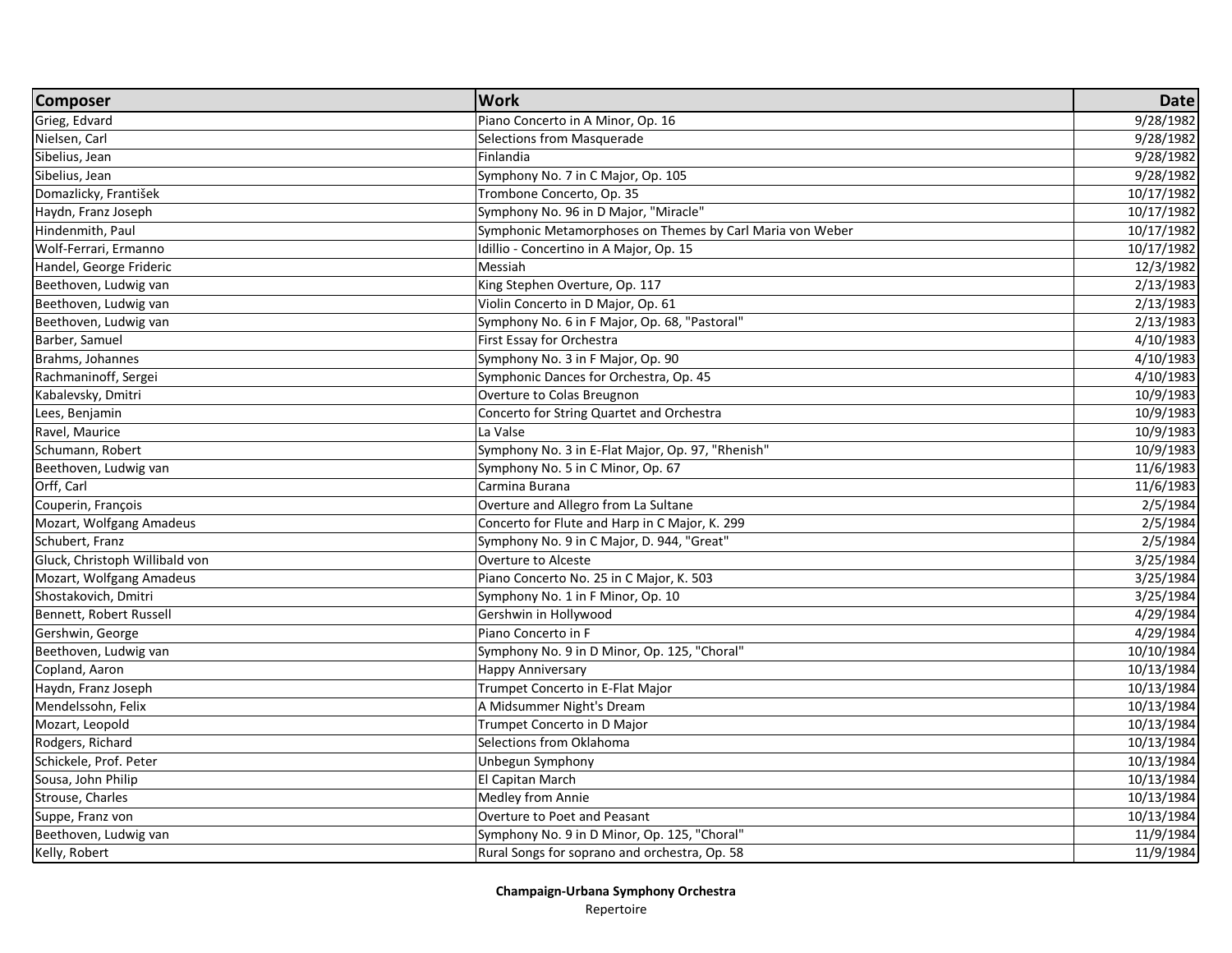| <b>Composer</b>                 | <b>Work</b>                                                             | <b>Date</b> |
|---------------------------------|-------------------------------------------------------------------------|-------------|
| Kelly, Robert                   | Rural Songs for soprano and orchestra, Op. 59                           | 11/10/1984  |
| Mozart, Wolfgang Amadeus        | Horn Concerto in E-Flat Major, K. 417                                   | 2/17/1985   |
| Mozart, Wolfgang Amadeus        | Symphony No. 35 in D Major, K. 385, "Haffner"                           | 2/17/1985   |
| Strauss, Richard                | Horn Concerto in E-Flat Major, Op. 11                                   | 2/17/1985   |
| Strauss, Richard                | Suite from Der Rosenkavalier                                            | 2/17/1985   |
| Chabrier, Emmanuel              | Suite Pastorale                                                         | 3/9/1985    |
| Debussy, Claude                 | La Mer                                                                  | 3/9/1985    |
| Lalo, Édouard                   | Cello Concerto in D Minor                                               | 3/9/1985    |
| Beethoven, Ludwig van           | Piano Concerto No. 5 in E-Flat Major, Op. 73, "Emperor"                 | 4/13/1985   |
| Berlioz, Hector                 | Roman Carnival Overture, Op. 9                                          | 4/13/1985   |
| Dvorak, Antonín                 | Symphony No. 8 in G Major, Op. 88                                       | 4/13/1985   |
| Elgar, Edward                   | Pomp and Circumstance March No. 4                                       | 9/21/1985   |
| Glazunov, Alexander             | Saxophone Concerto in E-Flat Major                                      | 9/21/1985   |
| Hamlish, Marvin and Lowden, Bob | Selections from A Chorus Line                                           | 9/21/1985   |
| Hermann, Ralph                  | Big Band Sounds of the 20s, 30s, and 40s                                | 9/21/1985   |
| Hovhannes, Alan                 | Symphony No. 19, Op. 202 for Korean Percussion Instruments and Kayageum | 9/21/1985   |
| Lloyd Webber, Andrew            | "Memory" from Cats                                                      | 9/21/1985   |
| Tchaikovsky, Pyotr Ilyich       | Capriccio Italien, Op. 45                                               | 9/21/1985   |
| Mussorgsky, Modest              | Prelude to Kovanshina                                                   | 10/12/1985  |
| Rachmaninoff, Sergei            | Piano Concerto No. 2 in C Minor, Op. 18                                 | 10/12/1985  |
| Tchaikovsky, Pyotr Ilyich       | Symphony No. 2 in C Minor, Op. 17, "Little Russian"                     | 10/12/1985  |
| Rachmaninoff, Sergei            | Rhapsody on a Theme of Paganini, Op. 43                                 | 10/21/1985  |
| Beethoven, Ludwig van           | Symphony No. 2 in D Major, Op. 36                                       | 11/10/1985  |
| Elgar, Edward                   | Symphony No. 1 in A-Flat Major, Op. 55                                  | 11/10/1985  |
| Bowder, Jerry                   | Tracings for String Orchestra                                           | 3/1/1986    |
| Prokofiev, Sergei               | Violin Concerto No. 2 in G Minor, Op. 63                                | 3/1/1986    |
| Schumann, Robert                | Symphony No. 2 in C Major, Op. 61                                       | 3/1/1986    |
| Faure, Gabriel                  | Pavane                                                                  | 4/12/1986   |
| Faure, Gabriel                  | Requiem, Op. 48                                                         | 4/12/1986   |
| Poulenc, Francis                | Gloria                                                                  | 4/12/1986   |
| Dvorak, Antonín                 | Carnival Overture, Op. 92                                               | 10/26/1986  |
| Kelly, Robert                   | Variations on Shenandoah for String Orchestra                           | 10/26/1986  |
| Ravel, Maurice                  | Rhapsodie Espagnole                                                     | 10/26/1986  |
| Tchaikovsky, Pyotr Ilyich       | Violin Concerto in D Major, Op. 35                                      | 10/26/1986  |
| Handel, George Frideric         | Messiah                                                                 | 12/12/1986  |
| Beethoven, Ludwig van           | Symphony No. 3 in E-Flat Major, Op. 55, "Eroica"                        | 2/22/1987   |
| Liszt, Franz                    | Piano Concerto No. 1 in E-Flat Major                                    | 2/22/1987   |
| Liszt, Franz                    | Les Preludes                                                            | 2/22/1987   |
| Britten, Benjamin               | Matinees Musicales, after Rossini                                       | 3/1/1987    |
| Britten, Benjamin               | Nocture for Tenor Solo, Seven Obligato Instruments and Strings          | 3/1/1987    |
| Donizetti, Gaetano              | "Una furtiva lagrima" from The Elixir of Love                           | 3/1/1987    |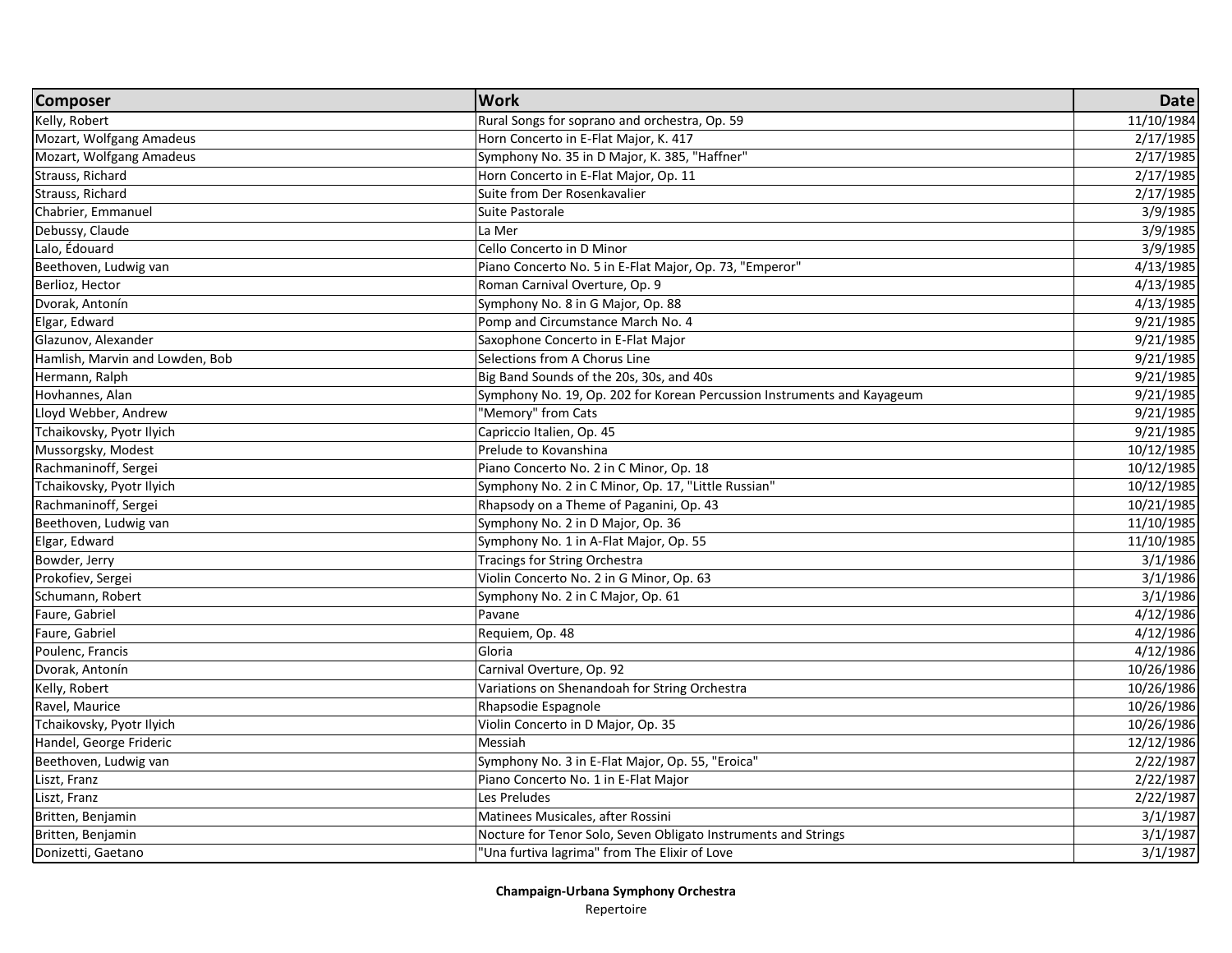| <b>Composer</b>           | <b>Work</b>                                                      | <b>Date</b> |
|---------------------------|------------------------------------------------------------------|-------------|
| Tchaikovsky, Pyotr Ilyich | Lensky's Aria from Eugene Onegin                                 | 3/1/1987    |
| Tchaikovsky, Pyotr Iylich | Romeo and Juliet Fantasy-Overture                                | 3/1/1987    |
| Verdi, Giuseppe           | "La donna è mobile" from Rigoletto                               | 3/1/1987    |
| Beethoven, Ludwig van     | Symphony No. 7 in A Major, Op. 92                                | 4/2/1987    |
| Gershwin, George          | "Of Thee I Sing" Overture                                        | 4/12/1987   |
| Kern, Jerome              | Selections from Showboat                                         | 4/12/1987   |
| Kibbe, Michael            | A Gershwin Tribute for Saxophone and Orchestra                   | 4/12/1987   |
| Tchaikovsky, Pyotr Ilyich | Piano Concerto No. 1 in B-Flat Minor, Op. 23                     | 4/12/1987   |
| Weber, Carl Maria von     | Clarinet Concerto No. 2 in E-Flat Major, Op. 74                  | 4/12/1987   |
| Britten, Benjamin         | War Requiem                                                      | 5/3/1987    |
| Bernstein, Leonard        | Overture to West Side Story                                      | 9/20/1987   |
| Bolling, Claude           | 3 movements from Suite for Chamber Orchestra and Jazz Piano Trio | 9/20/1987   |
| Gershwin, George          | "I Got Rhythm" Variations                                        | 9/20/1987   |
| Gould, Morton             | Interplay                                                        | 9/20/1987   |
| Hamlisch, Marvin          | Marvin Hamlisch in Concert                                       | 9/20/1987   |
| Herbert, Victor           | Victor Herbert's Favorites                                       | 9/20/1987   |
| Rossini, Gioachino        | <b>William Tell Overture</b>                                     | 9/20/1987   |
| Dvorak, Antonín           | Symphony No. 6 in D Major, Op. 60                                | 10/17/1987  |
| Less, Benjamin            | Passacaglia for Orchestra                                        | 10/17/1987  |
| Shostakovich, Dmitri      | Concerto for Piano, Trumpet, and Strings, Op. 35                 | 10/17/1987  |
| Nielsen, Carl             | Symphony No. 4, Op. 29, "The Inextinguishable"                   | 11/24/1987  |
| Tchaikovsky, Pyotr Ilyich | Violin Concerto in D Major, Op. 35                               | 11/26/1987  |
| Beethoven, Ludwig van     | Violin Concerto in D Major, Op. 61                               | 2/7/1988    |
| Gounod, Charles           | <b>Ballet Music from Faust</b>                                   | 3/11/1988   |
| Stravinsky, Igor          | Petrushka                                                        | 3/11/1988   |
| Tchaikovsky, Pyotr Ilyich | Suite from Swan Lake                                             | 3/11/1988   |
| Beethoven, Ludwing van    | Missa solemnis, Op. 123                                          | 5/6/1988    |
| Beethoven, Ludwig van     | Ah! perfido, Op. 65                                              | 9/18/1988   |
| Beethoven, Ludwig van     | Selections from The Creatures of Prometheus, Op. 43              | 9/18/1988   |
| Verdi, Giuseppe           | Me pellegrina ed organa                                          | 9/18/1988   |
| Verdi, Giuseppe           | Tacea la notte placida                                           | 9/18/1988   |
| Verdi, Giuseppe           | Selections from Aida                                             | 9/18/1988   |
| Verdi, Giuseppe           | Overture to La Forza del Destino                                 | 9/18/1988   |
| Berlioz, Hector           | Harold in Italy, Op. 16                                          | 10/2/1988   |
| Handel, George Frideric   | Music for the Royal Fireworks                                    | 10/2/1988   |
| Welcher, Dan              | Dervishes: Ritual Dance                                          | 10/2/1988   |
| Bruckner, Anton           | Symphony No. 4 in E-Flat Major, "Romantic"                       | 10/30/1988  |
| Mozart, Wolfgang Amadeus  | Overture to La clemenza di Tito, K. 621                          | 10/30/1988  |
| Bach, Johann Sebastian    | Improvisation on In Dulci Jubilo                                 | 12/2/1988   |
| <b>Bizet, Georges</b>     | March and Farandole from L'Arlésienne                            | 12/2/1988   |
| Blinkerd, Gordon          | On The King's Highway                                            | 12/2/1988   |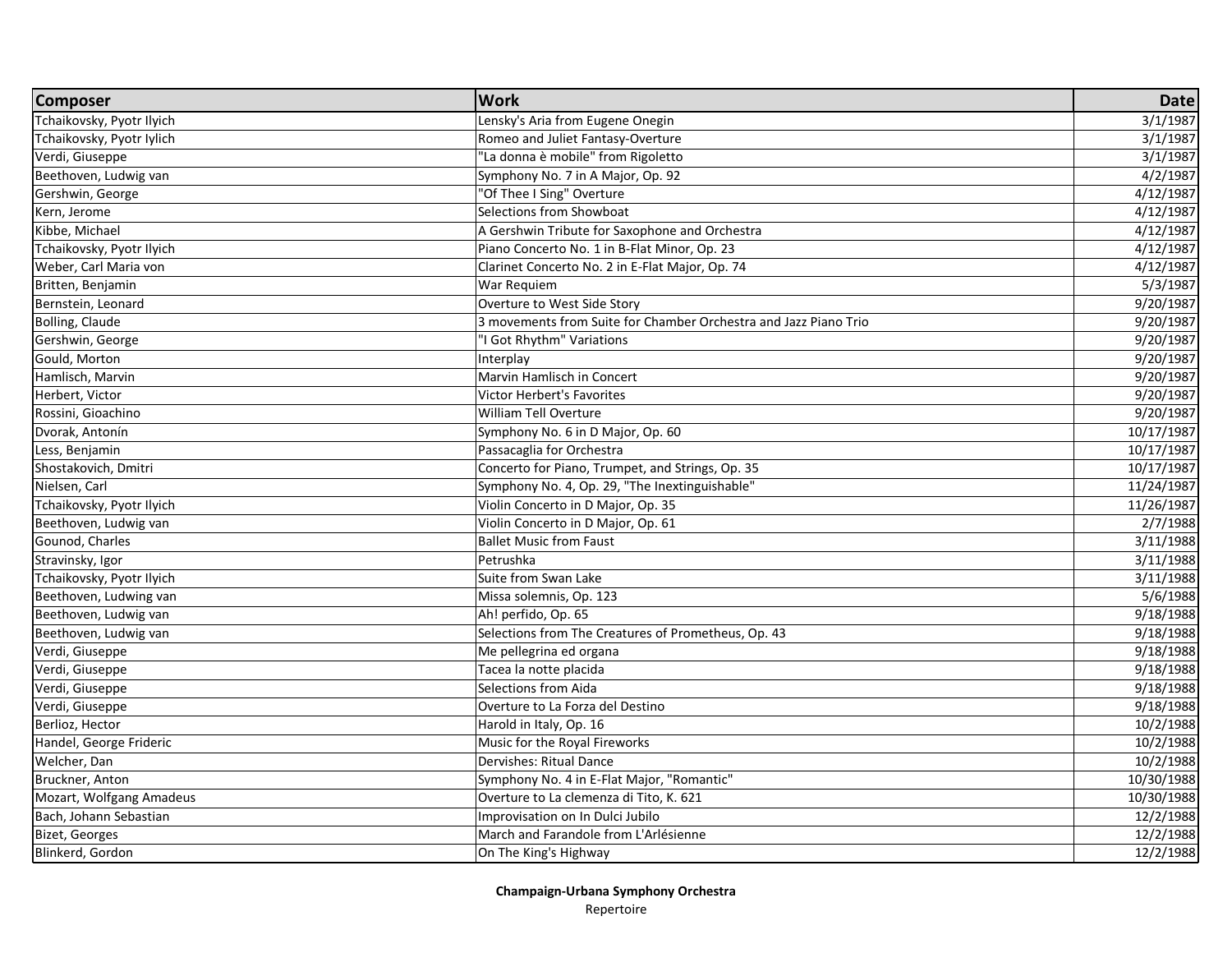| Dobrinski, Cynthia<br>Rondo Passacaglia<br>12/2/1988<br>Dobrinski, Cynthia<br>Worship the Newborn King<br>12/2/1988<br>Shaw, Robert; Bennett, Robert Russell<br>The Many Moods of Christmas, Suite 1<br>12/2/1988<br>Vaughan Williams, Ralph<br>Fantasia on Christmas Carols<br>12/2/1988<br>Willcocks, David<br>Hark! The Herald Angels Sing<br>12/2/1988<br>Willcocks, David<br>The First Nowell<br>12/2/1988<br>Bernstein, Leonard<br>Overture to West Side Story<br>3/1/1989<br>Elgar, Edward<br>Pomp and Circumstance March No. 5<br>3/1/1989<br>Walton, William<br>Crown Imperial March<br>3/1/1989<br>Divertimento from The Fairy's Kiss<br>4/2/1989<br>Stravisnky, Igor<br>Time Pinnacle<br>Wyatt, Scott<br>4/2/1989<br>4/9/1989<br>Artunina, Alexander<br><b>Trumpet Concerto</b><br>4/9/1989<br>Bernstein, Leonard<br>Overture to West Side Story<br>4/9/1989<br>Gershwin, George<br>Selections from Porgy and Bess<br>Overture to The Marriage of Figaro, K. 492<br>4/9/1989<br>Mozart, Wolfgang Amadeus<br>4/9/1989<br>Strouse, Charles<br>Selections from Annie<br>Tchaikovsky, Pyotr Iylich<br>Romeo and Juliet Fantasy-Overture<br>4/9/1989<br>Williams, John<br>$\frac{1}{4}$ 9/1989<br>Selections from Star Wars<br>4/23/1989<br>Brahms, Johannes<br>Ein deutsches Requiem<br>4/23/1989<br>Brahms, Johannes<br>Tragic Overture, Op. 81<br>Copland, Aaron<br>10/21/1989<br><b>Happy Anniversary</b><br>Symphony No. 30 in D Major, K. 202<br>Mozart, Wolfgang Amadeus<br>10/21/1989<br>Rachmaninoff, Sergei<br>Symphonic Dances for Orchestra, Op. 46<br>10/21/1989<br>Zwilich, Ellen Taaffe<br><b>Celebration for Orchestra</b><br>10/21/1989<br>Haydn, Franz Joseph<br>The Creation<br>11/18/1989<br>Bennett, Richard Rodney<br>Four Piece Suite (Divertimento for Two Pianos)<br>1/20/1990<br>Corigliano, John<br>Promenade Overture<br>1/20/1990<br>Gershwin, George<br><b>Favorites for Orchestra</b><br>1/20/1990<br>Three Preludes transcribed for Two Pianos and Orchestra<br>1/20/1990<br>Gershwin, George<br>Concerto for Two Pianos in D Minor<br>Poulenc, Francis<br>1/20/1990<br>Chausson, Ernest<br>2/23/1990<br>Symphony in B-Flat Major, Op. 20<br>Herold, Louis-Joseph-Ferdinand<br>2/23/1990<br>Zampa Overture<br>Prokofiev, Sergei<br>Piano Concerto No. 2 in G Minor, Op. 16<br>2/23/1990<br>Rouget de L'Isle, Claude-Joseph<br>La Marseillaise<br>2/23/1990<br>de Falla, Manuel<br>Three Dances from The Three-Cornered Hat<br>3/31/1990<br>Debussy, Claude<br>Iberia<br>3/31/1990<br>Rodrigo, Joaquín<br>Concierto Andaluz<br>3/31/1990<br>Vivaldi, Antonio<br>Concerto for Two Guitars in B Minor, Op. 3<br>3/31/1990<br>Adams, John<br>The Chairman Dances<br>4/8/1990<br>Fredrickson, Thomas<br>4/8/1990<br><b>Illinois Variations</b><br>4/8/1990<br>Pacific 231 | <b>Composer</b>  | <b>Work</b> | <b>Date</b> |
|------------------------------------------------------------------------------------------------------------------------------------------------------------------------------------------------------------------------------------------------------------------------------------------------------------------------------------------------------------------------------------------------------------------------------------------------------------------------------------------------------------------------------------------------------------------------------------------------------------------------------------------------------------------------------------------------------------------------------------------------------------------------------------------------------------------------------------------------------------------------------------------------------------------------------------------------------------------------------------------------------------------------------------------------------------------------------------------------------------------------------------------------------------------------------------------------------------------------------------------------------------------------------------------------------------------------------------------------------------------------------------------------------------------------------------------------------------------------------------------------------------------------------------------------------------------------------------------------------------------------------------------------------------------------------------------------------------------------------------------------------------------------------------------------------------------------------------------------------------------------------------------------------------------------------------------------------------------------------------------------------------------------------------------------------------------------------------------------------------------------------------------------------------------------------------------------------------------------------------------------------------------------------------------------------------------------------------------------------------------------------------------------------------------------------------------------------------------------------------------------------------------------------------------------------------------------------------------------------------------------------------------------------------------------------------------------------------------------------------------------------------------------------------------------------------|------------------|-------------|-------------|
|                                                                                                                                                                                                                                                                                                                                                                                                                                                                                                                                                                                                                                                                                                                                                                                                                                                                                                                                                                                                                                                                                                                                                                                                                                                                                                                                                                                                                                                                                                                                                                                                                                                                                                                                                                                                                                                                                                                                                                                                                                                                                                                                                                                                                                                                                                                                                                                                                                                                                                                                                                                                                                                                                                                                                                                                            |                  |             |             |
|                                                                                                                                                                                                                                                                                                                                                                                                                                                                                                                                                                                                                                                                                                                                                                                                                                                                                                                                                                                                                                                                                                                                                                                                                                                                                                                                                                                                                                                                                                                                                                                                                                                                                                                                                                                                                                                                                                                                                                                                                                                                                                                                                                                                                                                                                                                                                                                                                                                                                                                                                                                                                                                                                                                                                                                                            |                  |             |             |
|                                                                                                                                                                                                                                                                                                                                                                                                                                                                                                                                                                                                                                                                                                                                                                                                                                                                                                                                                                                                                                                                                                                                                                                                                                                                                                                                                                                                                                                                                                                                                                                                                                                                                                                                                                                                                                                                                                                                                                                                                                                                                                                                                                                                                                                                                                                                                                                                                                                                                                                                                                                                                                                                                                                                                                                                            |                  |             |             |
|                                                                                                                                                                                                                                                                                                                                                                                                                                                                                                                                                                                                                                                                                                                                                                                                                                                                                                                                                                                                                                                                                                                                                                                                                                                                                                                                                                                                                                                                                                                                                                                                                                                                                                                                                                                                                                                                                                                                                                                                                                                                                                                                                                                                                                                                                                                                                                                                                                                                                                                                                                                                                                                                                                                                                                                                            |                  |             |             |
|                                                                                                                                                                                                                                                                                                                                                                                                                                                                                                                                                                                                                                                                                                                                                                                                                                                                                                                                                                                                                                                                                                                                                                                                                                                                                                                                                                                                                                                                                                                                                                                                                                                                                                                                                                                                                                                                                                                                                                                                                                                                                                                                                                                                                                                                                                                                                                                                                                                                                                                                                                                                                                                                                                                                                                                                            |                  |             |             |
|                                                                                                                                                                                                                                                                                                                                                                                                                                                                                                                                                                                                                                                                                                                                                                                                                                                                                                                                                                                                                                                                                                                                                                                                                                                                                                                                                                                                                                                                                                                                                                                                                                                                                                                                                                                                                                                                                                                                                                                                                                                                                                                                                                                                                                                                                                                                                                                                                                                                                                                                                                                                                                                                                                                                                                                                            |                  |             |             |
|                                                                                                                                                                                                                                                                                                                                                                                                                                                                                                                                                                                                                                                                                                                                                                                                                                                                                                                                                                                                                                                                                                                                                                                                                                                                                                                                                                                                                                                                                                                                                                                                                                                                                                                                                                                                                                                                                                                                                                                                                                                                                                                                                                                                                                                                                                                                                                                                                                                                                                                                                                                                                                                                                                                                                                                                            |                  |             |             |
|                                                                                                                                                                                                                                                                                                                                                                                                                                                                                                                                                                                                                                                                                                                                                                                                                                                                                                                                                                                                                                                                                                                                                                                                                                                                                                                                                                                                                                                                                                                                                                                                                                                                                                                                                                                                                                                                                                                                                                                                                                                                                                                                                                                                                                                                                                                                                                                                                                                                                                                                                                                                                                                                                                                                                                                                            |                  |             |             |
|                                                                                                                                                                                                                                                                                                                                                                                                                                                                                                                                                                                                                                                                                                                                                                                                                                                                                                                                                                                                                                                                                                                                                                                                                                                                                                                                                                                                                                                                                                                                                                                                                                                                                                                                                                                                                                                                                                                                                                                                                                                                                                                                                                                                                                                                                                                                                                                                                                                                                                                                                                                                                                                                                                                                                                                                            |                  |             |             |
|                                                                                                                                                                                                                                                                                                                                                                                                                                                                                                                                                                                                                                                                                                                                                                                                                                                                                                                                                                                                                                                                                                                                                                                                                                                                                                                                                                                                                                                                                                                                                                                                                                                                                                                                                                                                                                                                                                                                                                                                                                                                                                                                                                                                                                                                                                                                                                                                                                                                                                                                                                                                                                                                                                                                                                                                            |                  |             |             |
|                                                                                                                                                                                                                                                                                                                                                                                                                                                                                                                                                                                                                                                                                                                                                                                                                                                                                                                                                                                                                                                                                                                                                                                                                                                                                                                                                                                                                                                                                                                                                                                                                                                                                                                                                                                                                                                                                                                                                                                                                                                                                                                                                                                                                                                                                                                                                                                                                                                                                                                                                                                                                                                                                                                                                                                                            |                  |             |             |
|                                                                                                                                                                                                                                                                                                                                                                                                                                                                                                                                                                                                                                                                                                                                                                                                                                                                                                                                                                                                                                                                                                                                                                                                                                                                                                                                                                                                                                                                                                                                                                                                                                                                                                                                                                                                                                                                                                                                                                                                                                                                                                                                                                                                                                                                                                                                                                                                                                                                                                                                                                                                                                                                                                                                                                                                            |                  |             |             |
|                                                                                                                                                                                                                                                                                                                                                                                                                                                                                                                                                                                                                                                                                                                                                                                                                                                                                                                                                                                                                                                                                                                                                                                                                                                                                                                                                                                                                                                                                                                                                                                                                                                                                                                                                                                                                                                                                                                                                                                                                                                                                                                                                                                                                                                                                                                                                                                                                                                                                                                                                                                                                                                                                                                                                                                                            |                  |             |             |
|                                                                                                                                                                                                                                                                                                                                                                                                                                                                                                                                                                                                                                                                                                                                                                                                                                                                                                                                                                                                                                                                                                                                                                                                                                                                                                                                                                                                                                                                                                                                                                                                                                                                                                                                                                                                                                                                                                                                                                                                                                                                                                                                                                                                                                                                                                                                                                                                                                                                                                                                                                                                                                                                                                                                                                                                            |                  |             |             |
|                                                                                                                                                                                                                                                                                                                                                                                                                                                                                                                                                                                                                                                                                                                                                                                                                                                                                                                                                                                                                                                                                                                                                                                                                                                                                                                                                                                                                                                                                                                                                                                                                                                                                                                                                                                                                                                                                                                                                                                                                                                                                                                                                                                                                                                                                                                                                                                                                                                                                                                                                                                                                                                                                                                                                                                                            |                  |             |             |
|                                                                                                                                                                                                                                                                                                                                                                                                                                                                                                                                                                                                                                                                                                                                                                                                                                                                                                                                                                                                                                                                                                                                                                                                                                                                                                                                                                                                                                                                                                                                                                                                                                                                                                                                                                                                                                                                                                                                                                                                                                                                                                                                                                                                                                                                                                                                                                                                                                                                                                                                                                                                                                                                                                                                                                                                            |                  |             |             |
|                                                                                                                                                                                                                                                                                                                                                                                                                                                                                                                                                                                                                                                                                                                                                                                                                                                                                                                                                                                                                                                                                                                                                                                                                                                                                                                                                                                                                                                                                                                                                                                                                                                                                                                                                                                                                                                                                                                                                                                                                                                                                                                                                                                                                                                                                                                                                                                                                                                                                                                                                                                                                                                                                                                                                                                                            |                  |             |             |
|                                                                                                                                                                                                                                                                                                                                                                                                                                                                                                                                                                                                                                                                                                                                                                                                                                                                                                                                                                                                                                                                                                                                                                                                                                                                                                                                                                                                                                                                                                                                                                                                                                                                                                                                                                                                                                                                                                                                                                                                                                                                                                                                                                                                                                                                                                                                                                                                                                                                                                                                                                                                                                                                                                                                                                                                            |                  |             |             |
|                                                                                                                                                                                                                                                                                                                                                                                                                                                                                                                                                                                                                                                                                                                                                                                                                                                                                                                                                                                                                                                                                                                                                                                                                                                                                                                                                                                                                                                                                                                                                                                                                                                                                                                                                                                                                                                                                                                                                                                                                                                                                                                                                                                                                                                                                                                                                                                                                                                                                                                                                                                                                                                                                                                                                                                                            |                  |             |             |
|                                                                                                                                                                                                                                                                                                                                                                                                                                                                                                                                                                                                                                                                                                                                                                                                                                                                                                                                                                                                                                                                                                                                                                                                                                                                                                                                                                                                                                                                                                                                                                                                                                                                                                                                                                                                                                                                                                                                                                                                                                                                                                                                                                                                                                                                                                                                                                                                                                                                                                                                                                                                                                                                                                                                                                                                            |                  |             |             |
|                                                                                                                                                                                                                                                                                                                                                                                                                                                                                                                                                                                                                                                                                                                                                                                                                                                                                                                                                                                                                                                                                                                                                                                                                                                                                                                                                                                                                                                                                                                                                                                                                                                                                                                                                                                                                                                                                                                                                                                                                                                                                                                                                                                                                                                                                                                                                                                                                                                                                                                                                                                                                                                                                                                                                                                                            |                  |             |             |
|                                                                                                                                                                                                                                                                                                                                                                                                                                                                                                                                                                                                                                                                                                                                                                                                                                                                                                                                                                                                                                                                                                                                                                                                                                                                                                                                                                                                                                                                                                                                                                                                                                                                                                                                                                                                                                                                                                                                                                                                                                                                                                                                                                                                                                                                                                                                                                                                                                                                                                                                                                                                                                                                                                                                                                                                            |                  |             |             |
|                                                                                                                                                                                                                                                                                                                                                                                                                                                                                                                                                                                                                                                                                                                                                                                                                                                                                                                                                                                                                                                                                                                                                                                                                                                                                                                                                                                                                                                                                                                                                                                                                                                                                                                                                                                                                                                                                                                                                                                                                                                                                                                                                                                                                                                                                                                                                                                                                                                                                                                                                                                                                                                                                                                                                                                                            |                  |             |             |
|                                                                                                                                                                                                                                                                                                                                                                                                                                                                                                                                                                                                                                                                                                                                                                                                                                                                                                                                                                                                                                                                                                                                                                                                                                                                                                                                                                                                                                                                                                                                                                                                                                                                                                                                                                                                                                                                                                                                                                                                                                                                                                                                                                                                                                                                                                                                                                                                                                                                                                                                                                                                                                                                                                                                                                                                            |                  |             |             |
|                                                                                                                                                                                                                                                                                                                                                                                                                                                                                                                                                                                                                                                                                                                                                                                                                                                                                                                                                                                                                                                                                                                                                                                                                                                                                                                                                                                                                                                                                                                                                                                                                                                                                                                                                                                                                                                                                                                                                                                                                                                                                                                                                                                                                                                                                                                                                                                                                                                                                                                                                                                                                                                                                                                                                                                                            |                  |             |             |
|                                                                                                                                                                                                                                                                                                                                                                                                                                                                                                                                                                                                                                                                                                                                                                                                                                                                                                                                                                                                                                                                                                                                                                                                                                                                                                                                                                                                                                                                                                                                                                                                                                                                                                                                                                                                                                                                                                                                                                                                                                                                                                                                                                                                                                                                                                                                                                                                                                                                                                                                                                                                                                                                                                                                                                                                            |                  |             |             |
|                                                                                                                                                                                                                                                                                                                                                                                                                                                                                                                                                                                                                                                                                                                                                                                                                                                                                                                                                                                                                                                                                                                                                                                                                                                                                                                                                                                                                                                                                                                                                                                                                                                                                                                                                                                                                                                                                                                                                                                                                                                                                                                                                                                                                                                                                                                                                                                                                                                                                                                                                                                                                                                                                                                                                                                                            |                  |             |             |
|                                                                                                                                                                                                                                                                                                                                                                                                                                                                                                                                                                                                                                                                                                                                                                                                                                                                                                                                                                                                                                                                                                                                                                                                                                                                                                                                                                                                                                                                                                                                                                                                                                                                                                                                                                                                                                                                                                                                                                                                                                                                                                                                                                                                                                                                                                                                                                                                                                                                                                                                                                                                                                                                                                                                                                                                            |                  |             |             |
|                                                                                                                                                                                                                                                                                                                                                                                                                                                                                                                                                                                                                                                                                                                                                                                                                                                                                                                                                                                                                                                                                                                                                                                                                                                                                                                                                                                                                                                                                                                                                                                                                                                                                                                                                                                                                                                                                                                                                                                                                                                                                                                                                                                                                                                                                                                                                                                                                                                                                                                                                                                                                                                                                                                                                                                                            |                  |             |             |
|                                                                                                                                                                                                                                                                                                                                                                                                                                                                                                                                                                                                                                                                                                                                                                                                                                                                                                                                                                                                                                                                                                                                                                                                                                                                                                                                                                                                                                                                                                                                                                                                                                                                                                                                                                                                                                                                                                                                                                                                                                                                                                                                                                                                                                                                                                                                                                                                                                                                                                                                                                                                                                                                                                                                                                                                            |                  |             |             |
|                                                                                                                                                                                                                                                                                                                                                                                                                                                                                                                                                                                                                                                                                                                                                                                                                                                                                                                                                                                                                                                                                                                                                                                                                                                                                                                                                                                                                                                                                                                                                                                                                                                                                                                                                                                                                                                                                                                                                                                                                                                                                                                                                                                                                                                                                                                                                                                                                                                                                                                                                                                                                                                                                                                                                                                                            |                  |             |             |
|                                                                                                                                                                                                                                                                                                                                                                                                                                                                                                                                                                                                                                                                                                                                                                                                                                                                                                                                                                                                                                                                                                                                                                                                                                                                                                                                                                                                                                                                                                                                                                                                                                                                                                                                                                                                                                                                                                                                                                                                                                                                                                                                                                                                                                                                                                                                                                                                                                                                                                                                                                                                                                                                                                                                                                                                            |                  |             |             |
|                                                                                                                                                                                                                                                                                                                                                                                                                                                                                                                                                                                                                                                                                                                                                                                                                                                                                                                                                                                                                                                                                                                                                                                                                                                                                                                                                                                                                                                                                                                                                                                                                                                                                                                                                                                                                                                                                                                                                                                                                                                                                                                                                                                                                                                                                                                                                                                                                                                                                                                                                                                                                                                                                                                                                                                                            |                  |             |             |
|                                                                                                                                                                                                                                                                                                                                                                                                                                                                                                                                                                                                                                                                                                                                                                                                                                                                                                                                                                                                                                                                                                                                                                                                                                                                                                                                                                                                                                                                                                                                                                                                                                                                                                                                                                                                                                                                                                                                                                                                                                                                                                                                                                                                                                                                                                                                                                                                                                                                                                                                                                                                                                                                                                                                                                                                            |                  |             |             |
|                                                                                                                                                                                                                                                                                                                                                                                                                                                                                                                                                                                                                                                                                                                                                                                                                                                                                                                                                                                                                                                                                                                                                                                                                                                                                                                                                                                                                                                                                                                                                                                                                                                                                                                                                                                                                                                                                                                                                                                                                                                                                                                                                                                                                                                                                                                                                                                                                                                                                                                                                                                                                                                                                                                                                                                                            |                  |             |             |
|                                                                                                                                                                                                                                                                                                                                                                                                                                                                                                                                                                                                                                                                                                                                                                                                                                                                                                                                                                                                                                                                                                                                                                                                                                                                                                                                                                                                                                                                                                                                                                                                                                                                                                                                                                                                                                                                                                                                                                                                                                                                                                                                                                                                                                                                                                                                                                                                                                                                                                                                                                                                                                                                                                                                                                                                            |                  |             |             |
|                                                                                                                                                                                                                                                                                                                                                                                                                                                                                                                                                                                                                                                                                                                                                                                                                                                                                                                                                                                                                                                                                                                                                                                                                                                                                                                                                                                                                                                                                                                                                                                                                                                                                                                                                                                                                                                                                                                                                                                                                                                                                                                                                                                                                                                                                                                                                                                                                                                                                                                                                                                                                                                                                                                                                                                                            |                  |             |             |
|                                                                                                                                                                                                                                                                                                                                                                                                                                                                                                                                                                                                                                                                                                                                                                                                                                                                                                                                                                                                                                                                                                                                                                                                                                                                                                                                                                                                                                                                                                                                                                                                                                                                                                                                                                                                                                                                                                                                                                                                                                                                                                                                                                                                                                                                                                                                                                                                                                                                                                                                                                                                                                                                                                                                                                                                            |                  |             |             |
|                                                                                                                                                                                                                                                                                                                                                                                                                                                                                                                                                                                                                                                                                                                                                                                                                                                                                                                                                                                                                                                                                                                                                                                                                                                                                                                                                                                                                                                                                                                                                                                                                                                                                                                                                                                                                                                                                                                                                                                                                                                                                                                                                                                                                                                                                                                                                                                                                                                                                                                                                                                                                                                                                                                                                                                                            |                  |             |             |
|                                                                                                                                                                                                                                                                                                                                                                                                                                                                                                                                                                                                                                                                                                                                                                                                                                                                                                                                                                                                                                                                                                                                                                                                                                                                                                                                                                                                                                                                                                                                                                                                                                                                                                                                                                                                                                                                                                                                                                                                                                                                                                                                                                                                                                                                                                                                                                                                                                                                                                                                                                                                                                                                                                                                                                                                            |                  |             |             |
|                                                                                                                                                                                                                                                                                                                                                                                                                                                                                                                                                                                                                                                                                                                                                                                                                                                                                                                                                                                                                                                                                                                                                                                                                                                                                                                                                                                                                                                                                                                                                                                                                                                                                                                                                                                                                                                                                                                                                                                                                                                                                                                                                                                                                                                                                                                                                                                                                                                                                                                                                                                                                                                                                                                                                                                                            | Honegger, Arthur |             |             |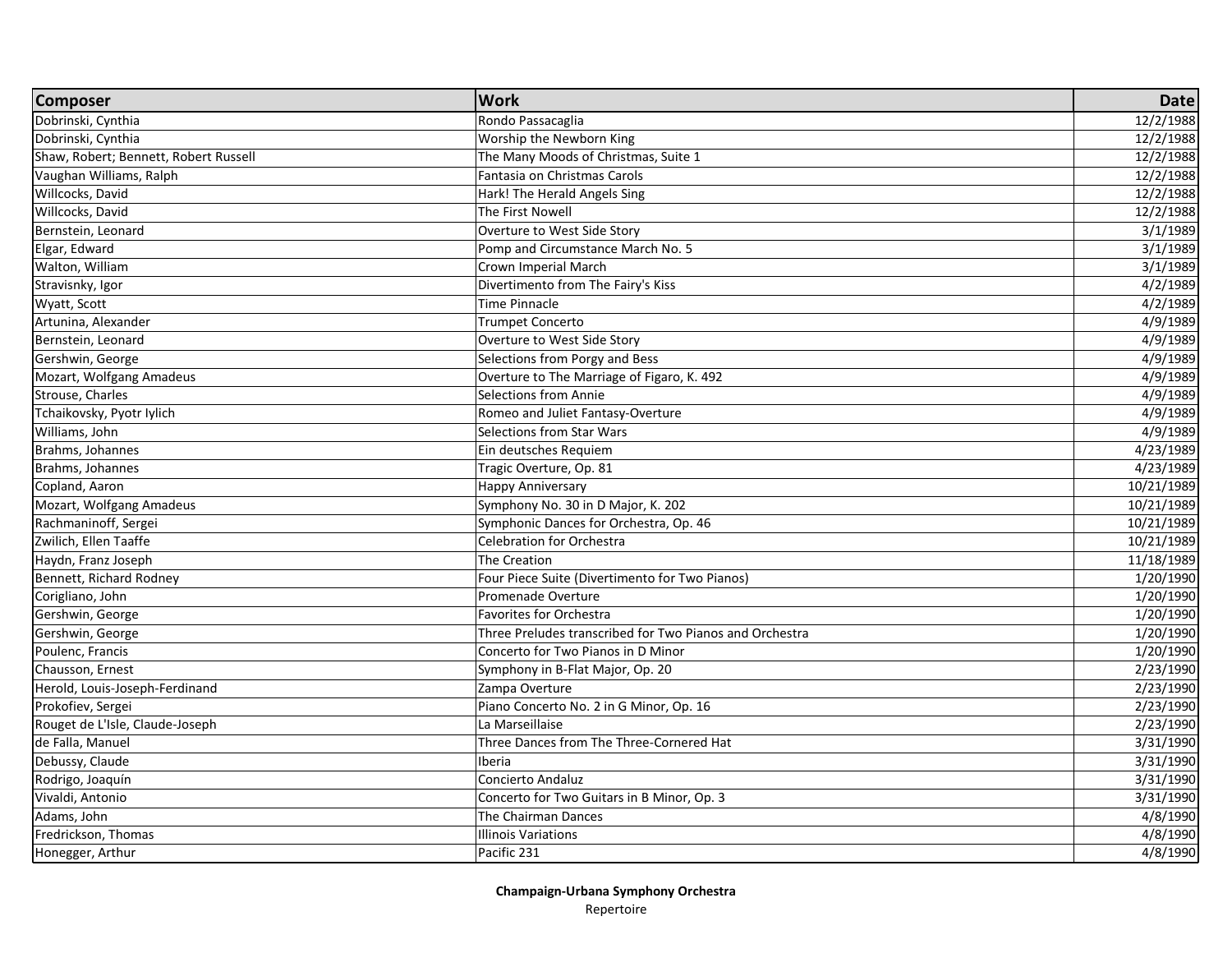| <b>Composer</b>                        | <b>Work</b>                                  | <b>Date</b> |
|----------------------------------------|----------------------------------------------|-------------|
| Kraft, William                         | Concerto for Percussion and Orchestra        | 4/8/1990    |
| Stravinsky, Igor                       | Infernal Dance of King Katchei               | 4/8/1990    |
| Wyatt, Scott                           | Vignettes for Yamaha WX7 and Tape            | 4/8/1990    |
| Adams, John                            | The Chairman Dances                          | 4/14/1990   |
| Bernstein, Leonard                     | On The Waterfront                            | 4/14/1990   |
| Debussy, Claude                        | Rhapsody                                     | 4/14/1990   |
| Ito, Yasuhide                          | Saxophone Concerto                           | 4/14/1990   |
| Kodaly, Zoltán                         | Hary Janos Suite                             | 4/14/1990   |
| Handel, George Frideric                | Messiah                                      | 10/9/1990   |
| Handel, George Frideric                | Messiah                                      | 10/10/1990  |
| Borodin, Alexander                     | Overture to Prince Igor                      | 10/20/1990  |
| Mussorgsky, Modest/arr. Ravel, Maurice | Pictures at an Exhibition                    | 10/20/1990  |
| Prokofiev, Sergei                      | Piano Concerto No. 3 in C Major, Op. 26      | 10/20/1990  |
| Mahler, Gustav                         | Symphony No. 2 in C Minor, "Resurrection"    | 2/3/1991    |
| Brahms, Johannes                       | Symphony No. 2 in D Major, Op. 73            | 2/8/1991    |
| Dvorak, Antonín                        | Cello Concerto in B Minor, Op. 104           | 2/8/1991    |
| Schwantner, Joseph                     | Aftertones of Infinity                       | 2/8/1991    |
| Dvorak, Antonín                        | Symphony No. 6 in D Major, Op. 61            | 4/6/1991    |
| Haydn, Franz Joseph                    | Symphony No. 104 in D Major, "London"        | 4/6/1991    |
| Ruszczynski, Michael                   | Living It Up (A Comic Overture)              | 4/6/1991    |
| Bridgewater, Cecil                     | New Dawn                                     | 10/3/1991   |
| Brown, Jonathan Bruce                  | Legacy of Vision                             | 10/3/1991   |
| Copland, Aaron                         | Lincoln Portrait                             | 10/3/1991   |
| Hailstork, Adolphus                    | Celebration!                                 | 10/3/1991   |
| Owens, Robert                          | Heart on the Wall for Soprano and Orchestra  | 10/3/1991   |
| Still, William Grant                   | Afro-American Symphony                       | 10/3/1991   |
| Verdi, Giuseppe                        | Requiem                                      | 10/8/1991   |
| <b>Strauss, Richard</b>                | Don Quixote                                  | 11/15/1991  |
| Tchaikovsky, Pyotr Ilyich              | Symphony No. 5 in E Minor, Op. 64            | 11/15/1991  |
| Gabrieli, Giovanni                     | Canzona No. 4                                | 12/6/1991   |
| Henderson, Luther                      | Ding Dong! Merrily on High                   | 12/6/1991   |
| Mozart, Wolfgang Amadeus               | Overture to La finta giardiniera, K. 196     | 12/6/1991   |
| Mozart, Wolfgang Amadeus               | Three German Dances, K. 605                  | 12/6/1991   |
| Rimsky-Korsakov, Nikolai               | Polonaise from Christmas Eve                 | 12/6/1991   |
| Vivaldi, Antonio                       | Concerto for Two Trumpets in C Major, RV 537 | 12/6/1991   |
| Beethoven, Ludwig van                  | Violin Concerto in D Major, Op. 61           | 4/4/1992    |
| Elgar, Edward                          | Enigma Variations, Op. 36                    | 4/4/1992    |
| Kelly, Robert                          | A Heavenly Rhapsody, Op. 63                  | 4/4/1992    |
| Verdi, Giuseppe                        | Requiem                                      | 4/4/1992    |
| Haydn, Michael                         | Magnificat                                   | 9/29/1992   |
| Mullholand, James                      | Reeds of Innocence                           | 9/29/1992   |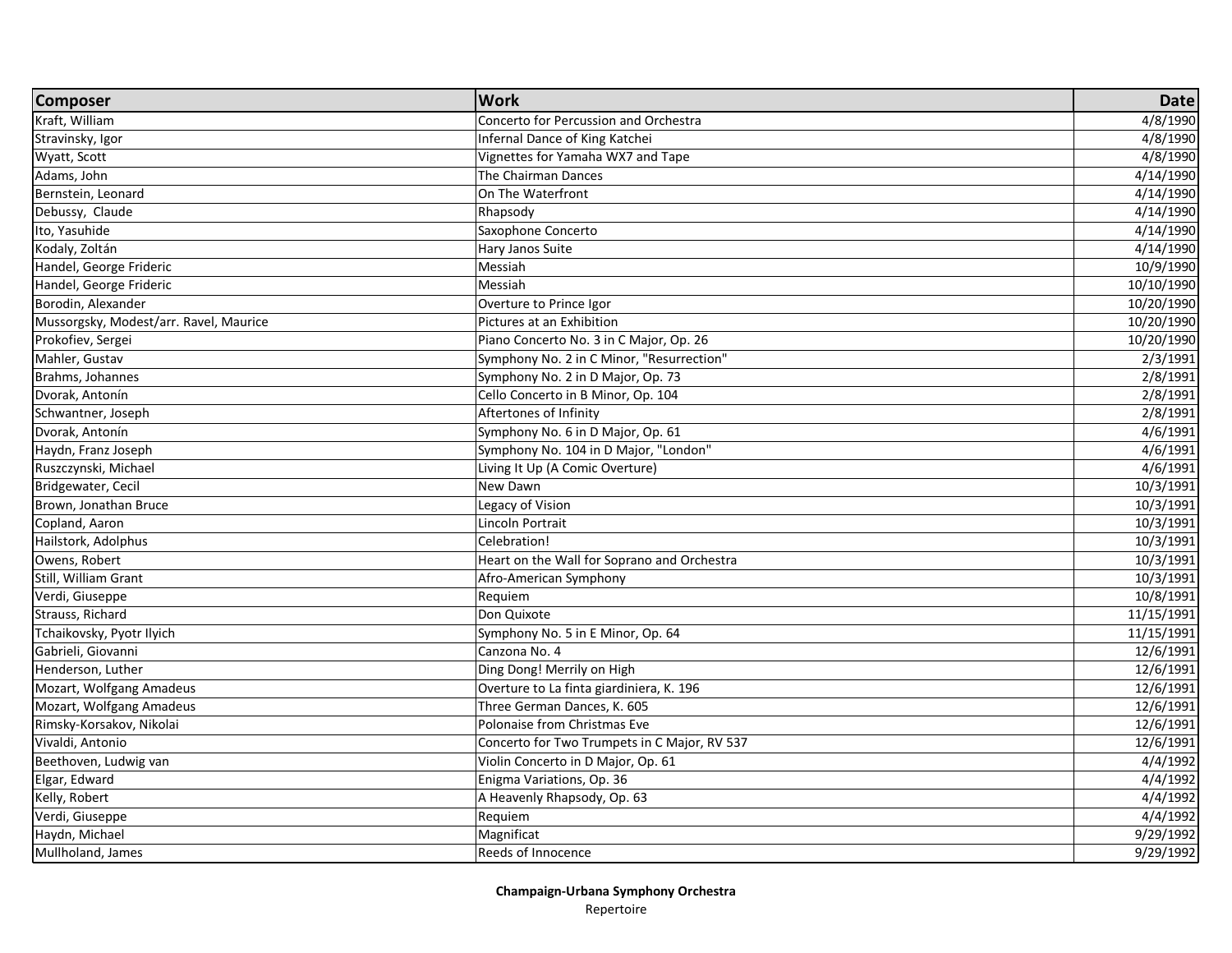| <b>Composer</b><br>Prokofiev, Sergei<br>9/29/1992<br>Violin Concerto No. 2 in G Minor, Op. 63<br>Rossini, Gioachino<br>Overture to Semiramide<br>9/29/1992<br>Vaughan Williams, Ralph<br>9/29/1992<br>Symphony No. 5 in D Major<br>Aznavour/Sherman Bros./Raleigh/Barkman<br><b>International Christy Hits</b><br>11/21/1992<br>Bacharach/Woods/Podell/Sherman Bros.<br>Christy Gold<br>11/21/1992 |
|----------------------------------------------------------------------------------------------------------------------------------------------------------------------------------------------------------------------------------------------------------------------------------------------------------------------------------------------------------------------------------------------------|
|                                                                                                                                                                                                                                                                                                                                                                                                    |
|                                                                                                                                                                                                                                                                                                                                                                                                    |
|                                                                                                                                                                                                                                                                                                                                                                                                    |
|                                                                                                                                                                                                                                                                                                                                                                                                    |
|                                                                                                                                                                                                                                                                                                                                                                                                    |
| Chapin.Groce/Goodman/Orbison/Lennon<br>Composer's Shrine<br>11/21/1992                                                                                                                                                                                                                                                                                                                             |
| Billy The Kid<br>11/21/1992<br>Copland, Aaron                                                                                                                                                                                                                                                                                                                                                      |
| Denver/Dylan/Guthrie/McGuire/Caldwell<br>The Christy Alumni Hall of Fame<br>11/21/1992                                                                                                                                                                                                                                                                                                             |
| <b>TV Roulette</b><br>Egan, Ike<br>11/21/1992                                                                                                                                                                                                                                                                                                                                                      |
| Gilbert and Sullivan<br><b>Wandering Minstrels</b><br>11/21/1992                                                                                                                                                                                                                                                                                                                                   |
| Nicolai, Otto<br>The Merry Wives of Windsor<br>11/21/1992                                                                                                                                                                                                                                                                                                                                          |
| Sparks, Randy<br>11/21/1992<br>Today                                                                                                                                                                                                                                                                                                                                                               |
| Tchaikovsky, Pyotr Ilyich<br>12/12/1992<br>The Nutcracker                                                                                                                                                                                                                                                                                                                                          |
| Gliere, Reinhold<br>2/28/1993<br>Concerto for Horn and Orchestra in B-Flat Major, Op. 91                                                                                                                                                                                                                                                                                                           |
| Prokofiev, Sergei<br>2/28/1993<br>Symphony No. 7, Op. 131                                                                                                                                                                                                                                                                                                                                          |
| Rachmaninoff, Sergei<br>Piano Concerto No. 2 in C Minor, Op. 18<br>2/28/1993                                                                                                                                                                                                                                                                                                                       |
| Copland, Aaron<br>3/20/1993<br>Appalachian Spring                                                                                                                                                                                                                                                                                                                                                  |
| Debussy, Claude<br>Printemps<br>3/20/1993                                                                                                                                                                                                                                                                                                                                                          |
| 3/20/1993<br>Schumann, Robert<br>Symphony No. 1 in B-Flat Major, "Spring"                                                                                                                                                                                                                                                                                                                          |
| Beethoven, Ludwig van<br>Symphony No. 9 in D Minor, Op. 125, "Choral"<br>5/2/1993                                                                                                                                                                                                                                                                                                                  |
| Brahms, Johannes<br>Nanie<br>5/2/1993                                                                                                                                                                                                                                                                                                                                                              |
| Brahms, Johannes<br>Ihr wandelt droben im Licht, Op. 54<br>5/2/1993                                                                                                                                                                                                                                                                                                                                |
| Faure, Gabriel<br>Pélleas et Mélisande, Op. 81<br>10/1/1993                                                                                                                                                                                                                                                                                                                                        |
| Martin, Frank<br>Concerto for Seven Wind Instruments, Timpani, Percussion, and String Orchestra<br>10/1/1993                                                                                                                                                                                                                                                                                       |
| Nelson, Ron<br>Epiphanies<br>10/1/1993                                                                                                                                                                                                                                                                                                                                                             |
| Ravel, Maurice<br>10/1/1993<br>Rapsodie Espagnole                                                                                                                                                                                                                                                                                                                                                  |
| Rousell, Albert<br>Symphony No. 3 in G Minor, Op. 42<br>10/1/1993                                                                                                                                                                                                                                                                                                                                  |
| Tchaikovsky, Pyotr Ilyich<br>Symphony No. 4 in F Minor, Op. 36<br>10/1/1993                                                                                                                                                                                                                                                                                                                        |
| Vaughan Williams, Ralph<br>Fantasia on a Theme by Thomas Tallis<br>10/1/1993                                                                                                                                                                                                                                                                                                                       |
| Britten, Benjamin<br>Four Sea Interludes From Peter Grimes<br>3/31/1994                                                                                                                                                                                                                                                                                                                            |
| 3/31/1994<br>Chadwick, George<br>Symphonic Sketches                                                                                                                                                                                                                                                                                                                                                |
| Elgar, Edward<br>Introduction and Allegro for String Orchestra<br>3/31/1994                                                                                                                                                                                                                                                                                                                        |
| Honegger, Arthur<br>King David - Symphonic Psalm<br>3/31/1994                                                                                                                                                                                                                                                                                                                                      |
| Piston, Walter<br>Concerto for String Quartet, Wind Instruments, and Percussion<br>3/31/1994                                                                                                                                                                                                                                                                                                       |
| Poulenc, Francis<br>Suite from Les Biches<br>4/3/1994                                                                                                                                                                                                                                                                                                                                              |
| 9/10/1994<br>Chopin, Frédéric<br>Piano Concerto No. 2 in F Minor, Op. 35                                                                                                                                                                                                                                                                                                                           |
| Harlap, Aaron<br>9/10/1994<br>Anniversary                                                                                                                                                                                                                                                                                                                                                          |
| Shostakovich, Dmitri<br>9/10/1994<br>Symphony No. 12 in D Minor, Op. 112                                                                                                                                                                                                                                                                                                                           |
| Symphony No. 44 in E Minor, "Funeral March"<br>Haydn, Franz Joseph<br>10/16/1994                                                                                                                                                                                                                                                                                                                   |
| Mozart, Wolfgang Amadeus<br>Oboe Concerto in C Major, K. 314<br>10/16/1994                                                                                                                                                                                                                                                                                                                         |
| Tchaikovsky, Pyotr Ilyich<br>Symphony No. 5 in E Minor, Op. 64<br>10/16/1994                                                                                                                                                                                                                                                                                                                       |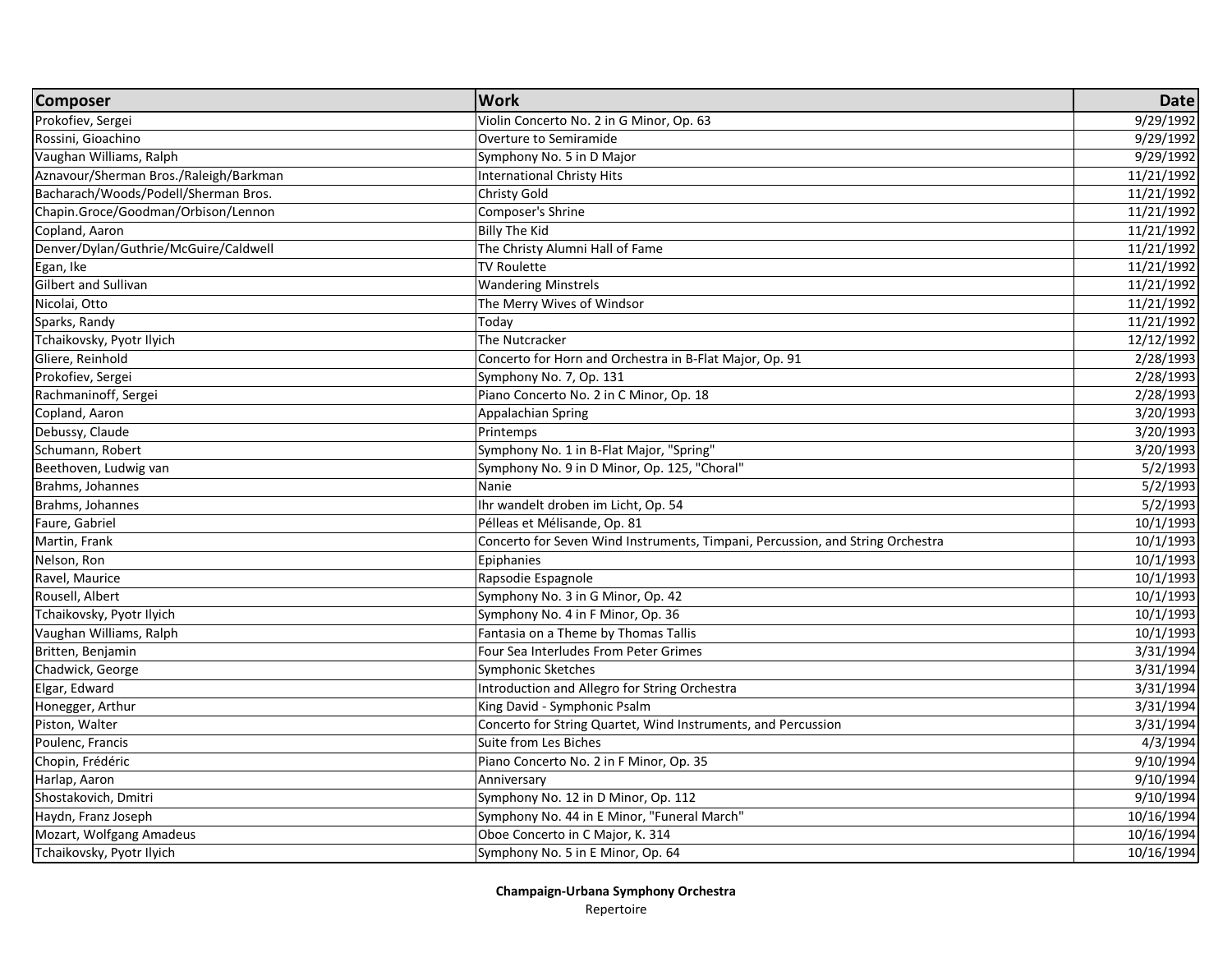| <b>Composer</b>          | <b>Work</b>                                                  | <b>Date</b>             |
|--------------------------|--------------------------------------------------------------|-------------------------|
| Bernstein, Leonard       | On The Waterfront                                            | 1/21/1995               |
| Gershwin, George         | Lullaby                                                      | 1/21/1995               |
| Gershwin, George         | Rhapsody in Blue                                             | 1/21/1995               |
| Ginastera, Alberto       | Suite from Estancia                                          | 1/21/1995               |
| Jarre, Maurice           | "Building the Barn" from Witness                             | 1/21/1995               |
| Suppe, Franz von         | Overture to Poet and Peasant                                 | 1/21/1995               |
| Waxman, Franz            | Suite from Prince Valiant                                    | 1/21/1995               |
| Orff, Carl               | Carmina Burana                                               | 2/24/1995               |
| Bartok, Béla             | <b>Romanian Dances</b>                                       | 4/9/1995                |
| Milhaud, Darius          | Chansons de Ronsard                                          | 4/9/1995                |
| Mozart, Wolfgang Amadeus | "Parto m'affretto" from Lucio Silla, K. 135                  | 4/9/1995                |
| Mozart, Wolfgang Amadeus | Overture to The Impressario, K. 486                          | 4/9/1995                |
| Stravinsky, Igor         | Anne Truelove's Recitative and Aria from The Rake's Progress | 4/9/1995                |
| Stravinsky, Igor         | Suites I and II for Small Orchestra                          | 4/9/1995                |
| Beethoven, Ludwig van    | Triple Concerto in C Major, Op. 56                           | 4/22/1995               |
| Dvorak, Antonín          | Symphony No. 8 in G Major, Op. 88                            | 4/22/1995               |
| Dutilleux, Henri         | Symphony No. 2, "The Double"                                 | 9/16/1995               |
| Hindemith, Paul          | Concerto for Woodwinds, Harp, and Orchestra                  | 9/16/1995               |
| Rimsky-Korsakov, Nikolai | Capriccio Espagnole, Op. 34                                  | 9/16/1995               |
| Dvorak, Antonín          | Cello Concerto in B Minor, Op. 104                           | 2/17/1996               |
| Rachmaninoff, Sergei     | Symphony No. 2 in E Minor, Op. 27                            | $\frac{1}{2}$ /17/1996  |
| Berlioz, Hector          | Symphonie fantastique, Op. 14                                | 9/21/1996               |
| Brahms, Johannes         | Academic Festival Overture, Op. 80                           | 9/21/1996               |
| Hummel, Johann Nepomuk   | Trumpet Concerto in E-Flat Major                             | 9/21/1996               |
| Barber, Samuel           | Adagio for Strings                                           | 10/18/1996              |
| Mendelssohn, Felix       | Symphony No. 5 in D Minor, Op. 107, "Reformation"            | 10/18/1996              |
| Rachmaninoff, Sergei     | Piano Concerto No. 2 in C Minor, Op. 18                      | 10/18/1996              |
| Anderson, Leroy          | A Christmas Festival                                         | 11/24/1996              |
| Anderson, Leroy          | Sleigh Ride                                                  | 11/24/1996              |
| Davis, Chip              | <b>Stille Nacht</b>                                          | 11/24/1996              |
| Duke, Harold             | In The Bleak Mid-Winter                                      | 11/24/1996              |
| Elias, Sheldon           | You Can Light a Candle (Let Hannukah Shine)                  | 11/24/1996              |
| arr. Finnegan, John      | The Twelve Days of Christmas                                 | 11/24/1996              |
| Fissinger, Edwin         | Welcome Yule                                                 | 11/24/1996              |
| Neff, Jerome             | The Night Before Christmas                                   | 11/24/1996              |
| Rutter, John             | The Holly and the Ivy                                        | 11/24/1996              |
| Vaughan Williams, Ralph  | Fantasia on Greensleeves                                     | $\overline{11}/24/1996$ |
| Bach, Jan                | Gala Fanfare for Orchestra                                   | 2/1/1997                |
| Mahler, Gustav           | Songs from Des Knaben Wunderhorn                             | 2/1/1997                |
| Prokofiev, Sergei        | Alexander Nevsky Cantata                                     | 2/1/1997                |
| Davies, Peter Maxwell    | An Orkney Wedding, With Sunrise                              | 4/18/1997               |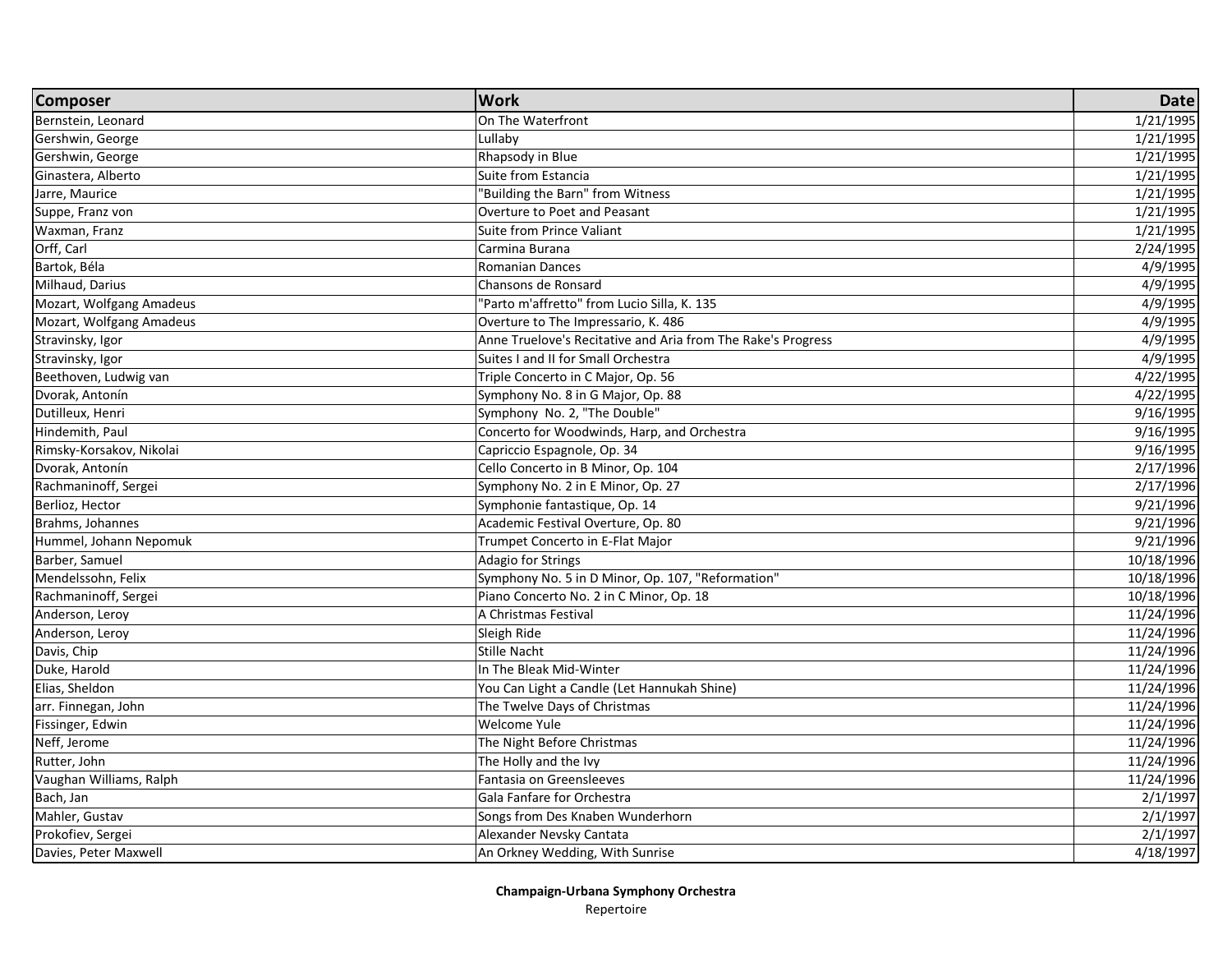| <b>Composer</b>          | <b>Work</b>                                                                 | <b>Date</b> |
|--------------------------|-----------------------------------------------------------------------------|-------------|
| Respighi, Ottorino       | Pines of Rome                                                               | 4/18/1997   |
| Schubert, Franz          | Symphony No. 8 in B Minor, D. 759, "Unfinished"                             | 4/18/1997   |
| Shostakovich, Dmitri     | Cello Concerto No. 1 in E-Flat Major, Op. 107                               | 4/18/1997   |
| Brahms, Johannes         | Symphony No. 4 in E Minor, Op. 98                                           | 10/4/1997   |
| Prokofiev, Sergei        | Piano Concerto No. 3 in C Major, Op. 26                                     | 10/4/1997   |
| Rhodes, Phillip          | <b>Reels and Reveries</b>                                                   | 10/4/1997   |
| Verdi, Giuseppe          | Quattro Pezzi Sacri                                                         | 11/22/1997  |
| Wagner, Richard          | Selections from Act II from Die Meistersinger von Nürnberg                  | 11/22/1997  |
| Wagner, Richard          | Overture to The Flying Dutchman                                             | 11/22/1997  |
| Anderson, Leroy          | A Christmas Festival                                                        | 12/14/1997  |
| Anderson, Leroy          | Sleigh Ride                                                                 | 12/14/1997  |
| Bagley                   | Christmas Medley                                                            | 12/14/1997  |
| Craid, Donald            | Farewell My Love                                                            | 12/14/1997  |
| arr. Finnegan, John      | The Twelve Days of Christmas                                                | 12/14/1997  |
| Gabrieli, Giovanni       | Canzon Duodecimi Toni from Sacre Symphoniae for Ten-Part Double Brass Choir | 12/14/1997  |
| Hamlin, Peter            | Christmas with Mr. Grump                                                    | 12/14/1997  |
| Hassler, Hans Leo        | My Heart With Love is Springing                                             | 12/14/1997  |
| Henderson, Luther        | Saint's Hallelujah                                                          | 12/14/1997  |
| Leontovych, Mykola       | Carol of the Bells                                                          | 12/14/1997  |
| Luis de Victoria, Thomas | Ave Maria                                                                   | 12/14/1997  |
| Martin & Blane           | Have Yourself a Merry Little Christmas                                      | 12/14/1997  |
| Pfautch, Lloyd           | The Gift Carol                                                              | 12/14/1997  |
| Rutter, John             | Il est né le divin enfant                                                   | 12/14/1997  |
| Torme, Mel               | The Christmas Song                                                          | 12/14/1997  |
| Traditional              | We Wish You a Merry Christmas                                               | 12/14/1997  |
| Beethoven, Ludwig van    | Leonore Overture No. 3, Op. 72a                                             | 1/31/1998   |
| Liszt, Franz             | Les Preludes                                                                | 1/31/1998   |
| Shostakovich, Dmitri     | Symphony No. 5 in D Minor, Op. 47                                           | 1/31/1998   |
| Chavez, Carlos           | Symphony No. 2, "Sinfonia India"                                            | 4/23/1998   |
| Elgar, Edward            | Enigma Variations, Op. 36                                                   | 4/23/1998   |
| Korngold, Erich Wolfgang | Violin Concerto in D Major, Op. 35                                          | 4/23/1998   |
| Bernstein, Leonard       | Symphonic Dances from West Side Story                                       | 10/23/1998  |
| Gershwin, George         | Piano Concerto in F                                                         | 10/23/1998  |
| Torke, Michael           | Javelin                                                                     | 10/23/1998  |
| Mahler, Gustav           | Symphony No. 2 in C Minor, "Resurrection"                                   | 11/13/1998  |
| Anderson, Leroy          | Sleigh Ride                                                                 | 12/1/1998   |
| Bernard, Felix           | Winter Wonderland                                                           | 12/1/1998   |
| Davis, Chip              | Stille Nacht                                                                | 12/1/1998   |
| arr. Finnegan, John      | The Twelve Days of Christmas                                                | 12/1/1998   |
| Morden, Frederick        | Yuletide Festival                                                           | 12/1/1998   |
| Handel, George Frideric  | Messiah                                                                     | 12/8/1998   |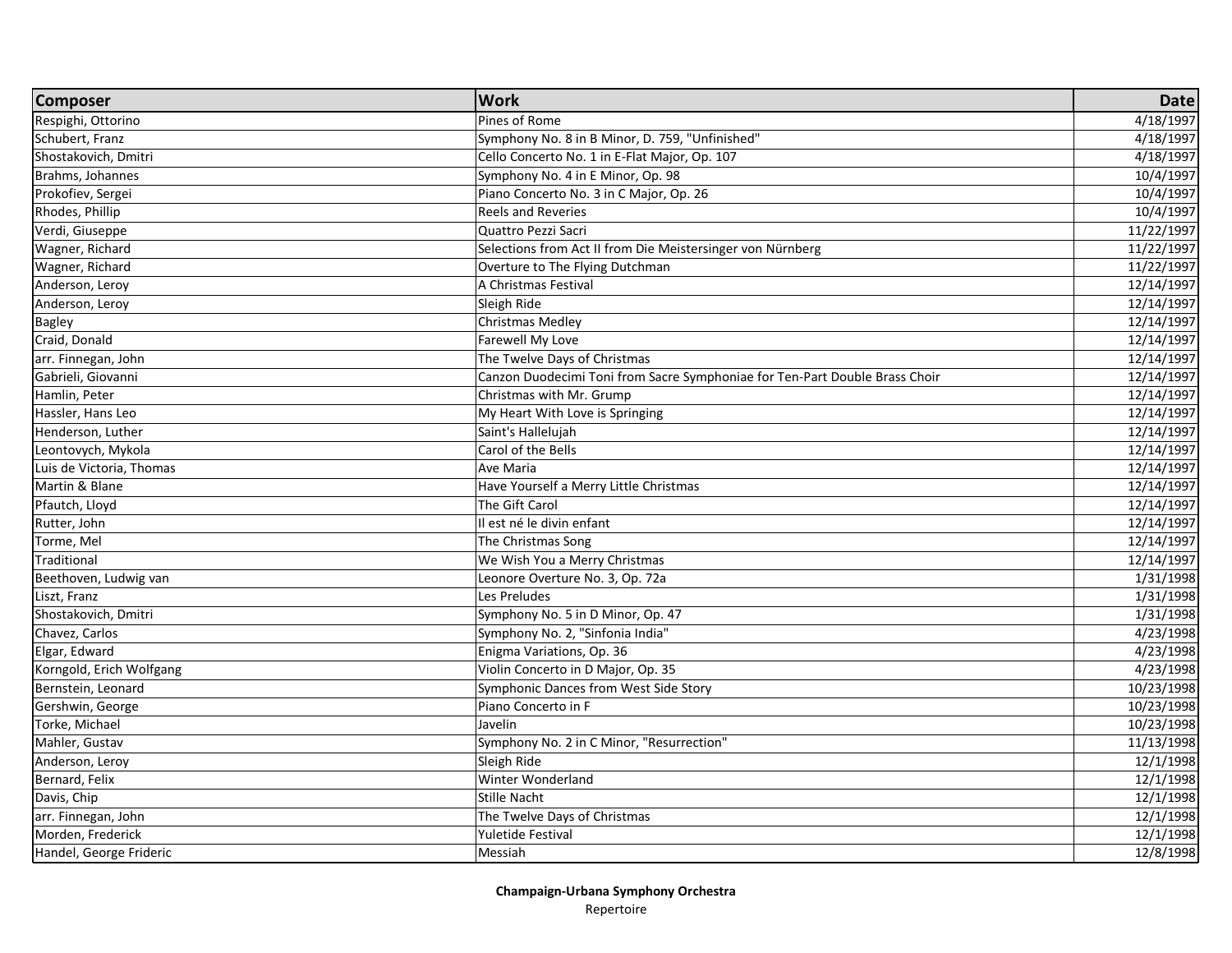| <b>Composer</b>           | <b>Work</b>                                                     | <b>Date</b> |
|---------------------------|-----------------------------------------------------------------|-------------|
| Del Tredici, David        | In Wonderland: A Scene With Lobsters for Amplified Soprano Solo | 2/6/1999    |
| Nanes, Richard            | Symphony for Strings                                            | 2/6/1999    |
| Rimsky-Korsakov, Nikolai  | Scheherzade, Op. 36                                             | 2/6/1999    |
| Bach, PDQ                 | "Hindeburg" Concerto, S. LZ 129                                 | 3/10/1999   |
| Bach, PDQ                 | Canine Cantata: Wachet Arf                                      | 3/10/1999   |
| Bach, PDQ                 | Echo Sonata for two Unfriendly Groups of Instruments S. 9999999 | 3/10/1999   |
| Bach, PDQ                 | Fanfare for the Common Cold                                     | 3/10/1999   |
| Bach, PDQ                 | Konzertshtick for Two Violins                                   | 3/10/1999   |
| Bach, PDQ                 | Overture to La Clemenza di Genghis Khan                         | 3/10/1999   |
| Bach, PDQ                 | Symphony No. 1, "The Inexcusable"                               | 3/10/1999   |
| Bach, PDQ                 | The Seasonings, S 1/2 tsp                                       | 3/10/1999   |
| Sibelius, Jean            | Symphony No. 2 in D Major, Op. 43                               | 4/22/1999   |
| Tippett, Michael          | Suite for the Birthday of Prince Charles                        | 4/22/1999   |
| Walton, William           | Concerto for Violin                                             | 4/22/1999   |
| Anderson, Leroy           | Bugler's Holiday                                                | 9/5/1999    |
| Bernstein, Leonard        | Overture to Candide                                             | 9/5/1999    |
| Curnow, James             | <b>Gospel Fantasy</b>                                           | 9/5/1999    |
| Hayman, Richard           | Pops Hoedown                                                    | 9/5/1999    |
| Sousa, John Philip        | Liberty Bell March                                              | 9/5/1999    |
| Tchaikovsky, Pyotr Ilyich | 1812 Overture, Op. 49                                           | 9/5/1999    |
| von Suppe, Franz          | <b>Light Cavalry Overture</b>                                   | 9/5/1999    |
| Beethoven, Ludwig van     | Symphony No. 3 in E-Flat Major, Op. 55, "Eroica"                | 10/2/1999   |
| Williams, John "Kimo"     | Symphony for the Sons of 'Nam                                   | 10/2/1999   |
| Bach, Johann Sebastian    | Air on the G String                                             | 11/7/1999   |
| Mozart, Wolfgang Amadeus  | Mass in C Minor, K. 427                                         | 11/7/1999   |
| Tchaikovsky, Pyotr Ilyich | Suite No. 4, Op. 61, "Mozartiana"                               | 11/7/1999   |
| Verdi, Giuseppe           | Overture to La Forza del Destino                                | 12/2/1999   |
| Anderson, Leroy           | Sleigh Ride                                                     | 12/12/1999  |
| Barab, Seymour            | G.A.G.E., A Christmas Story                                     | 12/12/1999  |
| Berlin, Irving            | <b>White Christmas</b>                                          | 12/12/1999  |
| Bernard, Felix            | <b>Winter Wonderland</b>                                        | 12/12/1999  |
| arr. Finnegan, John       | The Twelve Days of Christmas                                    | 12/12/1999  |
| Niles, John Jacob         | I Wonder as I Wander                                            | 12/12/1999  |
| Schubert, Franz           | Ave Maria, D. 839                                               | 12/12/1999  |
| Simeone, Harry            | Twas the Night Before Christmas                                 | 12/12/1999  |
| Tyzik, Jeff               | A Christmas Overture                                            | 12/12/1999  |
| Yon, Pietro               | Gesù Bambino                                                    | 12/12/1999  |
| Debussy, Claude           | Prelude to The Afternoon of a Faun                              | 2/18/2000   |
| Dvorak, Antonín           | Symphony No. 9 in E Minor, Op. 95, "From the New World"         | 2/18/2000   |
| MacMillan, James          | Veni, Veni Emmanuel                                             | 2/18/2000   |
| Copland, Aaron            | Symphony No. 3                                                  | 4/14/2000   |
|                           |                                                                 |             |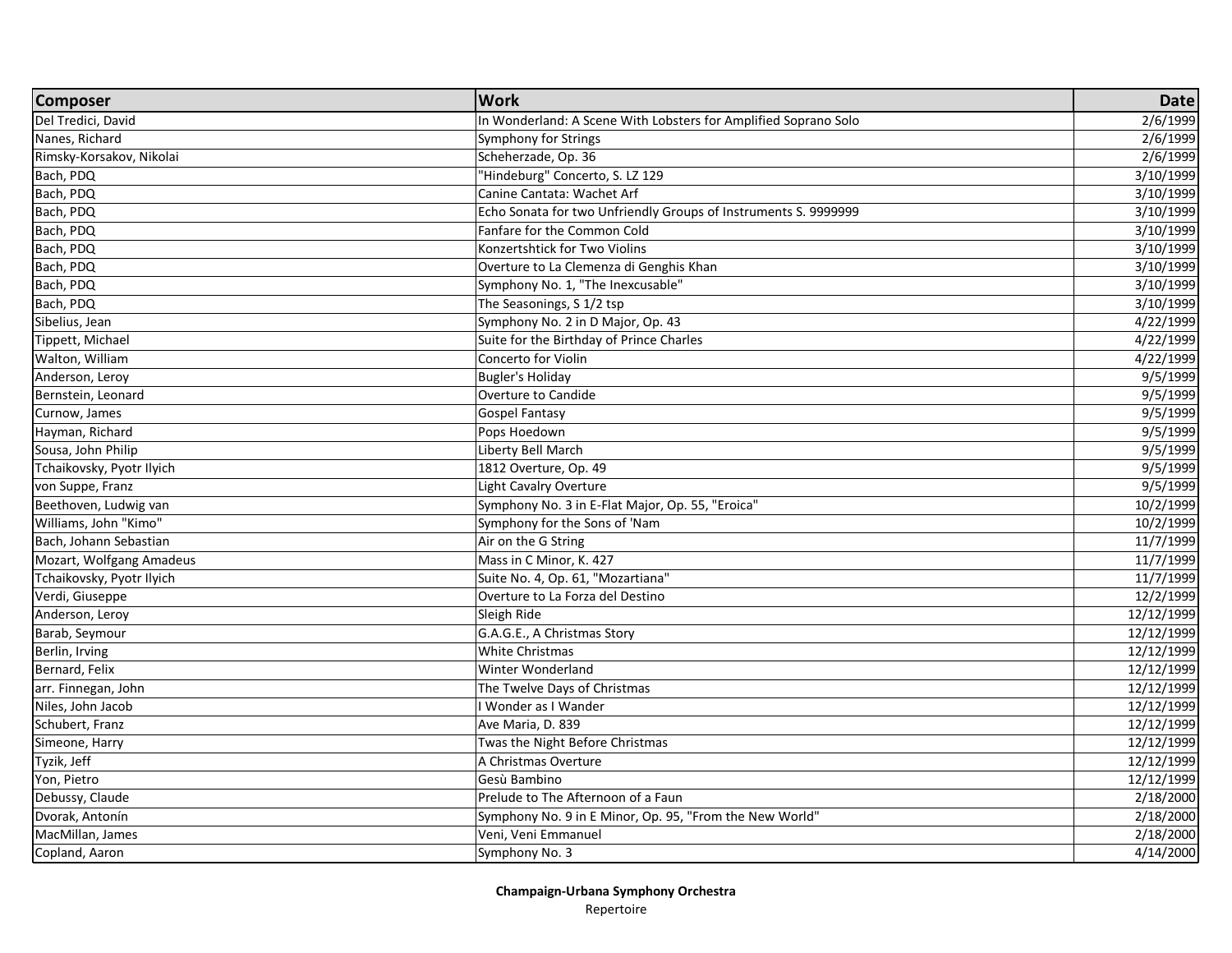| <b>Composer</b>                              | <b>Work</b>                                         | Date       |
|----------------------------------------------|-----------------------------------------------------|------------|
| Grieg, Edvard                                | Piano Concerto in A Minor, Op. 16                   | 4/14/2000  |
| Humperdinck, Engelbert                       | Prelude to Hansel and Gretel                        | 4/14/2000  |
| Bernstein, Leonard                           | Three Dance Episodes from On the Town               | 10/17/2000 |
| Ellington, Edward Kennedy                    | <b>Night Creature</b>                               | 10/17/2000 |
| Gershwin, George                             | An American in Paris                                | 10/17/2000 |
| Still, William Grant                         | Afro-American Symphony                              | 10/17/2000 |
| Dukas, Paul                                  | The Sorcerer's Apprentice                           | 10/28/2000 |
| Humperdinck, Engelbert                       | "Witch's Ride" from Hansel and Gretel               | 10/28/2000 |
| Liszt, Franz                                 | Piano Concerto No. 1 in E-Flat Major                | 10/28/2000 |
| Mussorgsky, Modest                           | Night on Bald Mountain                              | 10/28/2000 |
| Saint-Saens, Camille                         | Danse Macabre                                       | 10/28/2000 |
| Zwilich, Ellen Taaffe                        | <b>Millenium Fantasy</b>                            | 10/28/2000 |
| Anderson, Leroy                              | A Christmas Festival                                | 11/26/2000 |
| arr. Dragon, Carmen                          | The Twelve Days of Christmas                        | 11/26/2000 |
| Holst, Gustav                                | Christmas Day                                       | 11/26/2000 |
| Rutter, John                                 | <b>Brother Heinrich's Carol</b>                     | 11/26/2000 |
| Wendel, Robert                               | A Classical Christmas Suite                         | 11/26/2000 |
| Wendel, Robert                               | Christmas a la Valse                                | 11/26/2000 |
| Saint-Saens, Camille                         | Symphony No. 3 in C Minor, Op. 78                   | 1/25/2001  |
| Strauss, Richard                             | Also sprach Zarathustra                             | 1/25/2001  |
| Dvorak, Antonín                              | Carnival Overture, Op. 92                           | 4/28/2001  |
| Ravel, Maurice                               | Suite from Daphnis and Chloe                        | 4/28/2001  |
| Respighi, Ottorino                           | The Fountains of Rome                               | 4/28/2001  |
| Tchaikovsky, Pyotr Ilyich                    | Violin Concerto in D Major, Op. 35                  | 4/28/2001  |
| Buck, Dudley                                 | Festival Overture on The American National Air      | 10/14/2001 |
| Elgar, Edward                                | Introduction and Allegro for String Orchestra       | 10/14/2001 |
| Phillips, Burrill                            | Selections from McGuffey's Reader                   | 10/14/2001 |
| Brahms, Johannes                             | Symphony No. 1 in C Minor, Op. 68                   | 10/14/2001 |
| Verdi, Giuseppe                              | Requiem                                             | 11/2/2001  |
| Tyzik, Jeff                                  | A Christmas Overture (Variations on Deck the Halls) | 12/9/2001  |
| Gounod, Charles and Bach, Johann Sebastian   | Ave Maria                                           | 12/9/2001  |
| Reger, Max                                   | Virgin's Slumber Song                               | 12/9/2001  |
| Bernard, Felix/arr. Custer, Calvin           | Winter Wonderland                                   | 12/9/2001  |
| Dix, William/arr. Grady                      | What Child is This                                  | 12/9/2001  |
| Mozart, Wolfgang Amadeus                     | "Alleluia" from Exsultate, jubilate, K. 165         | 12/9/2001  |
| Anderson, Leroy                              | Sleigh Ride                                         | 12/9/2001  |
| Davis, Chip                                  | Deck the Halls                                      | 12/9/2001  |
| Berlin, Irving/arr. Bennett, Richard Russell | <b>White Christmas</b>                              | 12/9/2001  |
| Torme, Mel/arr. Lowden, Bob                  | The Christmas Song                                  | 12/9/2001  |
| arr. Tyzik, Jeff                             | The Twelve Gifts of Christmas                       | 12/9/2001  |
| arr. Finnegan, John                          | <b>Christmas Singalong</b>                          | 12/9/2001  |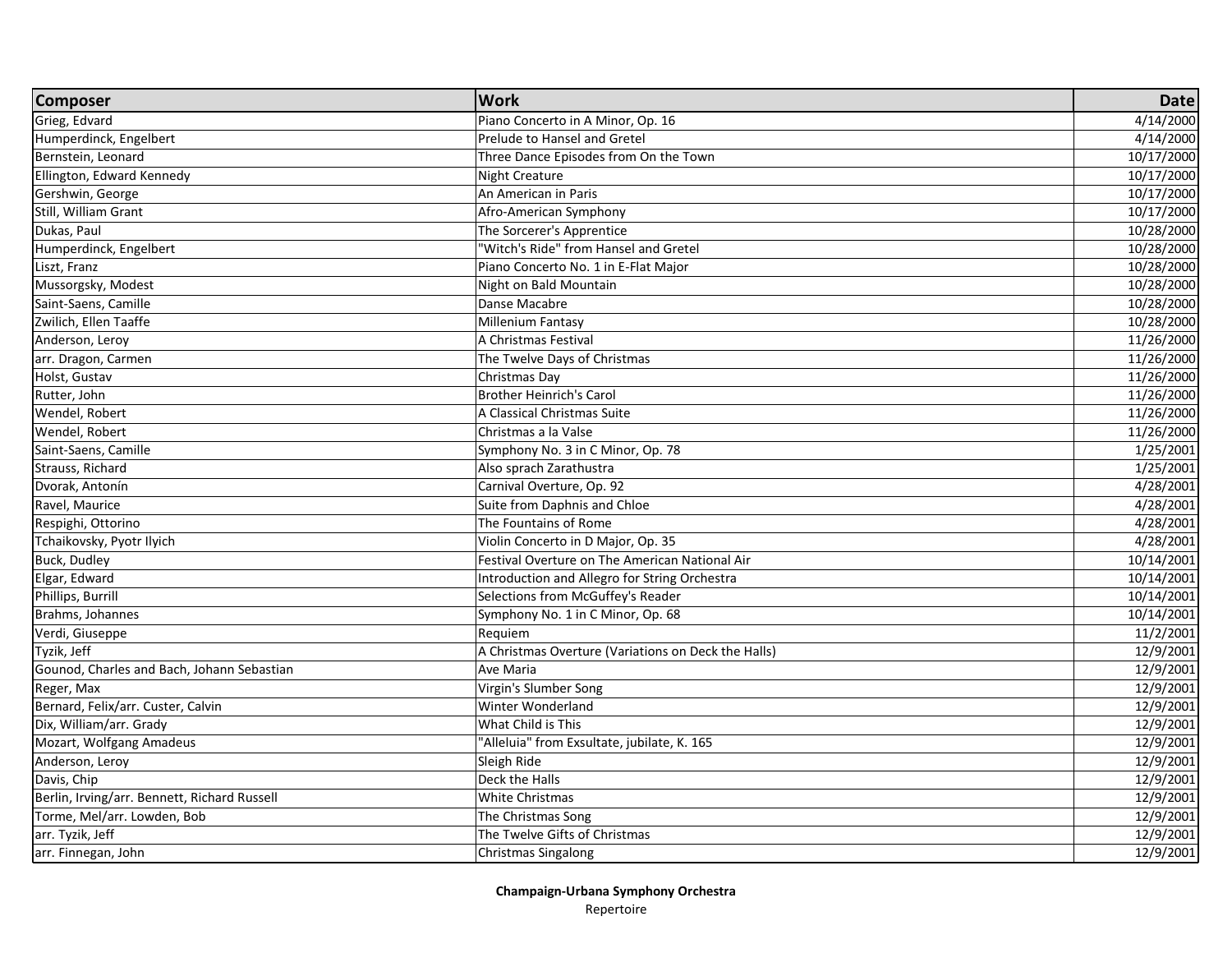| <b>Composer</b>                                               | <b>Work</b>                                        | <b>Date</b> |
|---------------------------------------------------------------|----------------------------------------------------|-------------|
| Mendelssohn, Felix                                            | Sinfonia No. 10 in B Minor                         | 1/19/2002   |
| Panufnik, Andrzej                                             | Sinfonia Sacra                                     | 1/19/2002   |
| Rachmaninoff, Sergei                                          | Piano Concerto No. 3 in D Minor, Op. 30            | 1/19/2002   |
| Berlioz, Hector                                               | Rob Roy Overture                                   | 4/5/2002    |
| Bruch, Max                                                    | Scottish Fantasy, Op. 46                           | 4/5/2002    |
| Bartok, Béla                                                  | Concerto for Orchestra                             | 4/5/2002    |
| Glinka, Mikhail                                               | Summer Night in Madrid (Spanish Overture No. 2)    | 10/18/2002  |
| Lalo, Édouard                                                 | Symphonie espagnole, Op. 21                        | 10/18/2002  |
| Pann, Carter                                                  | Two Portraits of Barcelona                         | 10/18/2002  |
| Rimsky-Korsakov, Nikolai                                      | Capriccio Espagnole, Op. 34                        | 10/18/2002  |
| Brahms, Johannes                                              | Tragic Overture, Op. 81                            | 11/15/2002  |
| Brahms, Johannes                                              | Ein deutches Requiem                               | 11/15/2002  |
| Tchaikovsky, Pyotr Ilyich                                     | The Nutcracker                                     | 12/14/2002  |
| Tchaikovsky, Pyotr Ilyich                                     | The Nutcracker                                     | 12/15/2002  |
| Mozart, Wolfgang Amadeus                                      | Piano Concerto No. 23 in A Major, K. 488           | 2/1/2003    |
| Mahler, Gustav                                                | Symphony No. 5 in C-Sharp Minor                    | 2/1/2003    |
| Nicolai, Otto                                                 | Overture to The Merry Wives of Windsor             | 4/5/2003    |
| Rimsky-Korsakov, Nikolai                                      | Procession of the Nobles                           | 4/5/2003    |
| Dinicu, Grigoraș and Heifetz, Jascha/arr. Sheridan, Patrick   | Hora Staccato                                      | 4/5/2003    |
| Ponce, Manuel/arr. Sheridan, Patrick                          | Estrellita                                         | 4/5/2003    |
| Nero, Paul/arr. Sheridan, Patrick                             | <b>Hot Canary</b>                                  | 4/5/2003    |
| Arban, Jean-Baptiste/arr. Sheridan, Patrick                   | Variations on a Tyrolean Song                      | 4/5/2003    |
| Styne, Jule/arr. Wendel, Robert                               | Overture to Gypsy                                  | 4/5/2003    |
| Rossini, Gioachino and Ellington, Duke/arr. Pascuzzi, Gregory | Figaro Doesn't Get Around Much Anymore             | 4/5/2003    |
| Kern, Jerome/arr. Leatherman                                  | Old Man River                                      | 4/5/2003    |
| Youmans, Vincent/arr. Sheridan, Patrick                       | Carioca                                            | 4/5/2003    |
| Carmichael, Hoagy/arr. Grimes                                 | Stardust                                           | 4/5/2003    |
| Pinkard, Maceo/arr. Grimes                                    | Sweet Georgia Brown                                | 4/5/2003    |
| arr. Wendel, Robert                                           | When TV Was Young                                  | 4/5/2003    |
| Berlioz, Hector                                               | King Lear Overture, Op. 4                          | 4/26/2003   |
| Gounod, Charles                                               | Je veux vivre dans ce rêve                         | 4/26/2003   |
| Walton, William/arr. Palmer, Christopher                      | As You Like It                                     | 4/26/2003   |
| Tchaikovsky, Pyotr Ilyich                                     | Symphony No. 4 in F Minor, Op. 36                  | 4/26/2003   |
| Mendelssohn, Felix                                            | Overture to A Midsummer Night's Dream              | 10/18/2003  |
| Bizet, Georges                                                | Symphony No. 1 in C Major                          | 10/18/2003  |
| Brahms, Johannes                                              | Piano Concerto No. 1 in D Minor, Op. 15            | 10/18/2003  |
| Griffes, Charles Tomlinson                                    | The Pleasure Dome of Kubla Khan                    | 11/15/2003  |
| Berlioz, Hector                                               | Three Excerpts from The Damnation of Faust, Op. 24 | 11/15/2003  |
| Penderecki, Krzysztof                                         | Credo                                              | 11/15/2003  |
| Handel, George Frideric/arr. Tyzik, Jeff                      | Joy to the World                                   | 12/5/2003   |
| arr. Dragon, Carmen                                           | The Twelve Days of Christmas                       | 12/5/2003   |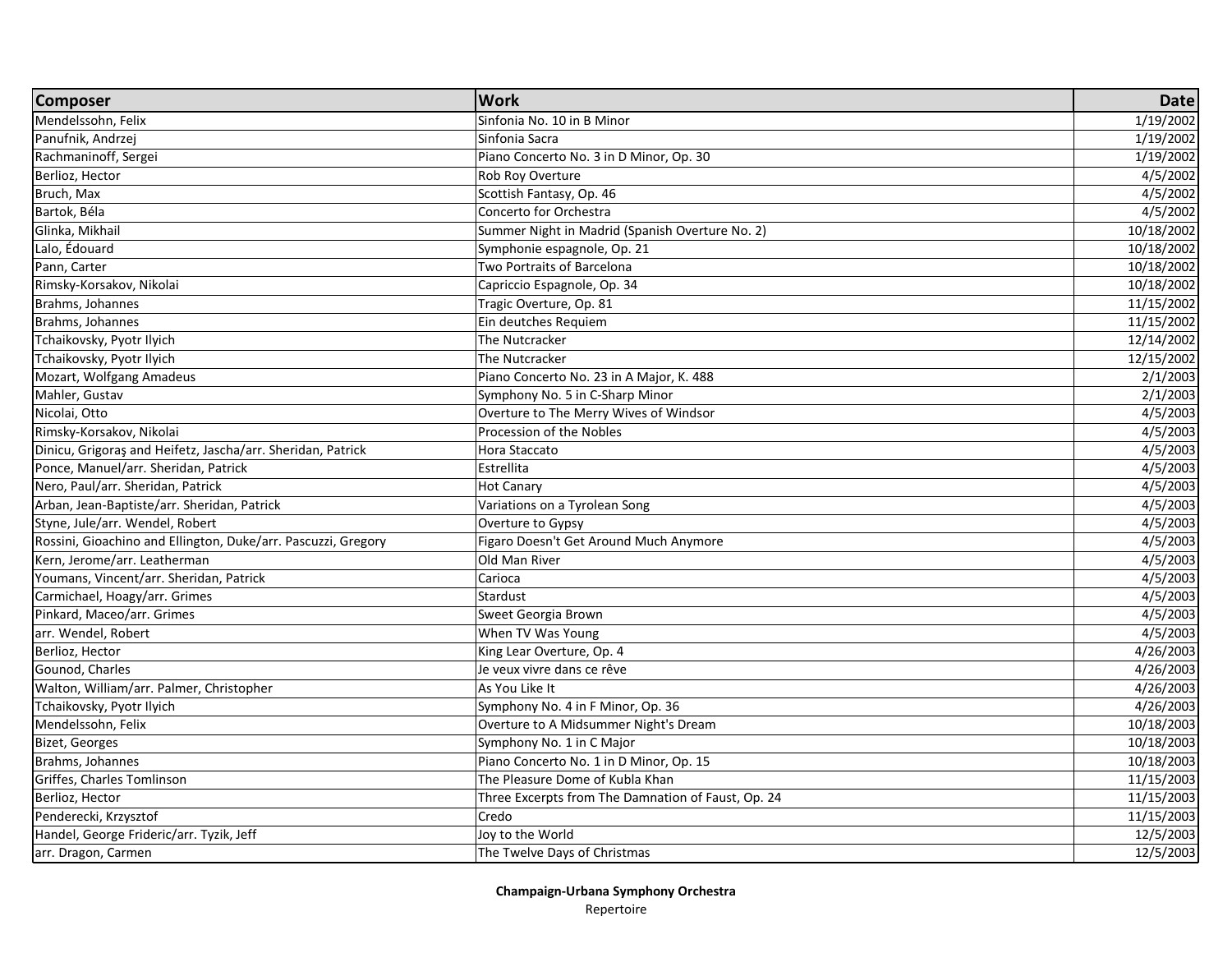| <b>Composer</b>                                                  | <b>Work</b>                                                        | <b>Date</b> |
|------------------------------------------------------------------|--------------------------------------------------------------------|-------------|
| arr. Rutter, John                                                | We Wish You a Merry Christmas                                      | 12/5/2003   |
| arr. Harris, Arthur                                              | Jingle Bells                                                       | 12/5/2003   |
| Simeone, Harry                                                   | Twas the Night Before Christmas                                    | 12/5/2003   |
| Amundson, Stephen                                                | Angels' Dance                                                      | 12/5/2003   |
| Kallman, Daniel                                                  | Holiday Hoedown                                                    | 12/5/2003   |
| Bass, Randol Alan                                                | Gloria                                                             | 12/5/2003   |
| Rodgers, Richard and Hammerstein, Oscar/arr. Reynolds, Dick      | My Favorite Things                                                 | 12/5/2003   |
| arr. Mantooth, Frank                                             | <b>Saw Three Ships</b>                                             | 12/5/2003   |
| Martin, Hugh and Blane, Ralph/arr. Embrey, D. and Reynolds, Dick | Have Yourself a Merry Little Christmas                             | 12/5/2003   |
| Bernard, Felix/arr. Embrey, D.                                   | Winter Wonderland                                                  | 12/5/2003   |
| arr. Mantooth, Frank                                             | Bring a Torch, Jeanette, Isabella                                  | 12/5/2003   |
| arr. Mantooth, Frank                                             | Toyland                                                            | 12/5/2003   |
| Cahn, Sammy and Styne, Jule                                      | Let It Snow                                                        | 12/5/2003   |
| arr. Mantooth, Frank                                             | The Friendly Beasts                                                | 12/5/2003   |
| arr. Kirkpatrick William and Mantooth, Frank                     | Away in a Manger                                                   | 12/5/2003   |
| arr. Mantooth, Frank                                             | Deck the Halls                                                     | 12/5/2003   |
| Berlin, Irving/arr. Mantooth, Frank and Carlson, Margaret        | White Christmas                                                    | 12/5/2003   |
| arr. Matta, Tom                                                  | Christmas Pops Singalong                                           | 12/5/2003   |
| Mackey, Stephen                                                  | TILT                                                               | 2/14/2004   |
| Bruch, Max                                                       | Kol Nidrei, Op. 47                                                 | 2/14/2004   |
| Tchaikovsky, Pyotr Ilyich                                        | Variations on a Rococo Theme, Op. 33                               | 2/14/2004   |
| Strauss, Richard                                                 | Love Scene from Feuersnot ("Fire Famine")                          | 2/14/2004   |
| Strauss, Richard                                                 | Suite from Der Rosenkavalier ("The Knight of the Rose")            | 2/14/2004   |
| Suk, Joseph                                                      | Towards a New Life                                                 | 2/29/2004   |
| Grieg, Edvard                                                    | In The Hall of the Mountain King                                   | 2/29/2004   |
| Villa-Lobos, Heitor                                              | "The Little Train of the Caipira" from Bachianas Brasileiras No. 2 | 2/29/2004   |
| Williams, John                                                   | Harry Potter and the Sorcerer's Stone-Nimbus and Quidditch         | 2/29/2004   |
| Strauss Jr., Johann                                              | Pizzicato Polka, Op. 449                                           | 2/29/2004   |
| <b>Bizet, Georges</b>                                            | <b>Bohemian Dance</b>                                              | 2/29/2004   |
| <b>Bizet, Georges</b>                                            | Toreador Song                                                      | 2/29/2004   |
| Lithgow, John/arr. Elliott, Bill                                 | The Remarkable Farkle McBride                                      | 2/29/2004   |
| Shostakovich, Dmitri                                             | Festive Overture, Op. 96                                           | 4/4/2004    |
| Delius, Frederick                                                | La Calinda                                                         | 4/4/2004    |
| Strauss Jr., Johann                                              | Thunder and Lightning Polka, Op. 324                               | 4/4/2004    |
| Anderson, Leroy/arr. Custer, Calvin                              | Leroy Anderson Favorites                                           | 4/4/2004    |
| arr. Custer, Calvin                                              | A Tribute to Henry Mancini                                         | 4/4/2004    |
| Bock, Jerry and Harnick, Sheldon                                 | Fiddler on the Roof                                                | 4/4/2004    |
| Sondheim, Stephen                                                | Send in the Clowns                                                 | 4/4/2004    |
| Deutsch, Adolph                                                  | Theme from The Apartment                                           | 4/4/2004    |
| Bernstein, Leonard and Sondheim, Stephen                         | West Side Story                                                    | 4/4/2004    |
| arr. Ferrante, Arthur and Teicher, Louis                         | Spirit of '76                                                      | 4/4/2004    |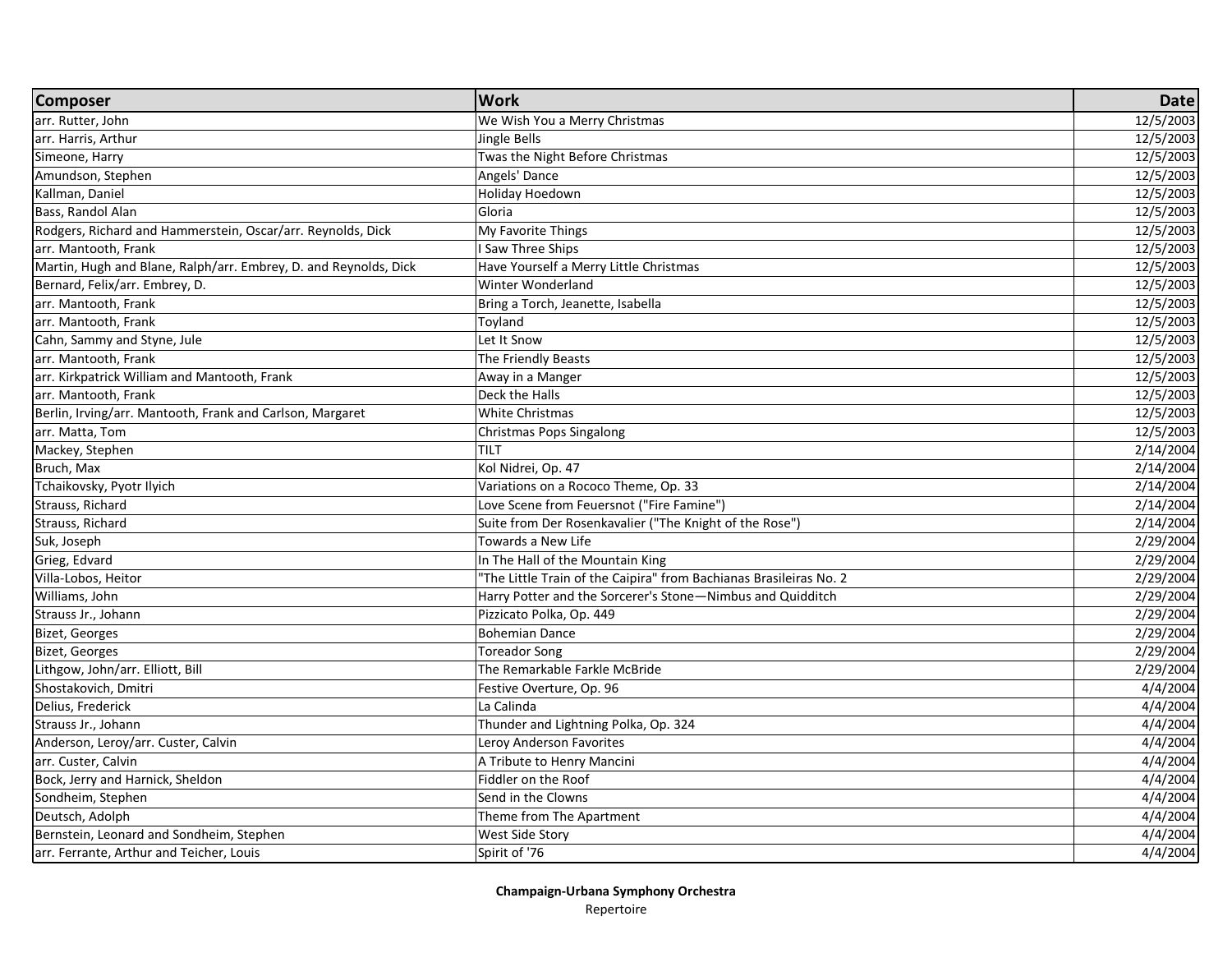| <b>Composer</b>                                              | <b>Work</b>                                                          | <b>Date</b> |
|--------------------------------------------------------------|----------------------------------------------------------------------|-------------|
| Williams, Paul and Streisand, Barbara                        | Evergreen                                                            | 4/4/2004    |
| Gold, Ernest                                                 | Exodus                                                               | 4/4/2004    |
| Brahms, Johannes                                             | Rhapsody for Alto Voice, Men's Chorus and Orchestra, Op. 53          | 4/23/2004   |
| Mahler, Gustav                                               | Songs of a Wayfarer                                                  | 4/23/2004   |
| Strauss Jr., Johann                                          | On the Beautiful Blue Danube, Op. 314                                | 4/23/2004   |
| Rachmaninoff, Sergei                                         | Symphony No. 2 in E Minor, Op. 27                                    | 4/23/2004   |
| Janacek, Leos                                                | Sinfonietta                                                          | 10/2/2004   |
| Frackenpohl, Arthur                                          | Suite for Trumpet and Strings                                        | 10/2/2004   |
| Smetana, Bedřich                                             | Má Vlast-Vysehrad (The High Castle) and Vltava (The Moldau)          | 10/2/2004   |
| Dvorak, Antonín                                              | Symphony No. 8 in G Major, Op. 88                                    | 10/2/2004   |
| Debussy, Claude                                              | <b>Trois Nocturnes</b>                                               | 11/16/2004  |
| Orff, Carl                                                   | Carmina Burana                                                       | 11/16/2004  |
| Anderson, Leroy                                              | A Christmas Festival                                                 | 12/11/2004  |
| Anderson, Leroy                                              | Sleigh Ride                                                          | 12/11/2004  |
| Bernard, Felix                                               | Winter Wonderland                                                    | 12/11/2004  |
| Fraser, Donald                                               | A Christmas Symphony                                                 | 12/11/2004  |
| Pierpont, James and Sousa, John Philip/arr. Smith, Robert W. | Jingle Bells Forever                                                 | 12/11/2004  |
| Rimsky-Korsakov, Nikolai                                     | Flight of the Bumblebee                                              | 1/30/2005   |
| Mussorgsky, Modest/arr. Ravel, Maurice                       | Pictures at an Exhibition (Ballet of the Unhatched Chicks and Bydlo) | 1/30/2005   |
| Hovhaness, Alan                                              | And God Created Great Whales                                         | 1/30/2005   |
| Saint-Saens, Camille                                         | The Carnival of the Animals-The Swan                                 | 1/30/2005   |
| Tchaikovsky, Pyotr Ilyich                                    | 'Dance of the Swans" from Swan Lake                                  | 1/30/2005   |
| Prokofiev, Sergei                                            | Peter and the Wolf                                                   | 1/30/2005   |
| Wagner, Richard                                              | Overture to Rienzi                                                   | 2/4/2005    |
| Berg, Alban                                                  | Seven Early Songs                                                    | 2/4/2005    |
| Mozart, Wolfgang Amadeus                                     | "Fuor del mar" from Idomeneo, K. 366                                 | 2/4/2005    |
| Tchaikovsky, Pyotr Ilyich                                    | Lensky's Aria from Eugene Onegin                                     | 2/4/2005    |
| Puccini, Giacomo                                             | "E lucevan le stelle" from Tosca                                     | 2/4/2005    |
| Copland, Aaron                                               | "I'm getting tired of travelin' through" from The Tender Land        | 2/4/2005    |
| Lehar, Franz                                                 | Dein ist mein ganzes Herz                                            | 2/4/2005    |
| Hindenmith, Paul                                             | Symphonic Metamorphoses on Themes by Carl Maria von Weber            | 2/4/2005    |
| Dorsey, Tommy/arr. Ridenour, Rich                            | Opus One                                                             | 3/13/2005   |
| Barroso, Ary/arr. Ridenour, Rich                             | <b>Brazil</b>                                                        | 3/13/2005   |
| Ellington, Duke/arr. Ridenour, Rich                          | Take the A Train                                                     | 3/13/2005   |
| Carmichael, Hoagy/arr. McCargar                              | Skylark                                                              | 3/13/2005   |
| Hawkins/Johnson/Hanson                                       | Tuxedo Junction                                                      | 3/13/2005   |
| Chopin, Frederic/arr. Ridenour, Rich                         | Minute Waltz                                                         | 3/13/2005   |
| Basie, Count/arr. Ridenour, Rich                             | One O'Clock Jump                                                     | 3/13/2005   |
| Carmichael, Hoagy/arr. Hanson                                | Stardust                                                             | 3/13/2005   |
| Miller, Glen/arr. Ridenour, Rich                             | In the Mood                                                          | 3/13/2005   |
| Shaw, Artie/arr. Hanson                                      | Begin the Beguine                                                    | 3/13/2005   |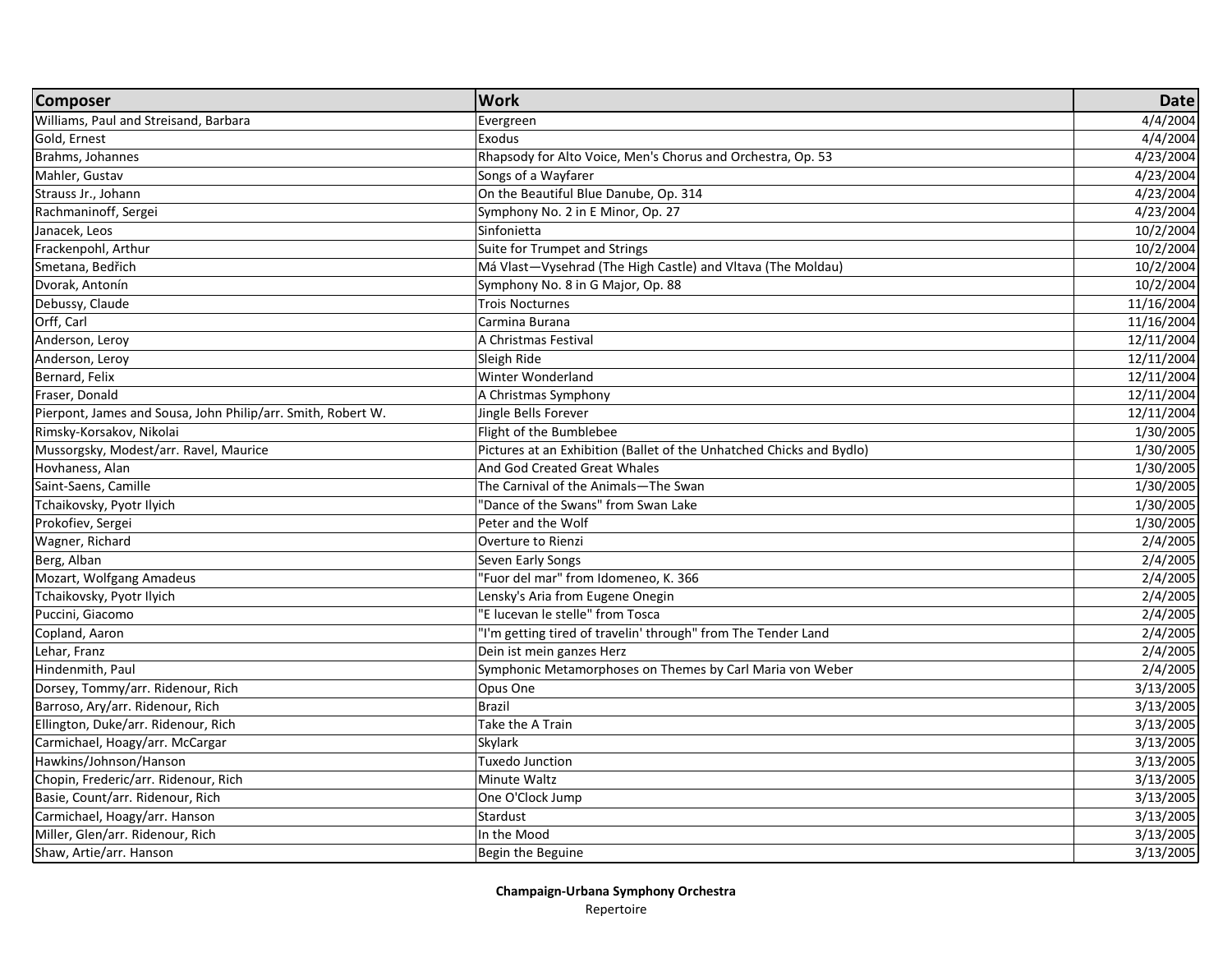| <b>Composer</b>                        | <b>Work</b>                                      | <b>Date</b> |
|----------------------------------------|--------------------------------------------------|-------------|
| Calloway/Mills/Ridenour                | Minnie the Moocher                               | 3/13/2005   |
| Miller, Glen/arr. Ridenour, Rich       | Pennsylvania 6-5000                              | 3/13/2005   |
| Confrey, Zez/arr. Ridenour, Rich       | Dizzy Fingers                                    | 3/13/2005   |
| Ellington, Duke/arr. McCargar          | It Don't Mean A Thing                            | 3/13/2005   |
| Gershwin, George                       | Rhapsody in Blue                                 | 3/13/2005   |
| Higdon, Jennifer                       | <b>Blue Cathedral</b>                            | 4/2/2005    |
| Mussorgsky, Modest                     | Night on Bald Mountain                           | 4/2/2005    |
| Liszt, Franz                           | Piano Concerto No. 2 in A Major                  | 4/2/2005    |
| Mussorgsky, Modest/arr. Ravel, Maurice | Pictures at an Exhibition                        | 4/2/2005    |
| Verdi, Giuseppe                        | Overture to La Forza del Destino                 | 9/2/2005    |
| Tchaikovsky, Pyotr Ilyich              | Piano Concerto No. 1 in B-Flat Minor, Op. 23     | 9/2/2005    |
| Brahms, Johannes                       | Symphony No. 2 in D Major, Op. 73                | 9/2/2005    |
| Steiner, Max                           | King Kong Overture                               | 11/15/2005  |
| Steiner, Max                           | Tara's Theme from Gone With the Wind             | 11/15/2005  |
| Harburg, E. Y./arr. Morley, Angela     | Fantasy for Orchestra from the Wizard of Oz      | 11/15/2005  |
| Korngold, Erich Wolfgang               | The Sea Hawk                                     | 11/15/2005  |
| Barry, John/arr. Custer, Calvin        | Themes from 007                                  | 11/15/2005  |
| Bernstein, Elmer                       | The Magnificent Seven                            | 11/15/2005  |
| Jarre, Maurice                         | Lawrence of Arabia Overture                      | 11/15/2005  |
| Rota, Nino                             | Suite from The Godfather                         | 11/15/2005  |
| Williams, John/arr. Cacavas, John      | Selections from E.T.: The Extraterrestrial       | 11/15/2005  |
| arr. Healy, Bruce                      | <b>Disney Classics Overture</b>                  | 11/15/2005  |
| Barry, John                            | John Dunbar Theme from Dances With Wolves        | 11/15/2005  |
| Williams, John                         | <b>Star Wars</b>                                 | 11/15/2005  |
| Handel, George Frideric                | Messiah                                          | 12/3/2005   |
| Bach, Johann Sebastian                 | Jesu, Joy of Man's Desiring                      | 12/18/2005  |
| Anderson, Leroy                        | Sleigh Ride                                      | 12/18/2005  |
| Bernard, Felix/arr. Custer, Calvin     | Winter Wonderland                                | 12/18/2005  |
| Torme, Mel/arr. Lowden, Bob            | The Christmas Song                               | 12/18/2005  |
| Simeone, Harry                         | Twas the Night Before Christmas                  | 12/18/2005  |
| Kapilow, Robert                        | Chris Van Allsburg's Polar Express               | 12/18/2005  |
| Bach, Johann Sebastian                 | Orchestral Suite No. 3 in D Major, BWV 1068-Aria | 12/18/2005  |
| Anderson, Leroy                        | A Christmas Festival                             | 12/18/2005  |
| Berlin, Irving                         | <b>White Christmas</b>                           | 12/18/2005  |
| arr. Custer, Calvin                    | It's Christmas Time!                             | 12/18/2005  |
| Tchaikovsky, Pyotr Ilyich              | The Nutcracker Suite                             | 12/18/2005  |
| arr. Norris, Lee                       | Christmas Pops Singalong                         | 12/18/2005  |
| Larsen, Libby                          | Northern Sky Fanfare                             | 2/11/2006   |
| Strauss, Josef                         | Music of the Spheres, Op. 235                    | 2/11/2006   |
| Haydn, Joseph                          | Overture to The World on the Moon                | 2/11/2006   |
| Dvorak, Antonín                        | "Song to the Moon" from Rusalka, Op. 114         | 2/11/2006   |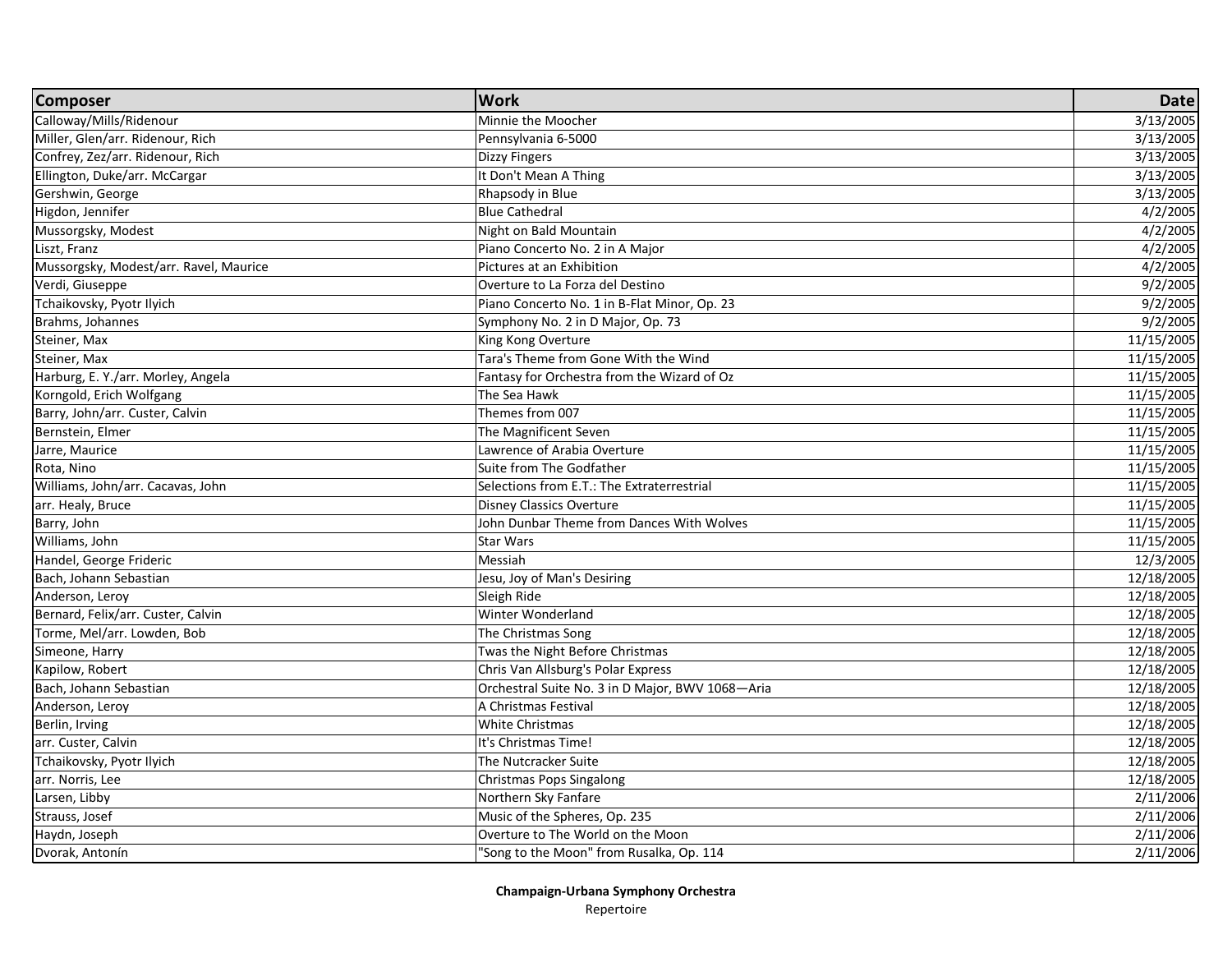| <b>Composer</b>                               | <b>Work</b>                                                                        | <b>Date</b> |
|-----------------------------------------------|------------------------------------------------------------------------------------|-------------|
| Floyd, Carlisle                               | "Ain't it a Pretty Night" from Susannah                                            | 2/11/2006   |
| Rimsky-Korsakov, Nikolai                      | "Hymn to the Sun" from Le Coq d'Or                                                 | 2/11/2006   |
| Holst, Gustav                                 | The Planets, Op. 32                                                                | 2/11/2006   |
| Mozart, Wolfgang Amadeus                      | Overture to La clemenza di Tito, K. 621                                            | 4/13/2006   |
| Mozart, Wolfgang Amadeus                      | Symphony No. 1 in E-Flat Major, K. 16-I. Allegro                                   | 4/13/2006   |
| Martin, Frank                                 | Overture in Homage to Mozart                                                       | 4/13/2006   |
| Tchaikovsky, Pyotr Ilyich                     | Suite No. 4, Op. 61, "Mozartiana"-II. Menuet                                       | 4/13/2006   |
| Mozart, Wolfgang Amadeus                      | Trio, Soave sia il vento from Act I of Così fan tutte, K. 588                      | 4/13/2006   |
| Blacher, Boris                                | Homage to Mozart, Op. 52                                                           | 4/13/2006   |
| Mozart, Wolfgang Amadeus                      | Symphony No. 41 in C Major, K. 551, "Jupiter"-IV. Molto Allegro                    | 4/13/2006   |
| Ibert, Jacques                                | Homage to Mozart                                                                   | 4/13/2006   |
| Mozart, Wolfgang Amadeus                      | Overture to The Marriage of Figaro, K. 492                                         | 4/13/2006   |
| Mozart, Wolfgang Amadeus                      | "Der Hölle Rache" from The Magic Flute, K. 620                                     | 4/13/2006   |
| Raskatov, Alexander                           | Five Minutes from the Life of W.A.M.                                               | 4/13/2006   |
| Mozart, Wolfgang Amadeus                      | "Papagena!" from The Magic Flute, K. 620                                           | 4/13/2006   |
| Tchaikovsky, Pyotr Ilyich                     | Suite No. 4, Op. 61, "Mozartiana"-III. Preghiera (Prayer)                          | 4/13/2006   |
| Mozart, Wolfgang Amadeus                      | Finale of Act I of Così fan tutte, K. 588                                          | 4/13/2006   |
| Dvorak, Antonín                               | My Homeland, Op. 62                                                                | 10/5/2006   |
| Brahms, Johannes                              | Violin Concerto in D Major, Op. 77                                                 | 10/5/2006   |
| Schumann, Robert                              | Symphony No. 1 in B-Flat Major, Op. 38, "Spring"                                   | 10/5/2006   |
| Bernstein, Leonard                            | Overture to Candide                                                                | 11/16/2006  |
| Harbison, John                                | <b>Remembering Gatsby</b>                                                          | 11/16/2006  |
| Welcher, Dan                                  | Haleakala, or How Maui Snared the Sun                                              | 11/16/2006  |
| Argento, Dominick                             | <b>Valentino Dances</b>                                                            | 11/16/2006  |
| Gershwin, George/arr. Bennett, Robert Russell | Porgy & Bess: A Symphonic Picture                                                  | 11/16/2006  |
| Anderson, Leroy                               | A Christmas Festival                                                               | 12/7/2006   |
| Bernard, Felix/arr. Custer                    | Winter Wonderland                                                                  | 12/7/2006   |
| Davidson, Randall and Keillor, Garrison       | The Young Lutheran's Guide to the Orchestra                                        | 12/7/2006   |
| Kallman, Daniel                               | Holiday Hoedown                                                                    | 12/7/2006   |
| Bizet, Georges                                | Farandole                                                                          | 12/7/2006   |
| Anderson, Leroy                               | Sleigh Ride                                                                        | 12/7/2006   |
| Richman, Lucas                                | <b>Reindeer Variations</b>                                                         | 12/7/2006   |
| Handel, George Frideric/arr. Larsen, Steven   | Hallelujah!                                                                        | 12/7/2006   |
| Grofe, Ferde                                  | Grand Canyon Suite-Sunrise                                                         | 1/21/2007   |
| Copland, Aaron                                | The Red Pony Suite-Morning on the Ranch                                            | 1/21/2007   |
| Pann, Carter                                  | Two Portraits of Barcelona-The Bullfight Spain                                     | 1/21/2007   |
| Sierra, Roberto                               | Tropicalia-Foliage                                                                 | 1/21/2007   |
| Vivaldi, Antonio                              | Concerto No. 4 in F Minor, Op. 8, RV 297 ("Winter" from The Four Seasons)-1st mvt. | 1/21/2007   |
| Smetana, Bedřich                              | Má Vlast-The Moldau                                                                | 1/21/2007   |
| Mussorgsky, Modest                            | The Fair at Sorochinsk                                                             | 1/21/2007   |
| Milhaud, Darius                               | Suite Francaise-Provence                                                           | 1/21/2007   |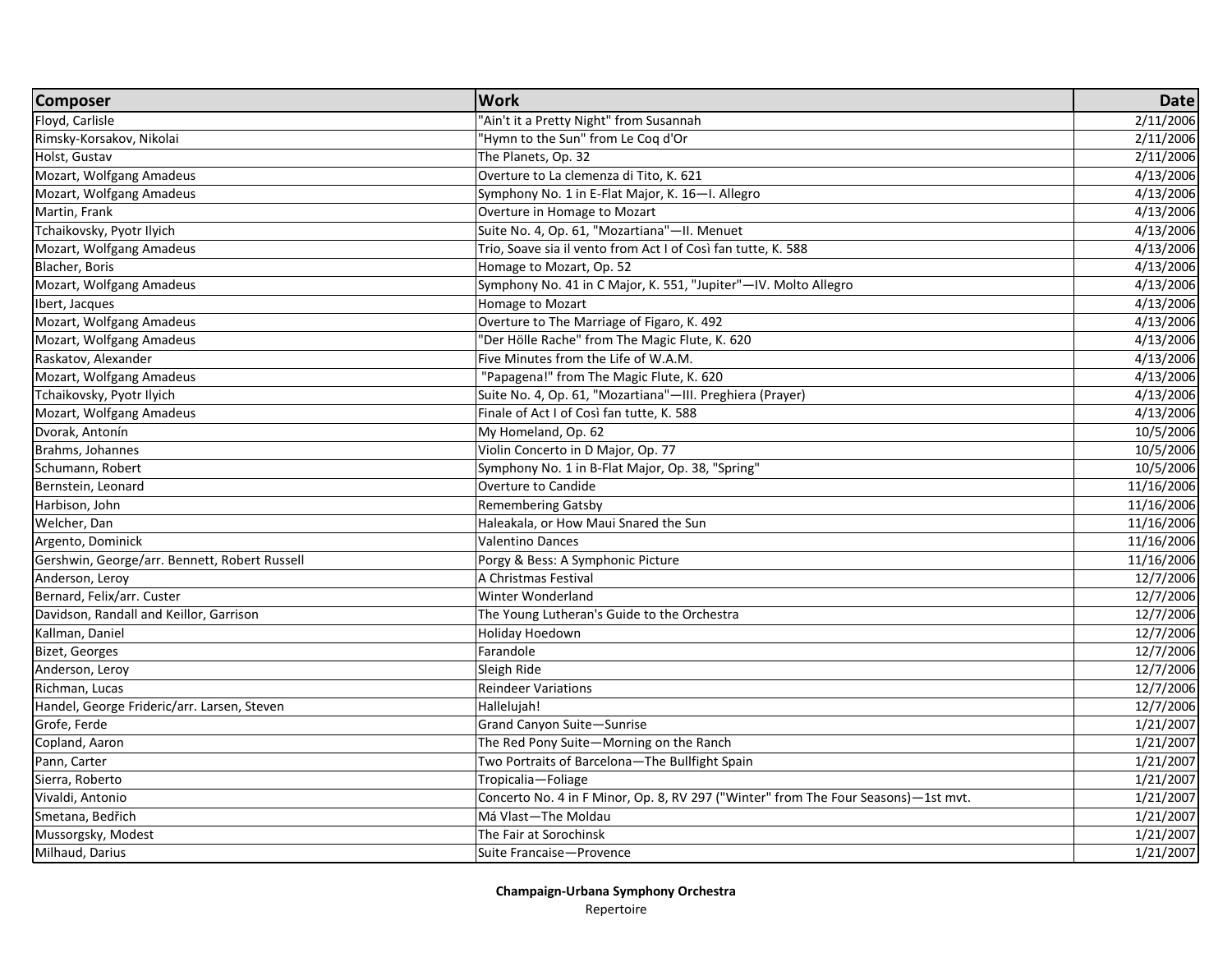| <b>Composer</b>                                               | <b>Work</b>                                                                       | <b>Date</b>           |
|---------------------------------------------------------------|-----------------------------------------------------------------------------------|-----------------------|
| Mussorgsky, Modest                                            | Hopak from The Fair at Sorochinsk                                                 | 2/9/2007              |
| Stravisnky, Igor                                              | Petrushka                                                                         | $\frac{1}{2}$ /9/2007 |
| Rimsky-Korsakov, Nikolai                                      | Russian Easter Festival Overture, Op. 36                                          | 2/9/2007              |
| Rachmaninoff, Sergei                                          | Rhapsody on a Theme of Paganini, Op. 43                                           | 2/9/2007              |
| Cohan, George/arr. Wendel, Robert                             | A George M. Cohan Overture                                                        | 3/3/2007              |
| Bock, Jerry/arr. Elam and Wachter                             | Fiddler on the Roof Medley                                                        | 3/3/2007              |
| Greer, Jesse/arr. Applebaum                                   | Flapperette                                                                       | 3/3/2007              |
| Muir, Lewis/arr. Elam and Wachter                             | Waiting for the Robert E. Lee/Down Under                                          | 3/3/2007              |
| Sarasate, Pablo de/arr. Elam and Wachter                      | Zigeunerweisen, Op. 20                                                            | 3/3/2007              |
| Liszt, Franz; Brahms, Johannes; Suppe, Franz von/arr. Wachter | A Hungarian Dance Fantasy                                                         | 3/3/2007              |
| Foster, Stephen/arr. Wendel, Robert                           | A Stephen Foster Overture                                                         | 3/3/2007              |
| Rodgers, Richard/arr. Elam and Wachter                        | Oklahoma Medley                                                                   | 3/3/2007              |
| LaRocca, Nick/arr. Elam and Wachter                           | Tiger Rag                                                                         | 3/3/2007              |
| Auber, Daniel-François-Esprit                                 | Overture to Fra Diavolo                                                           | 4/7/2007              |
| Gounod, Charles                                               | "Vous qui faites l'endormie" from Faust                                           | 4/7/2007              |
| Stravinsky, Igor                                              | "Fair Ladies, Gracious Gentleman" from The Rake's Progress                        | 4/7/2007              |
| Liszt, Franz                                                  | Episode No. 2 from Lenau's Faust: Mephisto Waltz No. 1                            | 4/7/2007              |
| Boito, Arrigo                                                 | "Ecco il mondo" from Mefistofele                                                  | 4/7/2007              |
| Weinberger, Jaromír                                           | Polka and Fugue from Schwanda the Bagpiper                                        | 4/7/2007              |
| Herrmann, Bernard                                             | Suite from The Devil and Daniel Webster                                           | 4/7/2007              |
| Boito, Arrigo                                                 | "Prologue in Heaven" from Mefistofele                                             | 4/7/2007              |
| Abels, Michael                                                | <b>Global Warming</b>                                                             | 10/13/2007            |
| Rautavaara, Einojuhani                                        | <b>Cantus Arcticus</b>                                                            | 10/13/2007            |
| Barber, Samuel                                                | Concerto for Violin and Orchestra, Op. 14                                         | 10/13/2007            |
| Beethoven, Ludwig van                                         | Symphony No. 5 in C Minor, Op. 67                                                 | 10/13/2007            |
| Ellington, Duke/arr. Collier, Ron                             | The River                                                                         | 11/10/2007            |
| Ellington, Duke/arr. Peress, Maurice                          | New World A-Comin'                                                                | 11/10/2007            |
| Ellington, Duke/arr. Henderson, Luther                        | Les Trois Rois Noirs                                                              | 11/10/2007            |
| Tchaikovsky, Pyotr Ilyich                                     | The Nutcracker (Overture Miniature, Dance of the Sugar Plum Fairy, Russian Dance) | 11/10/2007            |
| Ellington, Duke and Strayhorn, William "Billy"                | The Nutcracker Suite (Overture, Sugar Rum Cherry, The Volga Vouty)                | 11/10/2007            |
| Ellington, Duke/arr. Henderson, Luther                        | Grand Slam Jam                                                                    | 11/10/2007            |
| Handel, George Frideric                                       | Messiah                                                                           | 12/8/2007             |
| Saint-Saens, Camille                                          | The Carnival of the Animals-Fossils                                               | 1/27/2008             |
| Adolphe, Bruce                                                | Tyrannousaurus Sue: A Cretaceous Concerto                                         | 1/27/2008             |
| Beethoven, Ludwig van                                         | Symphony No. 3 in E-Flat Major, Op. 55, "Eroica"-finale                           | 1/27/2008             |
| Marcello, Benedetto                                           | Oboe Concerto in C Minor                                                          | 2/16/2008             |
| Casella, Alfredo                                              | Serenata for small orchestra, Op. 46 bis                                          | 2/16/2008             |
| Bruckner, Anton                                               | Symphony No. 4 in E-Flat Major, "Romantic"                                        | 2/16/2008             |
| Gould, Morton                                                 | Americana Suite                                                                   | 3/1/2008              |
| Copland, Aaron                                                | Rodeo                                                                             | 3/1/2008              |
| Davidson, Randall and Keillor, Garrison                       | The Young Lutheran's Guide to the Orchestra                                       | 4/6/2008              |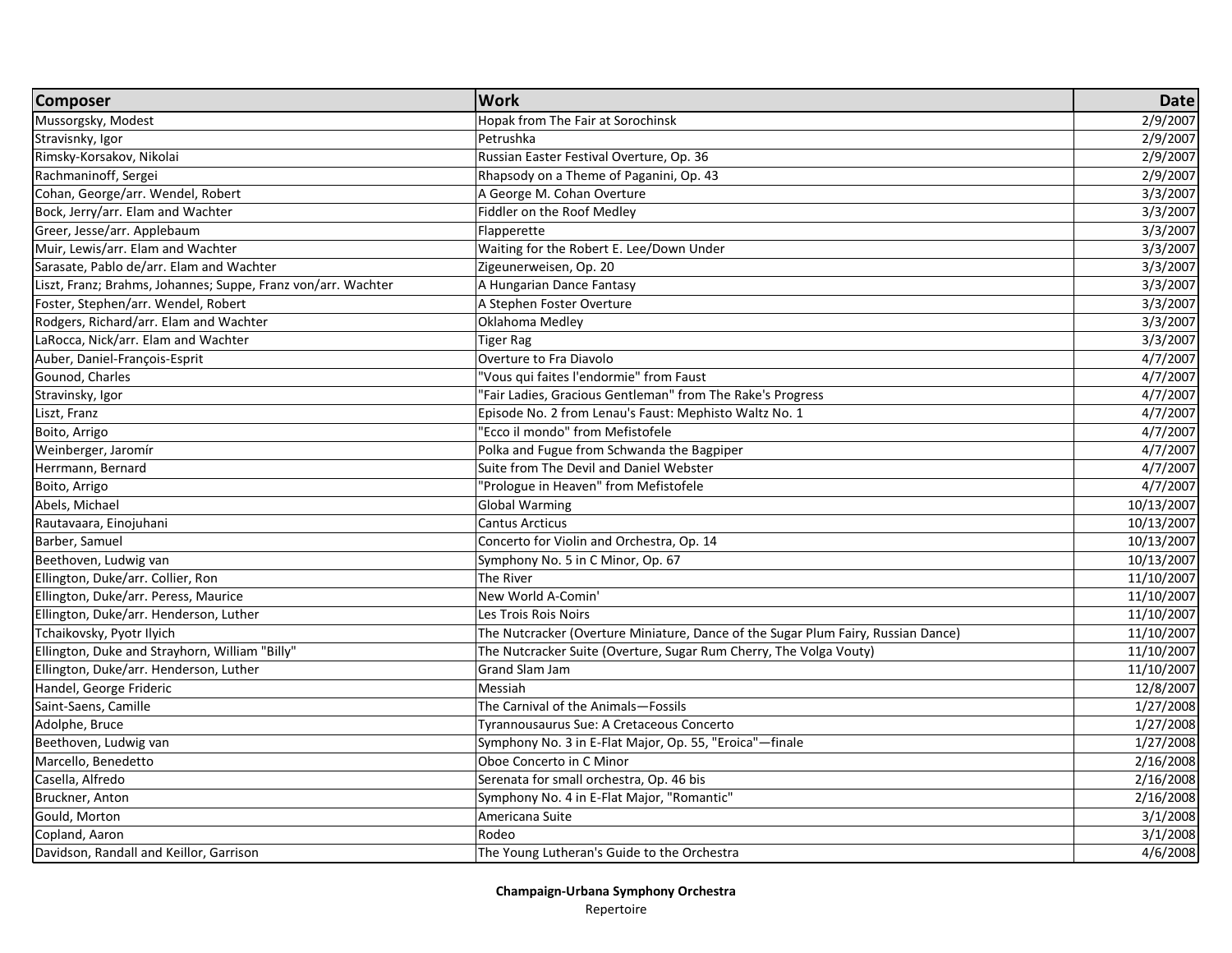| <b>Composer</b>                        | <b>Work</b>                                         | <b>Date</b> |
|----------------------------------------|-----------------------------------------------------|-------------|
| Anderson, Leroy                        | Piano Concerto in C Major                           | 4/13/2008   |
| Antheil, George                        | A Jazz Symphony                                     | 4/13/2008   |
| Emerson, Keith                         | Piano Concerto No. 1                                | 4/13/2008   |
| Milhaud, Darius                        | Le Boeuf sur le toit (The Bull on the Roof)         | 4/13/2008   |
| Shostakovich, Dmitri                   | Suite No. 2 for Promenade Orchestra                 | 4/13/2008   |
| Balakirev, Mily                        | Russia, Symphonic Poem                              | 9/20/2008   |
| Prokofiev, Sergei                      | Violin Concerto No. 1 in D Major, Op. 19            | 9/20/2008   |
| Lyadov, Anatoly                        | The Enchanted Lake, Op. 62                          | 9/20/2008   |
| Stravinsky, Igor                       | The Firebird Suite                                  | 9/20/2008   |
| Saint-Saens, Camille                   | Danse Macabre                                       | 10/31/2008  |
| Corigliano, John                       | Three Hallucinations from "Altered States"          | 10/31/2008  |
| Humperdinck, Engelbert                 | "Witch's Ride" from Hansel and Gretel               | 10/31/2008  |
| von Schillings, Max                    | The Witch's Song                                    | 10/31/2008  |
| Dukas, Paul                            | The Sorcerer's Apprentice                           | 10/31/2008  |
| Anderson, Leroy                        | A Christmas Festival                                | 12/11/2008  |
| Marks, Johnny/arr. Stephenson, James   | Rudolph, the Red-Nosed Reindeer                     | 12/11/2008  |
| Holcombe, Bill                         | Twas the Night Before Christmas                     | 12/11/2008  |
| Stephenson, James                      | BasSOON It Will Be Christmas!                       | 12/11/2008  |
| Beckel Jr., James                      | A Gospel Christmas                                  | 12/11/2008  |
| Custer, Calvin                         | It's Christmastime                                  | 12/11/2008  |
| Rutter, John                           | Gloria                                              | 12/11/2008  |
| arr. Dragon, Carmen                    | The Twelve Days of Christmas                        | 12/11/2008  |
| arr. Bass, Randol Alan                 | Sing We Now of Christmas                            | 12/11/2008  |
| Pierpont, James/arr. Bass, Randol Alan | Jingle Bells                                        | 12/11/2008  |
| Bolcom, William                        | Comedia for an (Almost) 18th Century Orchestra      | 1/31/2009   |
| Schumann, Robert                       | Piano Concerto in A Minor, Op. 54                   | 1/31/2009   |
| Brahms, Johannes                       | Symphony No. 3 in F Major, Op. 90                   | 1/31/2009   |
| Williams, John                         | March from Superman                                 | 2/28/2009   |
| Williams, John                         | Theme from The Patriot                              | 2/28/2009   |
| Williams, John                         | "Angela's Prayer" from Angela's Ashes               | 2/28/2009   |
| Williams, John                         | Excerpts from Close Encounters of the Third Kind    | 2/28/2009   |
| Williams, John                         | 'The Flight to Neverland" from Hook                 | 2/28/2009   |
| Williams, John                         | "Prayer for Peace" from Munich                      | 2/28/2009   |
| Williams, John                         | Suite from Jaws                                     | 2/28/2009   |
| Williams, John                         | 'Remembrance" from Schindler's List                 | 2/28/2009   |
| Williams, John                         | Theme from Jurassic Park: The Lost World            | 2/28/2009   |
| Williams, John                         | "The Flying Theme" from E.T.: The Extra-Terrestrial | 2/28/2009   |
| Copland, Aaron                         | Lincoln Portrait                                    | 4/7/2009    |
| Copland, Aaron                         | Lincoln Portrait                                    | 4/8/2009    |
| Britten, Benjamin                      | Courtly Dances from Gloriana                        | 4/11/2009   |
| Mozart, Wolfgang Amadeus               | Piano Concerto No. 23 in A Major, K. 488            | 4/11/2009   |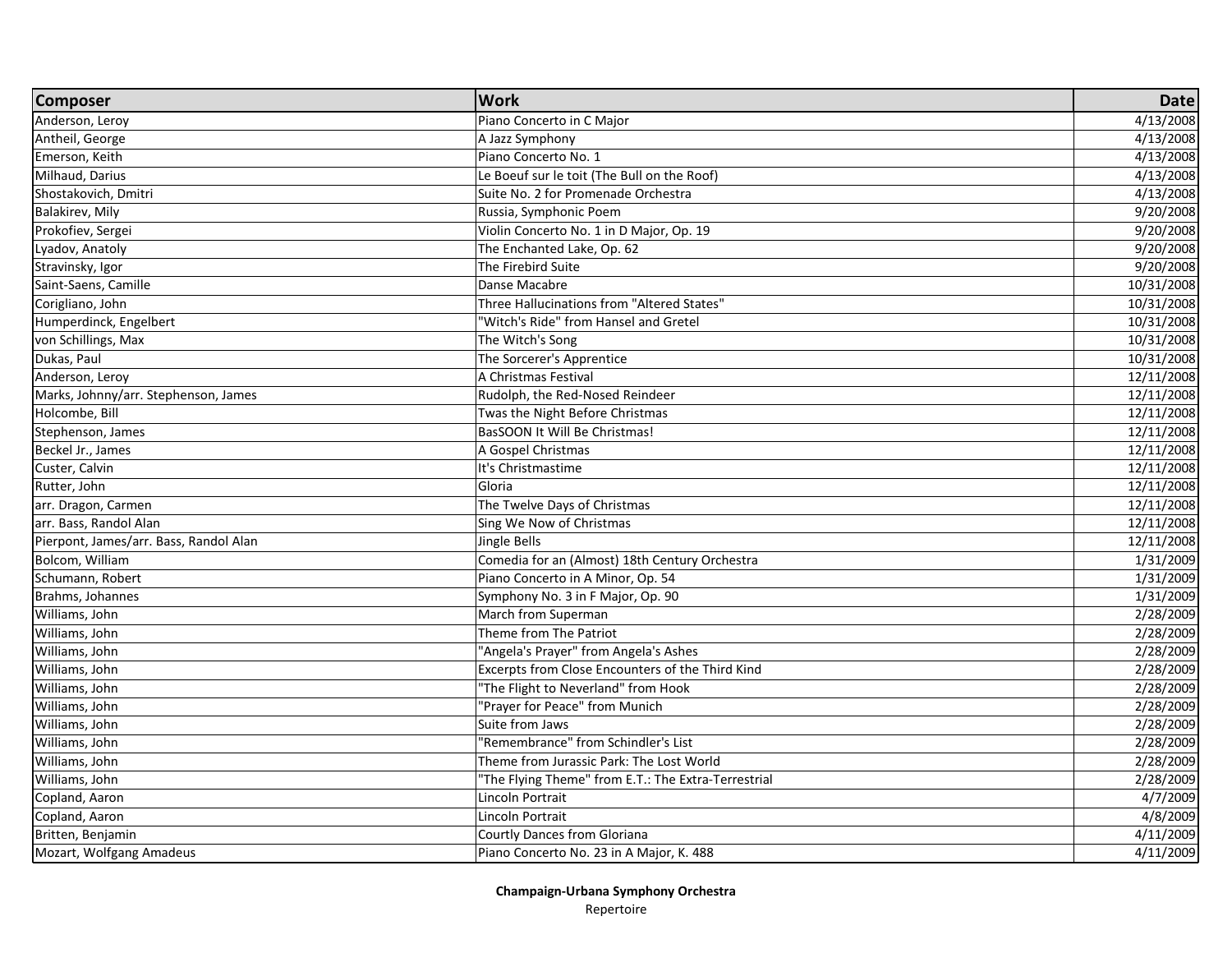| <b>Composer</b>                                               | <b>Work</b>                                                     | <b>Date</b> |
|---------------------------------------------------------------|-----------------------------------------------------------------|-------------|
| Sibelius, Jean                                                | Symphony No. 5 in E-Flat Major, Op. 82                          | 4/11/2009   |
| Orfe, John                                                    | Aerials                                                         | 10/17/2009  |
| Arnold, Malcom                                                | English Dances, Set 1, Op. 27                                   | 10/17/2009  |
| Shostakovich, Dmitri                                          | Cello Concerto No. 1 in E-Flat Major, Op. 107                   | 10/17/2009  |
| Chadwick, George Whitefield                                   | Symphonic Sketches                                              | 10/17/2009  |
| Alfven, Hugo                                                  | Midsommarvaka (Midsummer Vigil), Swedish Rhapsody No. 1, Op. 19 | 10/17/2009  |
| Anderson, Leroy                                               | A Christmas Festival                                            | 12/10/2009  |
| Anderson, Leroy                                               | Sleigh Ride                                                     | 12/10/2009  |
| Shaw, Robert; Bennett, Robert Russell                         | The Many Moods of Christmas, Suite 1                            | 12/10/2009  |
| <b>Bizet, Georges</b>                                         | Carillon                                                        | 12/10/2009  |
| arr. Hayman, Richard                                          | Carol of the Bells                                              | 12/10/2009  |
| arr. Rutter, John                                             | We Wish You a Merry Christmas                                   | 12/10/2009  |
| <b>Bizet, Georges</b>                                         | Farandole                                                       | 12/10/2009  |
| Pierpont, James and Sousa, John Philip/arr. Smith, Robert W.  | Jingle Bells Forever                                            | 12/10/2009  |
| Shaw, Robert; Bennett, Robert Russell                         | The Many Moods of Christmas, Suite 3                            | 12/10/2009  |
| Richman, Lucas                                                | Ho! Ho! Ho!                                                     | 12/10/2009  |
| Marks, Johnny/arr. Richman, Lucas                             | Have a Holly, Jolly Christmas                                   | 12/10/2009  |
| arr. Dragon, Carmen                                           | The Twelve Days of Christmas                                    | 12/10/2009  |
| arr. Richman, Lucas                                           | Christmas Sing-Along                                            | 12/10/2009  |
| Handel, George Frideric and Mahler, Gustav/arr. Larsen, Steve | A "Titan"-ic Hallelujah                                         | 12/10/2009  |
| Baxter, Brian                                                 | Cahokia                                                         | 1/23/2010   |
| Mendelssohn, Felix                                            | Overture to the oratorio, St. Paul                              | 1/23/2010   |
| Rouse, Christopher                                            | <b>Flute Concerto</b>                                           | 1/23/2010   |
| Tchaikovsky, Pyotr Ilyich                                     | Symphony No. 2 in C Minor, Op. 17, "Little Russian"             | 1/23/2010   |
| Haken, Rudolf                                                 | Quinquagenarium                                                 | 2/19/2010   |
| Salieri, Antonio                                              | Twenty-six Variations on La Folia di Spagna                     | 2/19/2010   |
| Mendelssohn, Felix                                            | Violin Concerto in E Minor, Op. 64                              | 2/19/2010   |
| Dvorak, Antonín                                               | Symphony No. 7 in D Minor, Op. 70                               | 2/19/2010   |
| Horst, Martha Callison                                        | Introduction and Fanfare                                        | 3/5/2010    |
| Wagner, Richard                                               | Dawn and Siegfriend's Rhine Journey                             | 3/5/2010    |
| Rachmaninoff, Sergei                                          | Piano Concerto No. 2 in C Minor, Op. 18                         | 3/5/2010    |
| Beethoven, Ludwig van                                         | Symphony No. 7 in A Major, Op. 92                               | 3/5/2010    |
| George, Earl                                                  | A Thanksgiving Overture                                         | 9/25/2010   |
| Lathan, Mark                                                  | Concerto for Trumpet                                            | 9/25/2010   |
| Tchaikovsky, Pyotr Ilyich                                     | Symphony No. 6 in B Minor, Op. 74, "Pathétique"                 | 9/25/2010   |
| arr. Custer, Calvin                                           | A Canadian Brass Christmas                                      | 12/1/2010   |
| Bernard, Felix/arr. Custer, Calvin                            | Winter Wonderland                                               | 12/1/2010   |
| arr. Wendel, Robert                                           | Carol of the Bells                                              | 12/1/2010   |
| Rodgers, Richard                                              | My Favorite Things                                              | 12/1/2010   |
| Caldwell, Paul and Ivory, Sean                                | Hope for Resolution                                             | 12/1/2010   |
| arr. Wendel, Robert                                           | Still, Still, Still                                             | 12/1/2010   |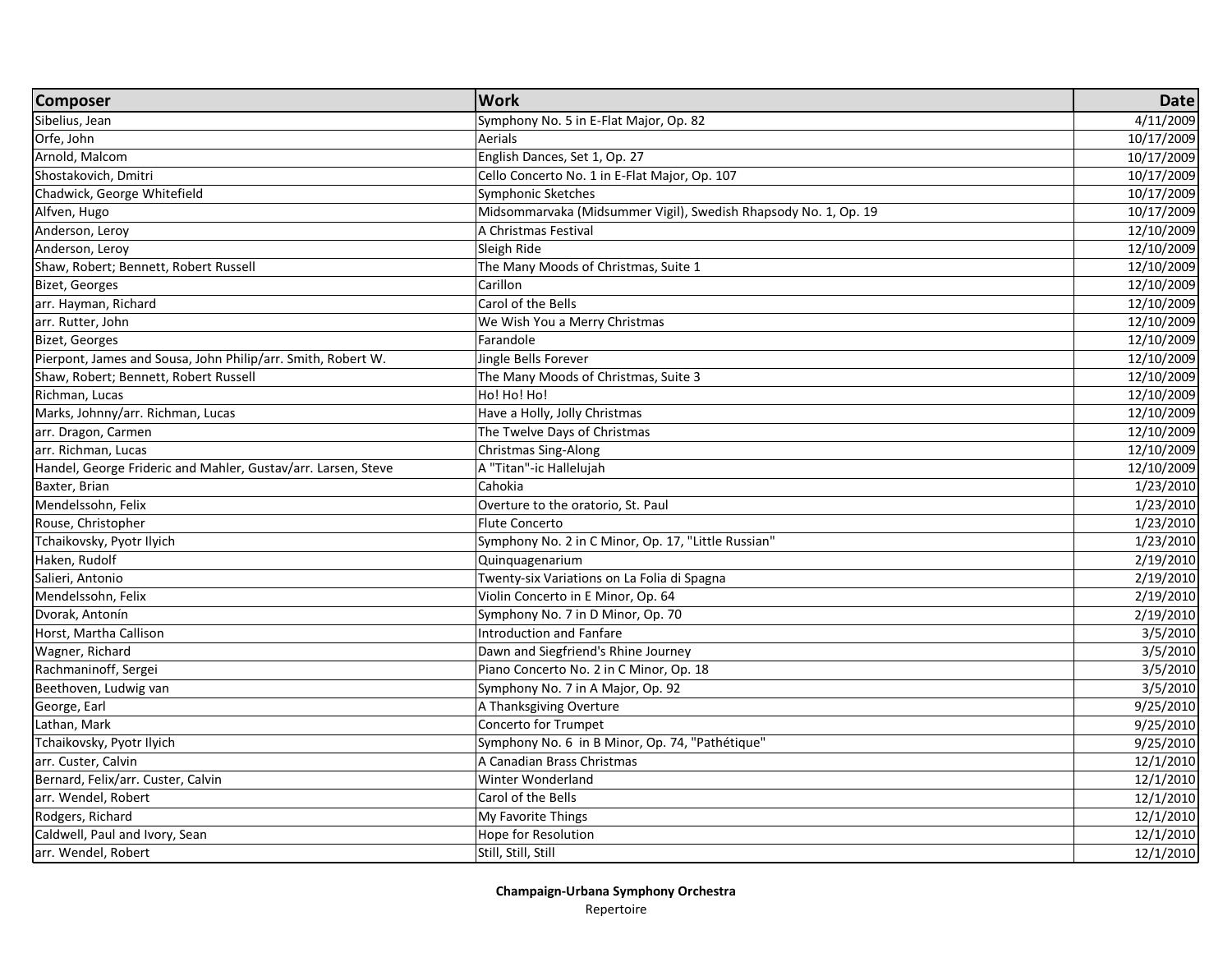| Marks, Johnny/arr. Wendel, Robert<br>Rudolph, Bells and Holly<br>Holiday Hoedown<br>Kallman, Daniel<br>Tchaikovsky, Pyotr Ilyich<br>March of the Toy Soldiers from The Nutcracker<br>Anderson, Leroy<br>Sleigh Ride<br>Holcombe, Bill<br>Twas the Night Before Christmas<br>arr. Finnegan, John<br>The Twelve Days of Christmas<br>Wendel, Robert<br>Santa Dear<br>Chilcott, Bob<br>Mid-Winter<br>Caldwell, Paul and Ivory, Sean<br>Go Where I Send Thee<br>arr. Norris, Lee<br>Christmas Pops Singalong<br>Elgar, Edward<br>Cockaigne Overture, Op. 40<br>Liszt, Franz<br>Piano Concerto No. 1 in E-Flat Major | <b>Composer</b> | <b>Work</b>                     | <b>Date</b> |
|-----------------------------------------------------------------------------------------------------------------------------------------------------------------------------------------------------------------------------------------------------------------------------------------------------------------------------------------------------------------------------------------------------------------------------------------------------------------------------------------------------------------------------------------------------------------------------------------------------------------|-----------------|---------------------------------|-------------|
|                                                                                                                                                                                                                                                                                                                                                                                                                                                                                                                                                                                                                 |                 |                                 | 12/1/2010   |
|                                                                                                                                                                                                                                                                                                                                                                                                                                                                                                                                                                                                                 |                 |                                 | 12/1/2010   |
|                                                                                                                                                                                                                                                                                                                                                                                                                                                                                                                                                                                                                 |                 |                                 | 12/1/2010   |
|                                                                                                                                                                                                                                                                                                                                                                                                                                                                                                                                                                                                                 |                 |                                 | 12/1/2010   |
|                                                                                                                                                                                                                                                                                                                                                                                                                                                                                                                                                                                                                 |                 |                                 | 12/1/2010   |
|                                                                                                                                                                                                                                                                                                                                                                                                                                                                                                                                                                                                                 |                 |                                 | 12/1/2010   |
|                                                                                                                                                                                                                                                                                                                                                                                                                                                                                                                                                                                                                 |                 |                                 | 12/1/2010   |
|                                                                                                                                                                                                                                                                                                                                                                                                                                                                                                                                                                                                                 |                 |                                 | 12/1/2010   |
|                                                                                                                                                                                                                                                                                                                                                                                                                                                                                                                                                                                                                 |                 |                                 | 12/1/2010   |
|                                                                                                                                                                                                                                                                                                                                                                                                                                                                                                                                                                                                                 |                 |                                 | 12/1/2010   |
|                                                                                                                                                                                                                                                                                                                                                                                                                                                                                                                                                                                                                 |                 |                                 | 1/22/2011   |
|                                                                                                                                                                                                                                                                                                                                                                                                                                                                                                                                                                                                                 |                 |                                 | 1/22/2011   |
|                                                                                                                                                                                                                                                                                                                                                                                                                                                                                                                                                                                                                 | Liszt, Franz    | Piano Concerto No. 2 in A Major | 1/22/2011   |
| Janacek, Leoš<br>Sinfonietta                                                                                                                                                                                                                                                                                                                                                                                                                                                                                                                                                                                    |                 |                                 | 1/22/2011   |
| MacCunn, Hamish<br>The Land of the Mountain and the Flood                                                                                                                                                                                                                                                                                                                                                                                                                                                                                                                                                       |                 |                                 | 3/5/2011    |
| Gliere, Reinhold<br>Concerto for Horn and Orchestra in B-Flat Major, Op. 91                                                                                                                                                                                                                                                                                                                                                                                                                                                                                                                                     |                 |                                 | 3/5/2011    |
| Mendelssohn, Felix<br>Symphony No. 3 in A Minor, Op. 56, "Scottish"                                                                                                                                                                                                                                                                                                                                                                                                                                                                                                                                             |                 |                                 | 3/5/2011    |
| Pacific 231<br>Honegger, Arthur                                                                                                                                                                                                                                                                                                                                                                                                                                                                                                                                                                                 |                 |                                 | 4/2/2011    |
| Sarasate, Pablo de<br>Carmen Fantasy, Op. 25                                                                                                                                                                                                                                                                                                                                                                                                                                                                                                                                                                    |                 |                                 | 4/2/2011    |
| Strauss Jr., Johann<br>Overture to The Gypsy Baron                                                                                                                                                                                                                                                                                                                                                                                                                                                                                                                                                              |                 |                                 | 4/2/2011    |
| Sarasate, Pablo de<br>Zigeunerweisen, Op. 20                                                                                                                                                                                                                                                                                                                                                                                                                                                                                                                                                                    |                 |                                 | 4/2/2011    |
| Dvorak, Antonín<br>Symphony No. 9 in E Minor, Op. 95, "From the New World"                                                                                                                                                                                                                                                                                                                                                                                                                                                                                                                                      |                 |                                 | 4/2/2011    |
| The Young Person's Guide to the Orchestra<br>Britten, Benjamin                                                                                                                                                                                                                                                                                                                                                                                                                                                                                                                                                  |                 |                                 | 10/28/2011  |
| Dohnanyi, Ernst von<br>Variations on a Nursery Theme, Op. 25                                                                                                                                                                                                                                                                                                                                                                                                                                                                                                                                                    |                 |                                 | 10/28/2011  |
| Elgar, Edward<br>Enigma Variations, Op. 36                                                                                                                                                                                                                                                                                                                                                                                                                                                                                                                                                                      |                 |                                 | 10/28/2011  |
| Stephenson, James<br>Holiday Fanfare No. 1                                                                                                                                                                                                                                                                                                                                                                                                                                                                                                                                                                      |                 |                                 | 12/8/2011   |
| Anderson, Leroy<br>Sleigh Ride                                                                                                                                                                                                                                                                                                                                                                                                                                                                                                                                                                                  |                 |                                 | 12/8/2011   |
| Rudolph the Red-Nosed Reindeer<br>arr. Stephenson, James                                                                                                                                                                                                                                                                                                                                                                                                                                                                                                                                                        |                 |                                 | 12/8/2011   |
| Leontovych, Mykola/arr. Hayman, Richard<br>Carol of the Bells                                                                                                                                                                                                                                                                                                                                                                                                                                                                                                                                                   |                 |                                 | 12/8/2011   |
| Shaw, Robert; Bennett, Robert Russell<br>The Many Moods of Christmas, Suite 2                                                                                                                                                                                                                                                                                                                                                                                                                                                                                                                                   |                 |                                 | 12/8/2011   |
| Anderson, Leroy<br>A Christmas Festival                                                                                                                                                                                                                                                                                                                                                                                                                                                                                                                                                                         |                 |                                 | 12/8/2011   |
| Nickel, Christopher<br><b>Christmas Morning</b>                                                                                                                                                                                                                                                                                                                                                                                                                                                                                                                                                                 |                 |                                 | 12/8/2011   |
| Culross, David<br><b>Fanfare and Christmas Celebration</b>                                                                                                                                                                                                                                                                                                                                                                                                                                                                                                                                                      |                 |                                 | 12/8/2011   |
| Wendel, Robert<br>Christmas a la Valse!                                                                                                                                                                                                                                                                                                                                                                                                                                                                                                                                                                         |                 |                                 | 12/8/2011   |
| Shaw, Robert; Bennett, Robert Russell<br>The Many Moods of Christmas, Suite 4                                                                                                                                                                                                                                                                                                                                                                                                                                                                                                                                   |                 |                                 | 12/8/2011   |
| arr. Norris, Lee<br>Christmas Pops Singalong No. 2                                                                                                                                                                                                                                                                                                                                                                                                                                                                                                                                                              |                 |                                 | 12/8/2011   |
| Gazebo Dances<br>Corigliano, John                                                                                                                                                                                                                                                                                                                                                                                                                                                                                                                                                                               |                 |                                 | 1/28/2012   |
| Saint-Saens, Camille<br>Violin Concerto No. 3 in B Minor, Op. 61                                                                                                                                                                                                                                                                                                                                                                                                                                                                                                                                                |                 |                                 | 1/28/2012   |
| Mahler, Gustav<br>Symphony No. 1 in D Major, "Titan"                                                                                                                                                                                                                                                                                                                                                                                                                                                                                                                                                            |                 |                                 | 1/28/2012   |
| Jarre, Maurice<br>Lawrence of Arabia Overture                                                                                                                                                                                                                                                                                                                                                                                                                                                                                                                                                                   |                 |                                 | 2/24/2012   |
| Suite from Vertigo<br>Herrmann, Bernard                                                                                                                                                                                                                                                                                                                                                                                                                                                                                                                                                                         |                 |                                 | 2/24/2012   |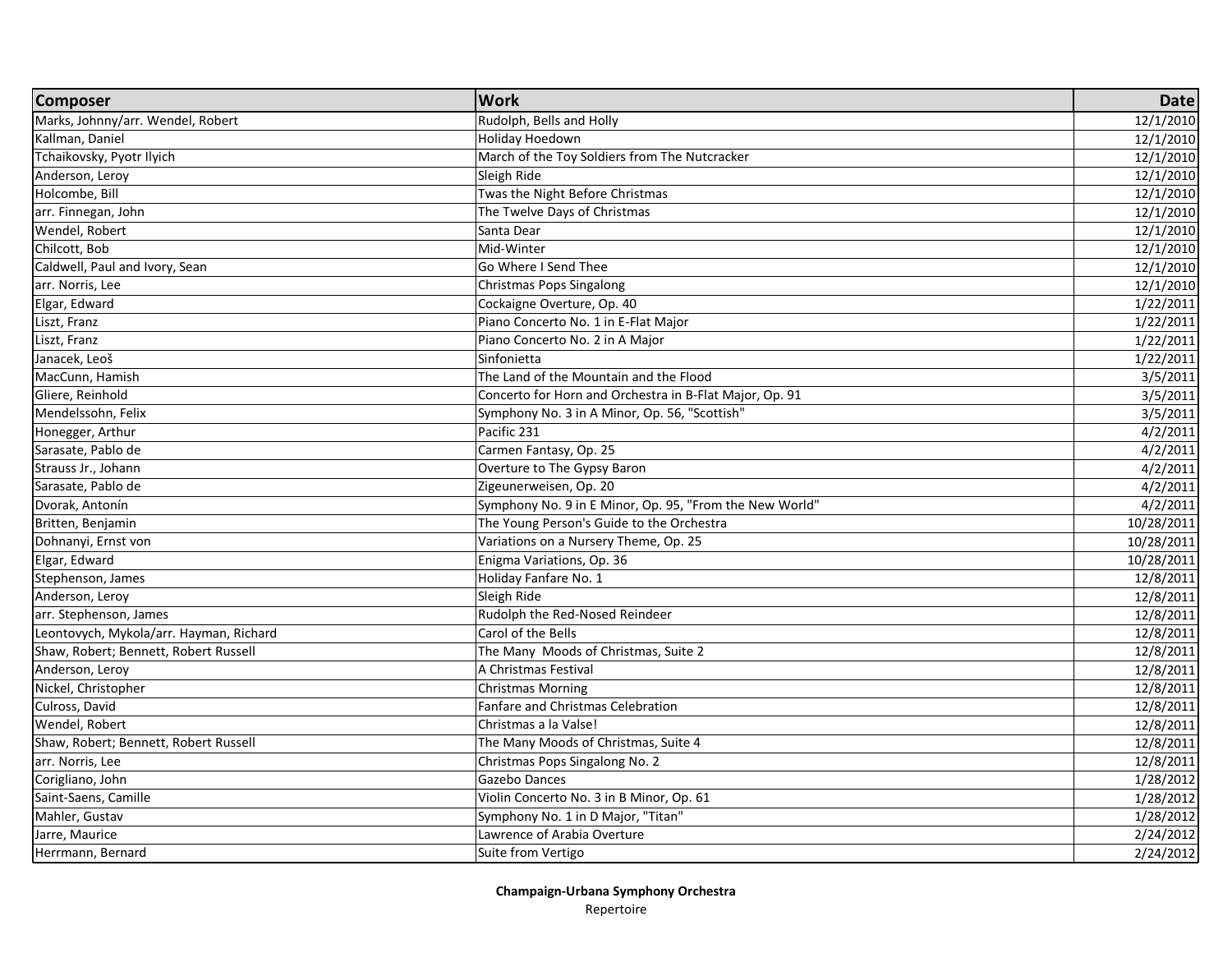| <b>Composer</b>                        | <b>Work</b>                                        | <b>Date</b> |
|----------------------------------------|----------------------------------------------------|-------------|
| Newman, Alfred                         | How the West Was Won                               | 2/24/2012   |
| Mussorgsky, Modest/arr. Ravel, Maurice | Pictures at an Exhibition                          | 2/24/2012   |
| Borodin, Alexander                     | Overture to Prince Igor                            | 4/14/2012   |
| Rachmaninoff, Sergei                   | Rhapsody on a Theme of Paganini, Op. 43            | 4/14/2012   |
| Shostakovich, Dmitri                   | Symphony No. 5 in D Minor, Op. 47                  | 4/14/2012   |
| Brahms, Johannes                       | Symphony No. 3 in F Major, Op. 90                  | 10/13/2012  |
| Mozart, Wolfgang Amadeus               | Clarinet Concerto in A Major, K. 622               | 10/13/2012  |
| Beethoven, Ludwig van                  | Symphony No. 6 in F Major, Op. 68, "Pastoral"      | 10/13/2012  |
| Silvestri, Alan/arr. Brubaker, Jerry   | Suite from "The Polar Express"                     | 12/13/2012  |
| Wendel, Robert                         | Caribbean Sleigh Ride                              | 12/13/2012  |
| arr. Wendel, Robert                    | In the Manger                                      | 12/13/2012  |
| arr. Rush, Tracey                      | The Friendly Beasts                                | 12/13/2012  |
| Menotti, Gian Carlo                    | Shepherd's Dance from Amahl and the Night Visitors | 12/13/2012  |
| Tyzik, Jeff                            | The Twelve Gifts of Christmas                      | 12/13/2012  |
| Tchaikovsky, Pyotr Ilyich              | Waltz of the Snowflakes from The Nutcracker        | 12/13/2012  |
| Anderson, Leroy                        | Sleigh Ride                                        | 12/13/2012  |
| Vaughan Williams, Ralph                | Fantasia on Christmas Carols                       | 12/13/2012  |
| Fry, Gary                              | Twelfth Elf                                        | 12/13/2012  |
| Adam, Adolphe/arr. Black, Daniel       | O, Holy Night                                      | 12/13/2012  |
| arr. Richman, Lucas                    | Christmas Sing-Along                               | 12/13/2012  |
| Gershwin, George                       | Cuban Overture                                     | 1/18/2013   |
| Ravel, Maurice                         | Piano Concerto in G Major                          | 1/18/2013   |
| Rossini, Gioachino                     | Overture to The Barber of Seville                  | 1/18/2013   |
| Respighi, Ottorino                     | Pines of Rome                                      | 1/18/2013   |
| Griffes, Charles Tomlinson             | The Pleasure Dome of Kubla Khan                    | 2/10/2013   |
| Debussy, Claude                        | Prelude to The Afternoon of a Faun                 | 2/10/2013   |
| Grieg, Edvard                          | Piano Concerto in A Minor, Op. 16                  | 2/10/2013   |
| Nielsen, Carl                          | Symphony No. 2, Op. 16, "The Four Temperaments"    | 2/10/2013   |
| Wagner, Richard                        | Prelude to Die Meistersinger von Nürnberg          | 3/9/2013    |
| Prokofiev, Sergei                      | Piano Concerto No. 3 in C Major, Op. 26            | 3/9/2013    |
| Sibelius, Jean                         | Symphony No. 2 in D Major, Op. 43                  | 3/9/2013    |
| Theofanidis, Christopher               | Rainbow Body                                       | 10/5/2013   |
| Chausson, Ernest                       | Poème for Violin and Orchestra, Op. 25             | 10/5/2013   |
| Ravel, Maurice                         | Tzigane for Violin and Orchestra                   | 10/5/2013   |
| Daugherty, Michael                     | Red Cape Tango                                     | 10/5/2013   |
| Ravel, Maurice                         | Suite from Daphnis and Chloe                       | 10/5/2013   |
| Wendel, Robert                         | Overture To A Merry Christmas (after Mozart)       | 12/12/2013  |
| Bach, Johann Sebastian                 | Magnificat, BWV 243                                | 12/12/2013  |
| Tiomkin, Dimitri/arr. Russ, Patrick    | Suite from "It's a Wonderful Life"                 | 12/12/2013  |
| Silvestri, Alan/arr. Brubaker, Jerry   | Suite from "The Polar Express"                     | 12/12/2013  |
| arr. Naughtin, Matthew                 | Bell Carol/In dulci jubilo                         | 12/12/2013  |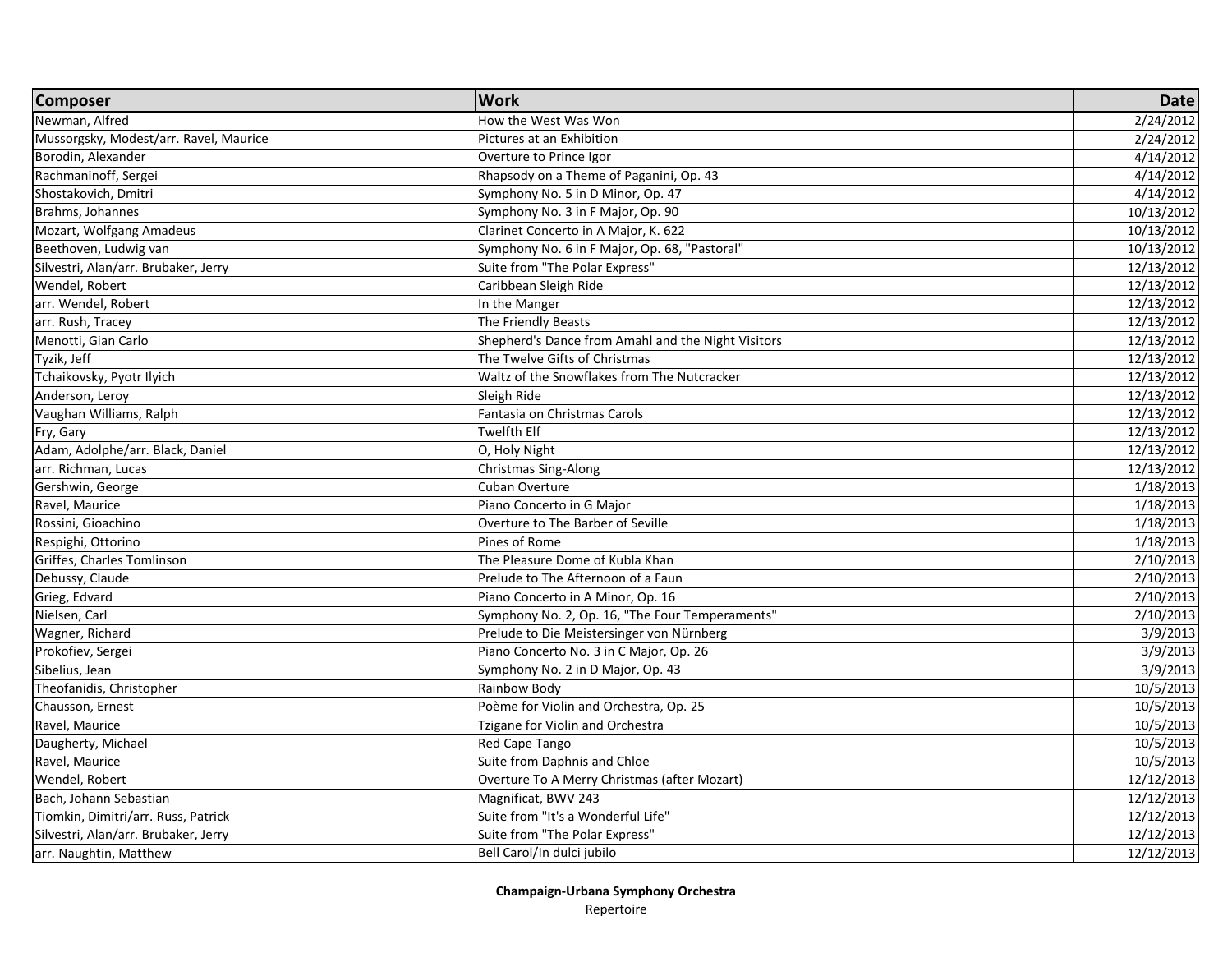| <b>Composer</b>                            | <b>Work</b>                                                         | <b>Date</b> |
|--------------------------------------------|---------------------------------------------------------------------|-------------|
| Naughtin, Matthew                          | A Visit from St. Nicholas                                           | 12/12/2013  |
| Anderson, Leroy                            | Sleigh Ride                                                         | 12/12/2013  |
| arr. Naughtin, Matthew                     | <b>Christmas Angels Sing-Along</b>                                  | 12/12/2013  |
| Handel, George Frideric                    | Hallelujah Chorus from Messiah                                      | 12/12/2013  |
| Piston, Walter                             | Serenata for Orchestra                                              | 2/1/2014    |
| Mozart, Wolfgang Amadeus                   | Piano Concerto No. 17 in G Major, K. 453                            | 2/1/2014    |
| Beethoven, Ludwig van                      | Symphony No. 7 in A Major, Op. 92                                   | 2/1/2014    |
| Peck, Russell                              | Signs of Life (Arioso and Scherzo)                                  | 3/8/2014    |
| Vaughan Williams, Ralph                    | The Lark Ascending                                                  | 3/8/2014    |
| Wagner, Richard                            | Prelude and Transfiguration from Tristan und Isolde                 | 3/8/2014    |
| Nielsen, Carl                              | Symphony No. 4, Op. 29, "The Inextinguishable"                      | 3/8/2014    |
| Rimsky-Korsakov, Nikolai                   | Russian Easter Festival Overture, Op. 36                            | 4/25/2014   |
| Glazunov, Alexander                        | Chant du Ménestrel                                                  | 4/25/2014   |
| Tchaikovsky, Pyotr Ilyich                  | Variations on a Rococo Theme, Op. 33                                | 4/25/2014   |
| Tchaikovsky, Pyotr Ilyich                  | Symphony No. 4 in F Minor, Op. 36                                   | 4/25/2014   |
| Mendelssohn, Felix                         | The Hebrides (Fingal's Cave) Overture, Op. 26                       | 10/25/2014  |
| Corigliano, John                           | Voyage for Flute and Strings                                        | 10/25/2014  |
| Williams, John                             | Escapades for Alto Saxophone and Orchestra from Catch Me If You Can | 10/25/2014  |
| Rimsky-Korsakov, Nikolai                   | Scheherazade, Op. 35                                                | 10/25/2014  |
| Tyzik, Jeff                                | A Christmas Overture (Variations on Deck the Halls)                 | 12/11/2014  |
| Vivaldi, Antonio                           | Gloria, RV 589                                                      | 12/11/2014  |
| Gounod, Charles and Bach, Johann Sebastian | Ave Maria                                                           | 12/11/2014  |
| Case, Delvyn                               | Rocket Sleigh                                                       | 12/11/2014  |
| Leontovych, Mykola/arr. Naughtin, Matthew  | Carol of the Bells                                                  | 12/11/2014  |
| Adam, Adolphe                              | O, Holy Night                                                       | 12/11/2014  |
| Anderson, Lerov                            | Sleigh Ride                                                         | 12/11/2014  |
| arr. Naughtin, Matthew                     | <b>Christmas Angels Sing-Along</b>                                  | 12/11/2014  |
| Handel, George Frideric                    | Hallelujah Chorus from Messiah                                      | 12/11/2014  |
| Stravinsky, Igor                           | Petrushka                                                           | 1/31/2015   |
| Beethoven, Ludwig van                      | Piano Concerto No. 5 in E-Flat Major, Op. 73, "Emperor"             | 1/31/2015   |
| Copland, Aaron                             | The Tender Land Suite                                               | 3/6/2015    |
| Midkiff, Jeff                              | Concerto for Mandolin and Orchestra, "From the Blue Ridge"          | 3/6/2015    |
| Dvorak, Antonín                            | Symphony No. 9 in E Minor, Op. 95, "From the New World"             | 3/6/2015    |
| Sibelius, Jean                             | Karelia Suite, Op.11-Alla Marcia                                    | 4/25/2015   |
| Sibelius, Jean                             | Violin Concerto in D Minor, Op. 47                                  | 4/25/2015   |
| Shostakovich, Dmitri                       | Symphony No. 5 in D Minor, Op. 47                                   | 4/25/2015   |
| Haydn, Franz Joseph                        | <b>The Creation</b>                                                 | 10/24/2015  |
| Rimsky-Korsakov, Nikolai                   | Polonaise from Christmas Eve                                        | 12/10/2015  |
| Bach, Johann Sebastian                     | Weihnachtsoratorium, BWV 248 (Christmas Oratorio)                   | 12/10/2015  |
| Saint-Saens, Camille                       | Oratorio de Noel, Op. 12 (Christmas Oratorio)                       | 12/10/2015  |
| Anderson, Leroy                            | Sleigh Ride                                                         | 12/10/2015  |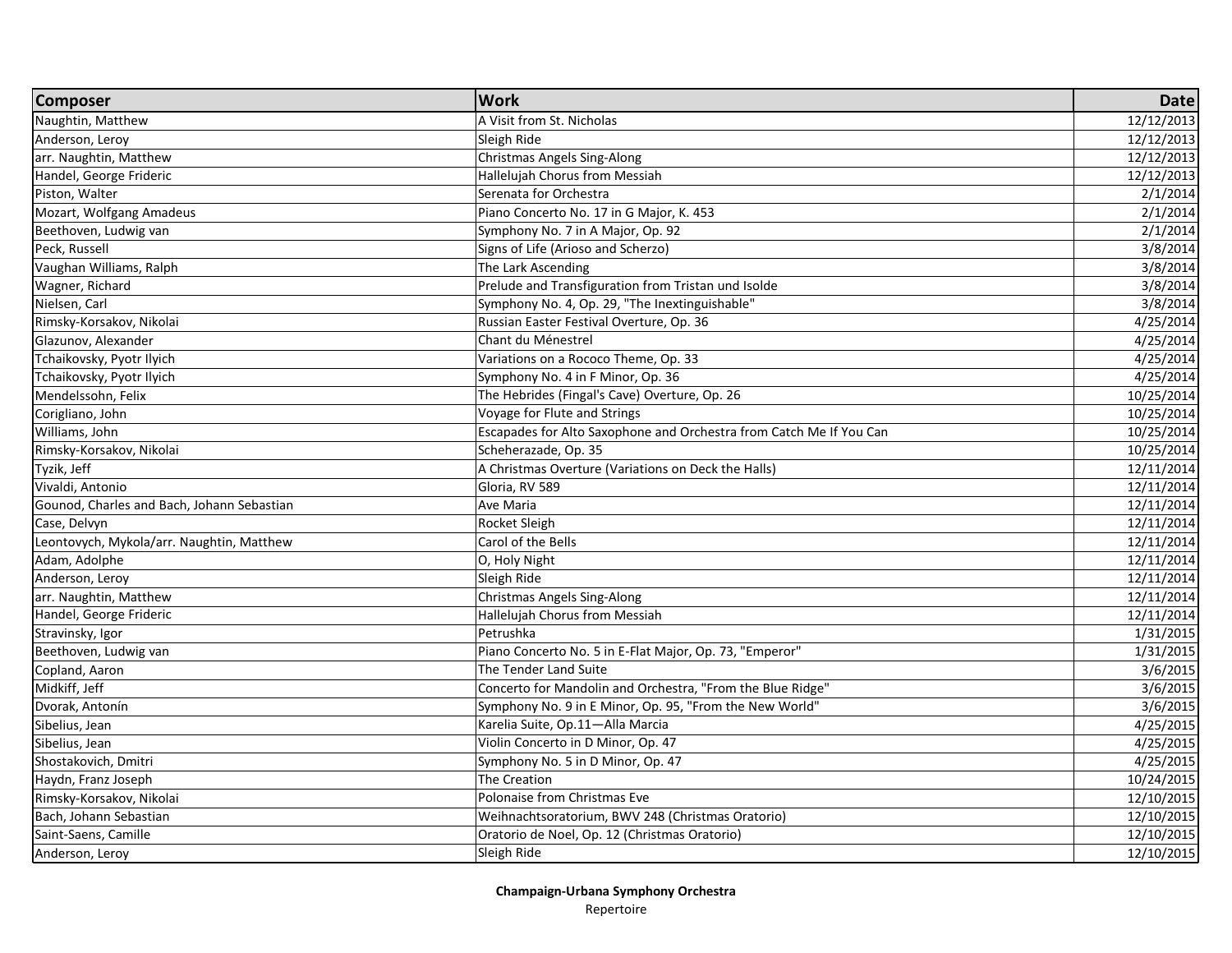| <b>Composer</b>                   | <b>Work</b>                                              | <b>Date</b> |
|-----------------------------------|----------------------------------------------------------|-------------|
| Naughtin, Matthew                 | A Visit from St. Nicholas                                | 12/10/2015  |
| Barker, Jennifer Margaret         | Nollaig (Celtic Christmas)                               | 12/10/2015  |
| Anderson, Leroy                   | A Christmas Festival                                     | 12/10/2015  |
| arr. Naughtin, Matthew            | <b>Christmas Angels Sing-Along</b>                       | 12/10/2015  |
| Handel, George Frideric           | Hallelujah Chorus from Messiah                           | 12/10/2015  |
| Beal, Jeff                        | Pollock Suite                                            | 1/30/2016   |
| Beal, Jeff                        | Alternate Route (Concerto for Trumpet and Orchestra)     | 1/30/2016   |
| Beal, Jeff                        | Russia (from House of Cards)                             | 1/30/2016   |
| Beal, Jeff                        | <b>Concerto for Clarinet and Orchestra</b>               | 1/30/2016   |
| Beal, Jeff                        | House of Cards Suite                                     | 1/30/2016   |
| Barber, Samuel                    | Second Essay for Orchestra, Op. 17                       | 3/5/2016    |
| Borodin, Alexander                | Symphony No. 2 in B Minor                                | 3/5/2016    |
| Brahms, Johannes                  | Piano Concerto No. 2 in B-Flat Major, Op. 83             | 3/5/2016    |
| Wagner, Richard                   | Overture to Rienzi                                       | 4/15/2016   |
| Schumann, Robert                  | Konzertstück for Four Horns and Orchestra, Op. 86        | 4/15/2016   |
| de Falla, Manuel                  | The Three-Cornered Hat, Suites 1 & 2 (Selections)        | 4/15/2016   |
| Ravel, Maurice                    | Boléro                                                   | 4/15/2016   |
| Wagner, Richard                   | Prelude to Act III of Lohengrin                          | 4/15/2016   |
| Mahler, Gustav                    | Symphony No. 2 in C Minor, "Resurrection"                | 10/8/2016   |
| Webber, Andrew Lloyd              | Opening of Phantom of the Opera                          | 10/29/2016  |
| Rimsky-Korsakov, Nikolai          | Night on Bald Mountain                                   | 10/29/2016  |
| Webber, Andrew Lloyd              | Selections from Phantom of the Opera                     | 10/29/2016  |
| Bach, Johann Sebastian            | Toccata and Fugue in D Minor                             | 10/29/2016  |
| Humperdinck, Engelbert            | 'Witch's Ride" from Hansel and Gretel                    | 10/29/2016  |
| Williams, John                    | Theme from Jaws                                          | 10/29/2016  |
| Berlioz, Hector                   | March to the Scaffold from Symphonie fantastique, Op. 14 | 10/29/2016  |
| Bach, Johann Sebastian            | Wachet auf, ruft uns die Stimme                          | 12/8/2016   |
| Poulenc, Fancis                   | Gloria                                                   | 12/8/2016   |
| Friedman, Dana and Wendel, Robert | A Chanukah Overture                                      | 12/8/2016   |
| Tyzik, Jeff                       | The Twelve Gifts of Christmas                            | 12/8/2016   |
| Anderson, Leroy                   | Sleigh Ride                                              | 12/8/2016   |
| arr. Naughtin, Matthew            | <b>Christmas Angels Sing-Along</b>                       | 12/8/2016   |
| Handel, George Frideric           | Hallelujah Chorus from Messiah                           | 12/8/2016   |
| Vaughan Williams, Ralph           | Fantasia on a Theme by Thomas Tallis                     | 1/28/2017   |
| MacMillan, James                  | Veni, Veni Emmanuel                                      | 1/28/2017   |
| Elgar, Edward                     | Enigma Variations, Op. 36                                | 1/28/2017   |
| Copland, Aaron                    | Lincoln Portrait                                         | 3/17/2017   |
| Gershwin, George                  | Rhapsody in Blue                                         | 3/17/2017   |
| Copland, Aaron                    | Symphony No. 3                                           | 3/17/2017   |
| Moncayo, José Pablo               | Huapango                                                 | 4/29/2017   |
| Castelnuovo-Tedesco, Mario        | Guitar Concerto No. 1 in D Major, Op. 99                 | 4/29/2017   |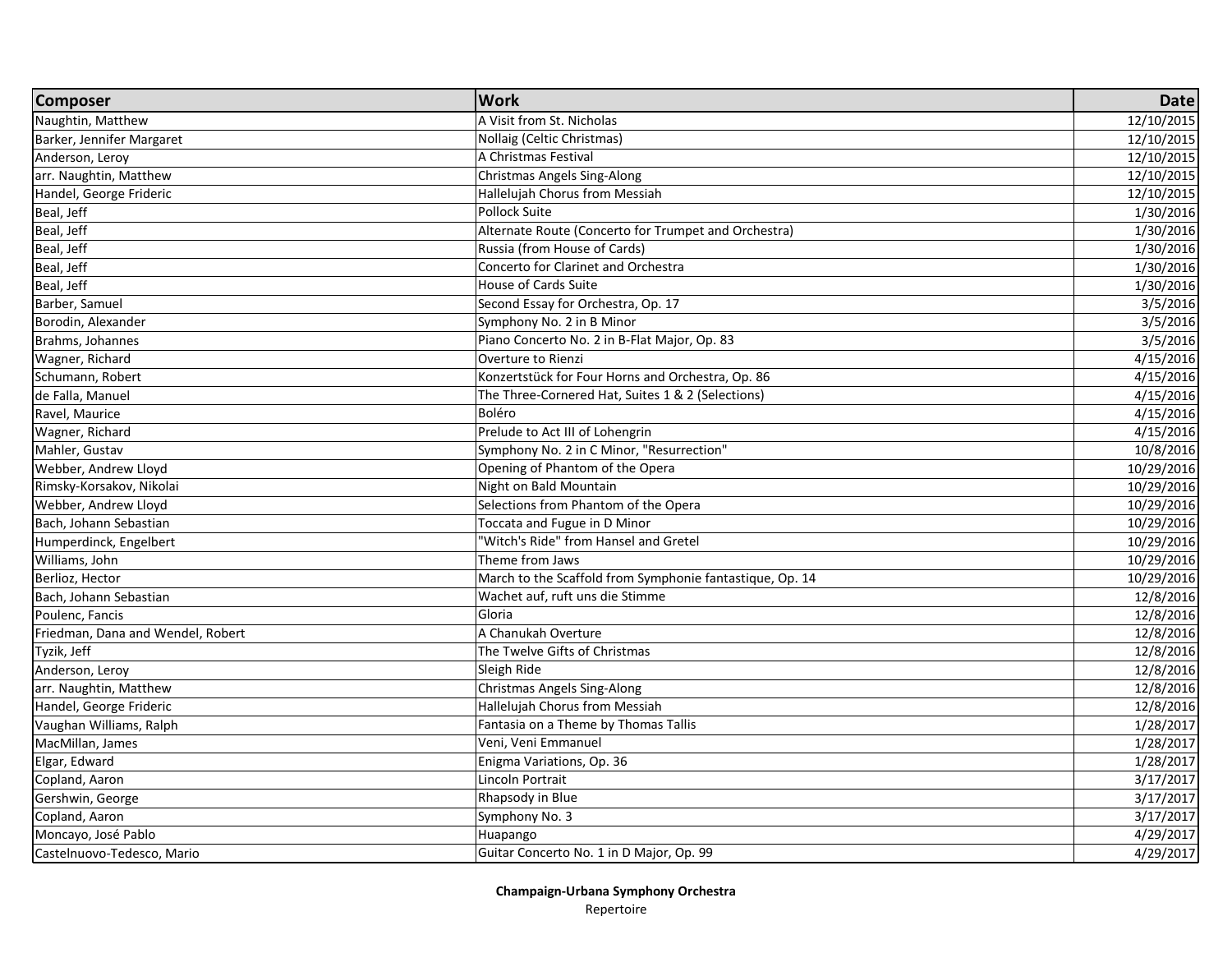| <b>Composer</b>                           | <b>Work</b>                                                                         | <b>Date</b> |
|-------------------------------------------|-------------------------------------------------------------------------------------|-------------|
| Marquez, Arturo                           | Danzón No. 2                                                                        | 4/29/2017   |
| Milhaud, Darius                           | Le Boeuf sur le toit (The Bull on the Roof)                                         | 4/29/2017   |
| Turina, Joaquín                           | La oración del torero (The Bullfighter's Prayer)                                    | 4/29/2017   |
| Gershwin, George                          | Cuban Overture                                                                      | 4/29/2017   |
| Verdi, Giuseppe                           | Requiem                                                                             | 10/7/2017   |
| Warlock, Peter                            | Capriol Suite                                                                       | 12/7/2017   |
| Handel, George Frideric                   | Organ Concerto in B-Flat Major, Op. 4 No. 2                                         | 12/7/2017   |
| Bach, Johann Sebastian                    | "Wir eilen mit schwachen, doch emsigen Schritten" from Cantata No. 78               | 12/7/2017   |
| Waldteufel, Émile                         | The Skaters' Waltz (Les Patineurs), Op. 183                                         | 12/7/2017   |
| Carey, Paul                               | I Saw Three Ships                                                                   | 12/7/2017   |
| Niles, John Jacob/arr. Krogstad, Bob      | I Wonder as I Wander                                                                | 12/7/2017   |
| Anderson, Leroy                           | Sleigh Ride                                                                         | 12/7/2017   |
| Stephenson, James                         | My Santa                                                                            | 12/7/2017   |
| arr. Naughtin, Matthew                    | <b>Christmas Angels Sing-Along</b>                                                  | 12/7/2017   |
| Handel, George Frideric                   | "Rejoice greatly" from Messiah                                                      | 12/7/2017   |
| Bach, Johann Sebastian                    | Little Fugue in G Minor                                                             | 12/7/2017   |
| Handel, George Frideric                   | Concerto Grosso in C Major, "Alexander's Feast"                                     | 2/3/2018    |
| Bach, Johann Sebastian                    | Orchestral Suite No. 1 in C Major, BWV 1066                                         | 2/3/2018    |
| Vivaldi, Antonio                          | Le Quattro Stagioni, Op. 8 (The Four Seasons)                                       | 2/3/2018    |
| Garrop, Stacy                             | Mythology Symphony, III. The Lovely Sirens, IV. The Fates of Man, V. Pandora Undone | 3/2/2018    |
| Mendelssohn, Felix                        | Violin Concerto in E Minor, Op. 64                                                  | 3/2/2018    |
| Beethoven, Ludwig van                     | Symphony No. 5 in C Minor, Op. 67                                                   | 3/2/2018    |
| Garrop, Stacy                             | Mythology Symphony, I. Becoming Medusa                                              | 4/28/2018   |
| Mozart, Wolfgang Amadeus                  | Piano Concerto No. 14 in E-Flat Major, K. 449                                       | 4/28/2018   |
| Mahler, Gustav                            | Symphony No. 1 in D Major, "Titan"                                                  | 4/28/2018   |
| Strauss, Richard                          | Four Last Songs                                                                     | 10/13/2018  |
| Mahler, Gustav                            | Symphony No. 5 in C-Sharp Minor                                                     | 10/13/2018  |
| Wendel, Robert                            | Overture To A Merry Christmas (after Mozart)                                        | 12/6/2018   |
| Vivaldi, Antonio                          | Gloria, RV 589                                                                      | 12/6/2018   |
| Redford, J. A. C.                         | In dulci jubilo (for Brass Quintet)                                                 | 12/6/2018   |
| arr. Fry, Gary                            | Angels We Have Heard On High                                                        | 12/6/2018   |
| Leontovych, Mykola/arr. Naughtin, Matthew | Carol of the Bells                                                                  | 12/6/2018   |
| Fry, Gary                                 | The Day After Christmas                                                             | 12/6/2018   |
| Anderson, Leroy                           | Sleigh Ride                                                                         | 12/6/2018   |
| arr. Naughtin, Matthew                    | Christmas Angels Sing-Along                                                         | 12/6/2018   |
| Handel, George Frideric                   | Hallelujah Chorus from Messiah                                                      | 12/6/2018   |
| Rossini, Gioachino                        | Overture to The Barber of Seville                                                   | 1/26/2019   |
| Schubert, Franz                           | Symphony No. 5 in B-Flat Major, D. 485                                              | 1/26/2019   |
| Garrop, Stacy                             | Krakatoa (concerto for viola, strings, and percussion)                              | 1/26/2019   |
| Stravinsky, Igor                          | Pulcinella Suite                                                                    | 1/26/2019   |
| Garrop, Stacy                             | Terra Nostra                                                                        | 3/9/2019    |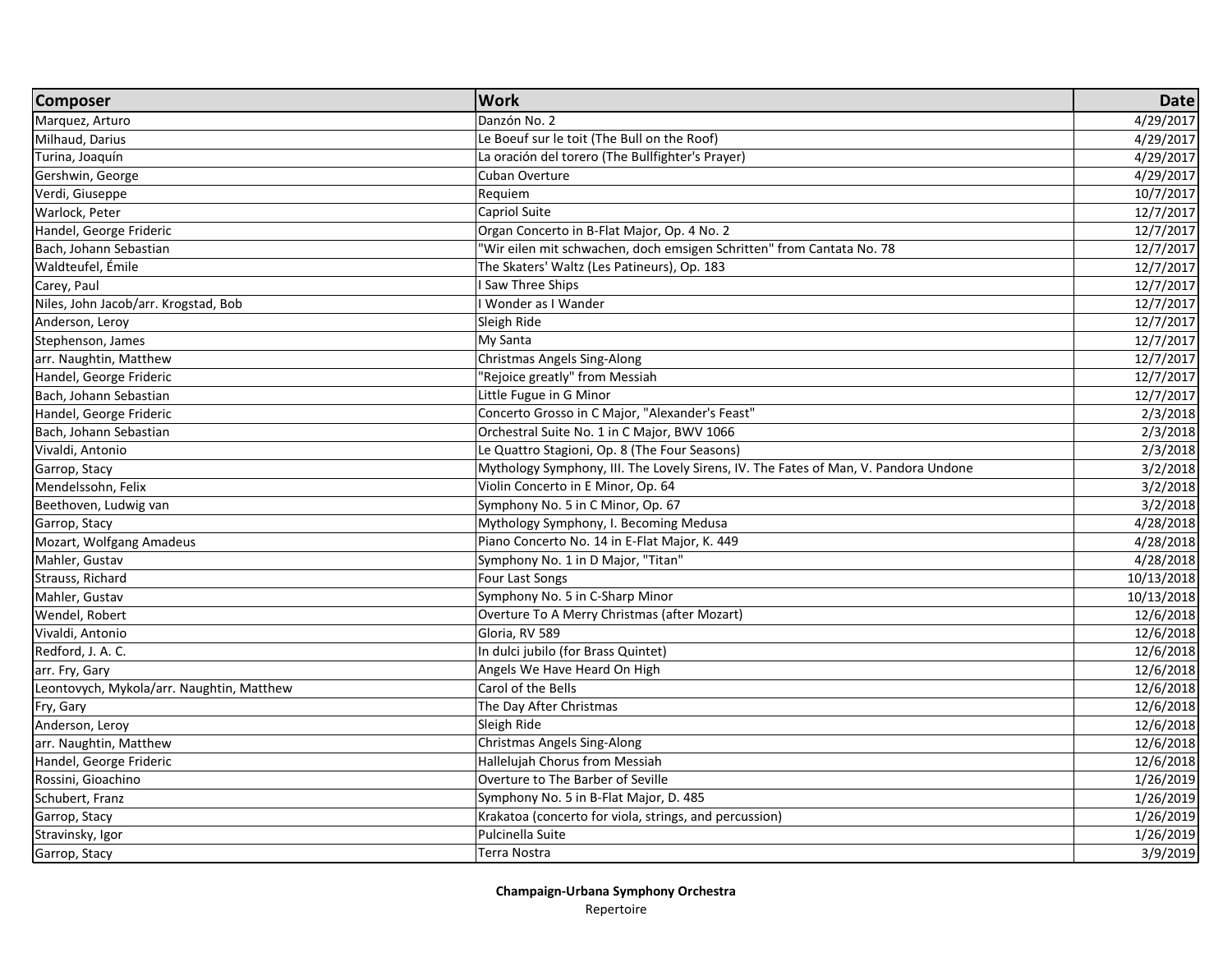| <b>Composer</b>                                                  | <b>Work</b>                                                        | <b>Date</b> |
|------------------------------------------------------------------|--------------------------------------------------------------------|-------------|
| Benyas, Maya                                                     | <b>Fantasy House Overture</b>                                      | 4/27/2019   |
| Holst, Gustav                                                    | The Planets                                                        | 4/27/2019   |
| Zare, Roger                                                      | <b>Strontium Red</b>                                               | 4/27/2019   |
| Williams, John                                                   | <b>Star Wars Suite</b>                                             | 4/27/2019   |
| Stravinsky, Igor                                                 | The Firebird Suite                                                 | 10/5/2019   |
| Orff, Carl                                                       | Carmina Burana                                                     | 10/5/2019   |
| Bach, Johann Sebastian                                           | Sinfonia from Cantata No. 29                                       | 12/12/2019  |
| Bach, Johann Sebastian                                           | "Et exultavit" from Magnificat, BWV 243                            | 12/12/2019  |
| Monteverdi, Claudio                                              | Laudate Dominum                                                    | 12/12/2019  |
| Clerambault, Louis-Nicolas                                       | Hodie Christus natus est: Motet pour le jour de Noël               | 12/12/2019  |
| Lloyd Webber, Andrew                                             | Pie Jesu                                                           | 12/12/2019  |
| Bach, Johann Sebastian                                           | "Air" and "Gigue" from Orchestral Suite No. 3 in D Major, BWV 1068 | 12/12/2019  |
| Mozart, Wolfgang Amadeus                                         | 'Alleluia" from Exsultate, jubilate, K. 165                        | 12/12/2019  |
| arr. Breiner, Peter                                              | Angels We Have Heard On High                                       | 12/12/2019  |
| Carey, Paul                                                      | <b>Unending Flame</b>                                              | 12/12/2019  |
| Jessel, Leon/arr. Gould, Morton                                  | Parade of the Wooden Soldiers                                      | 12/12/2019  |
| Praetorius, Michael/arr. Naughtin, Matthew                       | Lo, How a Rose E'er Blooming                                       | 12/12/2019  |
| MacGimsey, Robert/arr. Fry, Gary                                 | Sweet Little Jesus Boy                                             | 12/12/2019  |
| Fry, Gary                                                        | <b>Christmas Morning</b>                                           | 12/12/2019  |
| Anderson, Leroy                                                  | Sleigh Ride                                                        | 12/12/2019  |
| arr. Naughtin, Matthew                                           | <b>Christmas Angels Sing-Along</b>                                 | 12/12/2019  |
| Mozart, Wolfgang Amadeus                                         | Overture to The Magic Flute, K. 620                                | 2/1/2020    |
| Barber, Samuel                                                   | Concerto for Violin and Orchestra, Op. 14                          | 2/1/2020    |
| Smetana, Bedřich                                                 | Overture to The Bartered Bride                                     | 2/1/2020    |
| Dvorak, Antonín                                                  | Symphony No. 8 in G Major, Op. 88                                  | 2/1/2020    |
| Diamond, David                                                   | Rounds for String Orchestra                                        | 3/7/2020    |
| Strauss, Richard                                                 | Duet-Concertino                                                    | 3/7/2020    |
| Tchaikovsky, Pyotr Ilyich                                        | Symphony No. 5 in E Minor, Op. 64                                  | 3/7/2020    |
| Giacchino, Michael and Courage, Alexander/arr. Longfield, Robert | <b>Themes from Star Trek</b>                                       | 10/23/2020  |
| Williams, John/arr. Longfield, Robert                            | Themes from Star Wars: The Force Awakens                           | 10/23/2020  |
| Hurwitz, Justin/arr. Longfield, Robert                           | Music from La La Land                                              | 10/23/2020  |
| Lloyd Webber, Andrew/arr. Lowden, Bob                            | 'The Music of the Night" from The Phantom of the Opera             | 10/23/2020  |
| arr. Naughtin, Matthew                                           | Looney Tunes Fugue                                                 | 10/23/2020  |
| Lennon, John and McCartney, Paul/arr. Longfield, Robert          | Yesterday                                                          | 10/23/2020  |
| Harrison, George/arr. Christ, Johannes                           | Here Comes the Sun                                                 | 10/23/2020  |
| Gershwin, George/arr. Naughtin, Matthew                          | Variations on I Got Rhythm                                         | 10/23/2020  |
| Albeniz, Isaac/arr. Naughtin, Matthew                            | Asturias (Leyenda) from Suite española, Op. 47                     | 10/23/2020  |
| Bernstein, Leonard/arr. Longfield, Robert                        | Mambo from West Side Story                                         | 10/23/2020  |
| Leontovich, Mykola/arr. McNeff, Stephen                          | Carol of the Bells (Brass Quintet Version)                         | 12/10/2020  |
| arr. Fry, Gary                                                   | Go Tell It On the Mountain                                         | 12/10/2020  |
| Vivaldi, Antonio                                                 | "Laudate" and "Amen" from Laudate pueri (Psalm 112), RV 601        | 12/10/2020  |